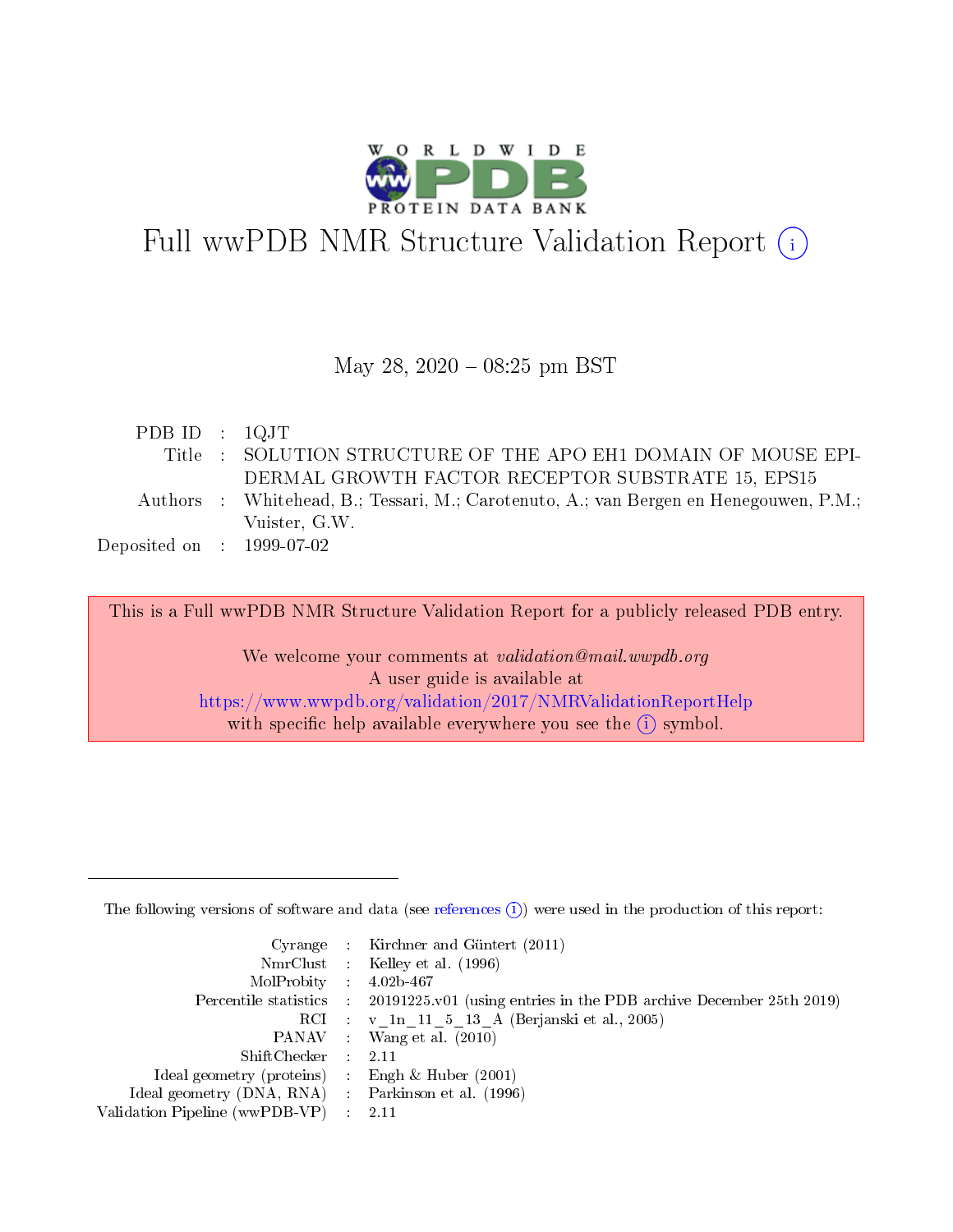# 1 [O](https://www.wwpdb.org/validation/2017/NMRValidationReportHelp#overall_quality)verall quality at a glance  $(i)$

The following experimental techniques were used to determine the structure: SOLUTION NMR

The overall completeness of chemical shifts assignment is 92%.

Percentile scores (ranging between 0-100) for global validation metrics of the entry are shown in the following graphic. The table shows the number of entries on which the scores are based.



| Metric.               | Whole archive<br>$(\#\mathrm{Entries})$ | NMR archive<br>$(\#Entries)$ |
|-----------------------|-----------------------------------------|------------------------------|
| Clashscore            | 158937                                  | 12864                        |
| Ramachandran outliers | 154571                                  | 11451                        |
| Sidechain outliers    | 154315                                  | 11428                        |

The table below summarises the geometric issues observed across the polymeric chains and their fit to the experimental data. The red, orange, yellow and green segments indicate the fraction of residues that contain outliers for  $>=3, 2, 1$  and 0 types of geometric quality criteria. A cyan segment indicates the fraction of residues that are not part of the well-defined cores, and a grey segment represents the fraction of residues that are not modelled. The numeric value for each fraction is indicated below the corresponding segment, with a dot representing fractions  $\epsilon = 5\%$ 

| <b>Mol</b> | ${\rm Chain}$ | $\sim$<br>rengen |     | Quality of chain |     |
|------------|---------------|------------------|-----|------------------|-----|
|            |               |                  |     |                  |     |
|            | . .           | 99               | 28% | 56%              | 14% |

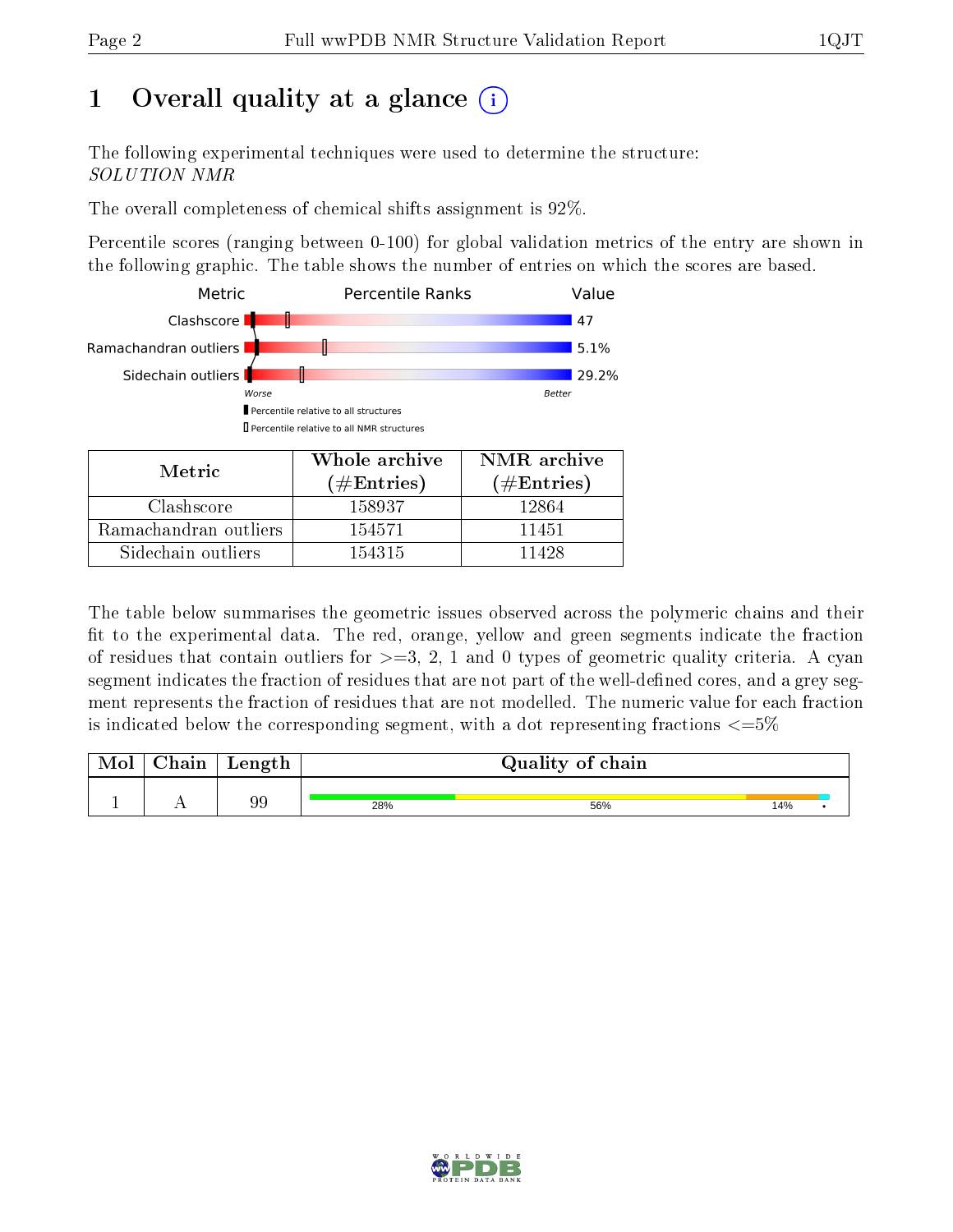# 2 Ensemble composition and analysis  $(i)$

This entry contains 30 models. Model 2 is the overall representative, medoid model (most similar to other models). The authors have identified model 1 as representative.

The following residues are included in the computation of the global validation metrics.

| Well-defined (core) protein residues      |                                |  |
|-------------------------------------------|--------------------------------|--|
| Well-defined core   Residue range (total) | Backbone RMSD (Å) Medoid model |  |
| A:9-A:105 $(97)$                          | $0.38\,$                       |  |

Ill-defined regions of proteins are excluded from the global statistics.

Ligands and non-protein polymers are included in the analysis.

The models can be grouped into 7 clusters and 5 single-model clusters were found.

| Cluster number        | Models                        |
|-----------------------|-------------------------------|
|                       | 1, 2, 3, 4, 8, 11, 25, 26, 28 |
|                       | 6, 12, 15, 21, 22, 23         |
| 3                     | 5, 13                         |
|                       | 7, 14                         |
| 5                     | 20, 27                        |
|                       | 19, 29                        |
|                       | 10, 17                        |
| Single-model clusters | 9; 16; 18; 24; 30             |

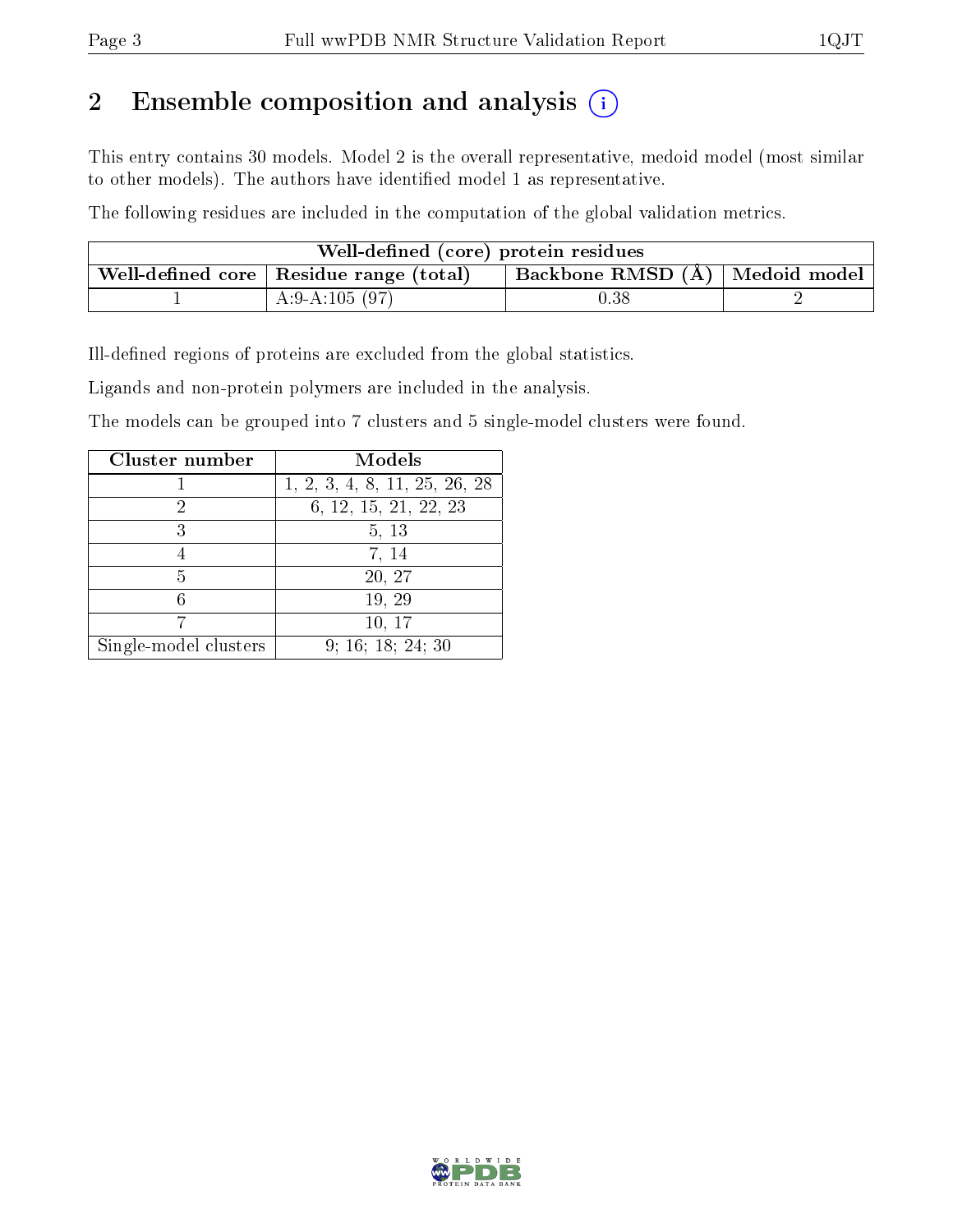# 3 Entry composition (i)

There is only 1 type of molecule in this entry. The entry contains 1509 atoms, of which 757 are hydrogens and 0 are deuteriums.

 Molecule 1 is a protein called EPIDERMAL GROWTH FACTOR RECEPTOR SUBSTRATE SUBSTRATE 15, EPS15.

| Mol | Chain   Residues |       |     | Atoms   |     | lrace |
|-----|------------------|-------|-----|---------|-----|-------|
|     | 99               | Total |     | Η       |     |       |
|     |                  | 1509  | 483 | 757 127 | 141 |       |

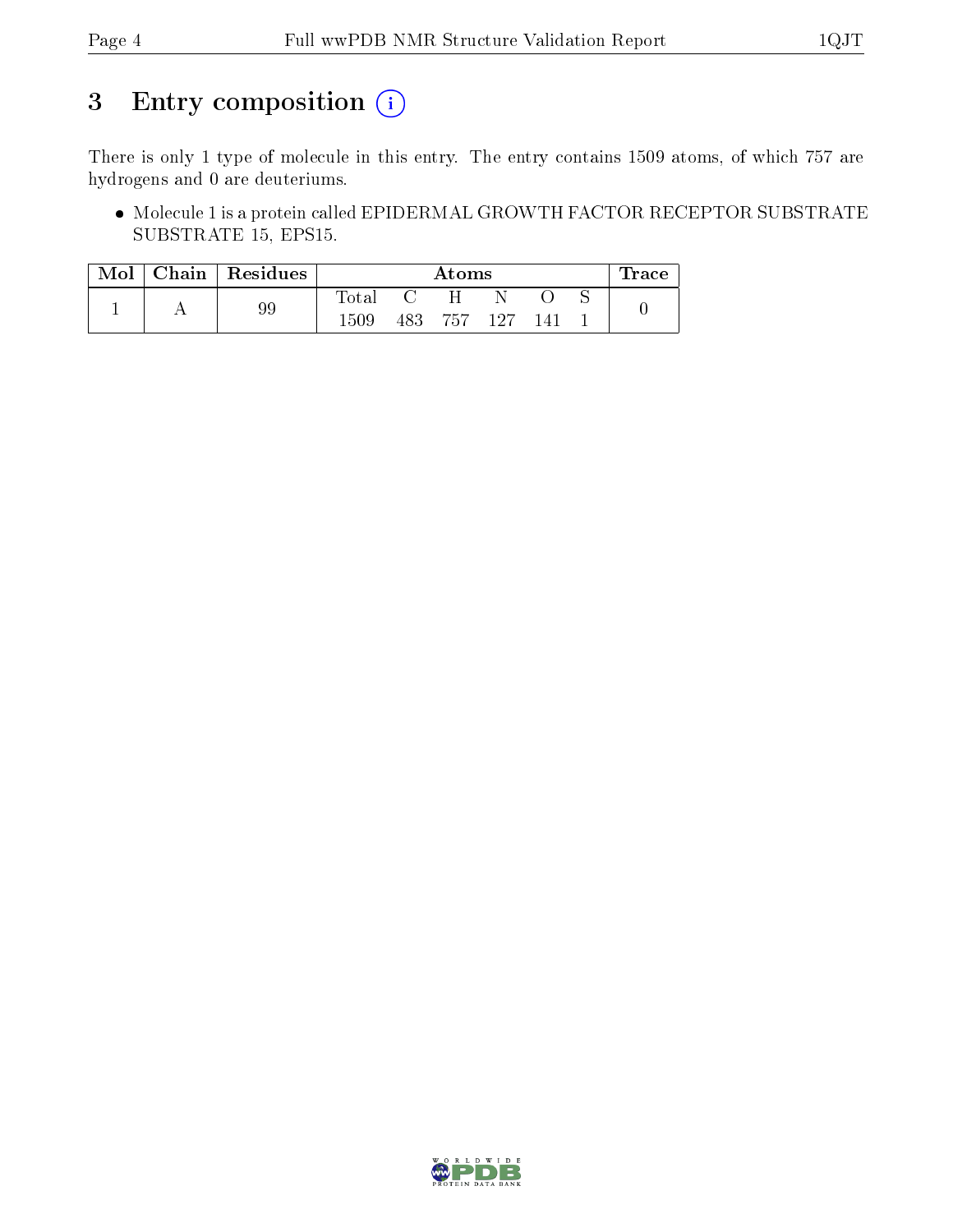# 4 Residue-property plots  $\binom{1}{1}$

### <span id="page-4-0"></span>4.1 Average score per residue in the NMR ensemble

These plots are provided for all protein, RNA and DNA chains in the entry. The first graphic is the same as shown in the summary in section 1 of this report. The second graphic shows the sequence where residues are colour-coded according to the number of geometric quality criteria for which they contain at least one outlier: green  $= 0$ , yellow  $= 1$ , orange  $= 2$  and red  $= 3$  or more. Stretches of 2 or more consecutive residues without any outliers are shown as green connectors. Residues which are classified as ill-defined in the NMR ensemble, are shown in cyan with an underline colour-coded according to the previous scheme. Residues which were present in the experimental sample, but not modelled in the final structure are shown in grey.

• Molecule 1: EPIDERMAL GROWTH FACTOR RECEPTOR SUBSTRATE SUBSTRATE 15, EPS15

| Chain A:          |         |     |  |                                              |  |  |  | 28% |  |                                                   |  |            |          |                                         |                    |                 |            |  | 56% |              |  |  |  |                                    |                                   |             | 14% |  | ٠ |  |        |              |     |  |
|-------------------|---------|-----|--|----------------------------------------------|--|--|--|-----|--|---------------------------------------------------|--|------------|----------|-----------------------------------------|--------------------|-----------------|------------|--|-----|--------------|--|--|--|------------------------------------|-----------------------------------|-------------|-----|--|---|--|--------|--------------|-----|--|
| 8 Z               |         | 음 를 |  | <mark>្តដូដូដូងូងូងូងូងូងូងូងូងូងូន</mark> ូ |  |  |  |     |  |                                                   |  |            |          | <mark>ន្ទីដី ដូច្នេ</mark>              | $\frac{1}{3}$<br>m | <b>RN</b><br>25 | F43<br>L43 |  |     | <u> 휴용용업</u> |  |  |  | <mark>ម្ម ដូន ខ្លួន មិន មិន</mark> | $\circ$ $\pi$<br><mark>ះ ខ</mark> | $\sim$<br>曾 |     |  |   |  | ⊣<br>톱 | $\sim$<br>G. | E E |  |
| $\frac{927}{94A}$ | E<br>Ŀ. |     |  | $\frac{15}{25}$ ខ្ទីខ្ទីខ្ទីខ្ទី             |  |  |  |     |  | <mark>-ឌួឌ ្ល ្ល ្ល ្ល ្ល ្ល ្ឈ ្ល ្ឈ ្ល ្</mark> |  | <b>Pan</b> | ᆔ<br>P10 | $\sim$<br>R <sub>10</sub><br><b>TEX</b> |                    |                 |            |  |     |              |  |  |  |                                    |                                   |             |     |  |   |  |        |              |     |  |

## 4.2 Scores per residue for each member of the ensemble

Colouring as in section [4.1](#page-4-0) above.

#### 4.2.1 Score per residue for model 1

• Molecule 1: EPIDERMAL GROWTH FACTOR RECEPTOR SUBSTRATE SUBSTRATE 15, EPS15

| Chain<br>A:                                                                               | 31%                                                                                                               | 46%                                                                                                                                                                                                       | 20%                                                                                                                                          |
|-------------------------------------------------------------------------------------------|-------------------------------------------------------------------------------------------------------------------|-----------------------------------------------------------------------------------------------------------------------------------------------------------------------------------------------------------|----------------------------------------------------------------------------------------------------------------------------------------------|
| ក្នុ <mark>ះ មិន</mark> ទី<br><b>PM</b>                                                   | တူ<br>$\boldsymbol{\omega}$<br>₩<br>E27<br><b>MA</b><br>-<br>œ<br>$\mathbf{r}$<br>Δ.<br>$\geq$<br><b>DO</b><br>ь. | $\frac{1}{28}$<br>볾<br><b>io</b><br>စ္က<br>$\infty$<br><b>ES2</b><br>孚<br><b>KR</b><br>488<br>$\overline{\phantom{0}}$<br>$\frac{1}{13}$<br><b>G47</b><br>F <sub>1</sub><br>Ë<br>읩<br>a f<br>æ<br>H<br>εb | <b>G66</b><br>V67<br>$\frac{1}{2}$<br>ig.<br>L68<br>S69<br>o.<br>$\frac{8}{2}$<br>Ē<br>D61<br>K <sub>55</sub><br>io<br>×.<br>ಸ<br><b>o</b> M |
| <mark>នួន្ទធ្ថិទីដូវ។ និង</mark><br>$\Omega$ $\Omega$ $\Omega$ $\Omega$ $\Omega$ $\Omega$ | P101<br><b>E88</b><br>388<br>ത<br>$\circ$<br>$\frac{8}{25}$<br>ᆔ<br><b>88</b><br>ള<br><b>P</b><br>$\mathbf{B}$    | R102<br>F103                                                                                                                                                                                              |                                                                                                                                              |

#### 4.2.2 Score per residue for model 2 (medoid)

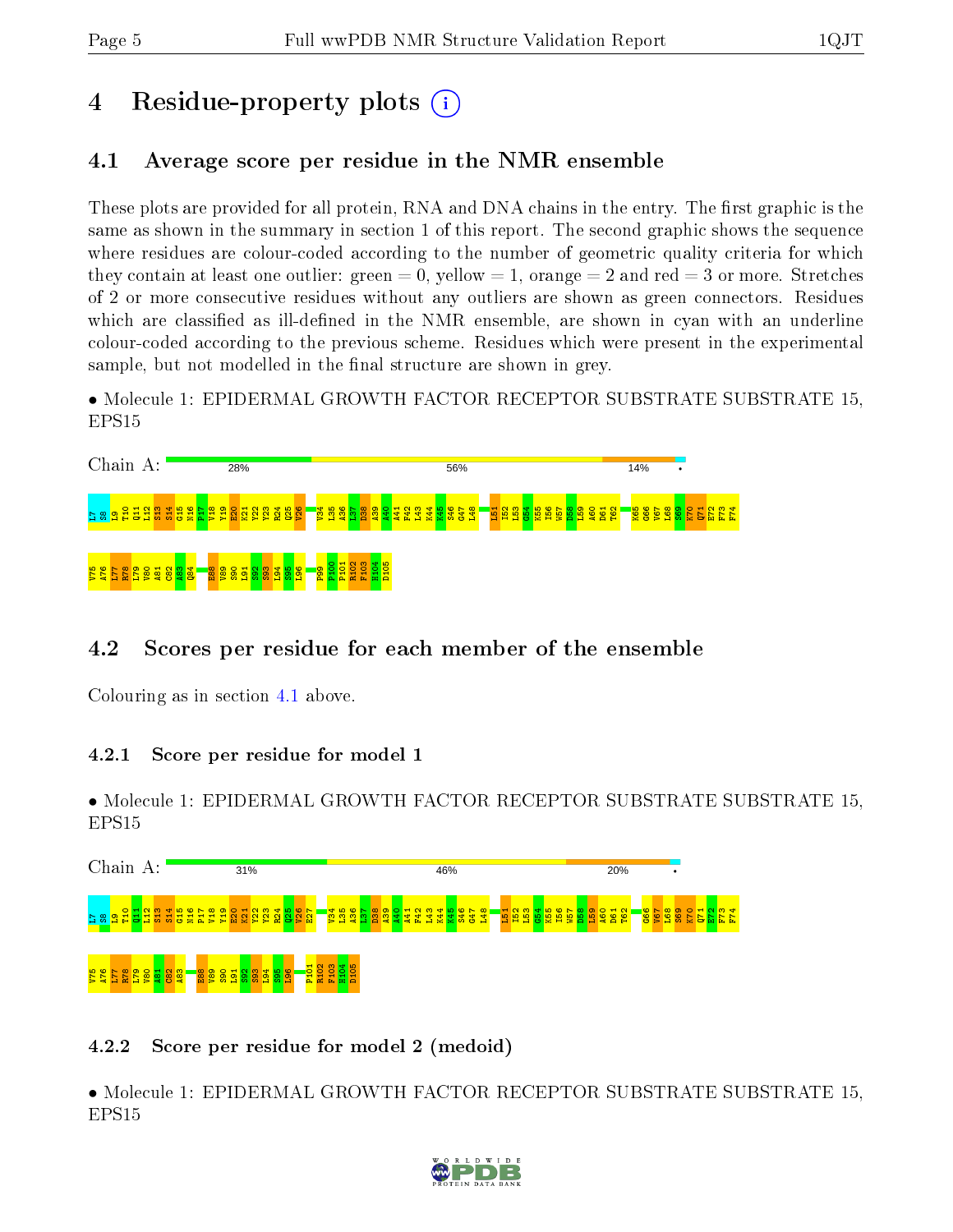

#### 4.2.3 Score per residue for model 3

• Molecule 1: EPIDERMAL GROWTH FACTOR RECEPTOR SUBSTRATE SUBSTRATE 15, EPS15



#### 4.2.4 Score per residue for model 4

• Molecule 1: EPIDERMAL GROWTH FACTOR RECEPTOR SUBSTRATE SUBSTRATE 15, EPS15



#### 4.2.5 Score per residue for model 5

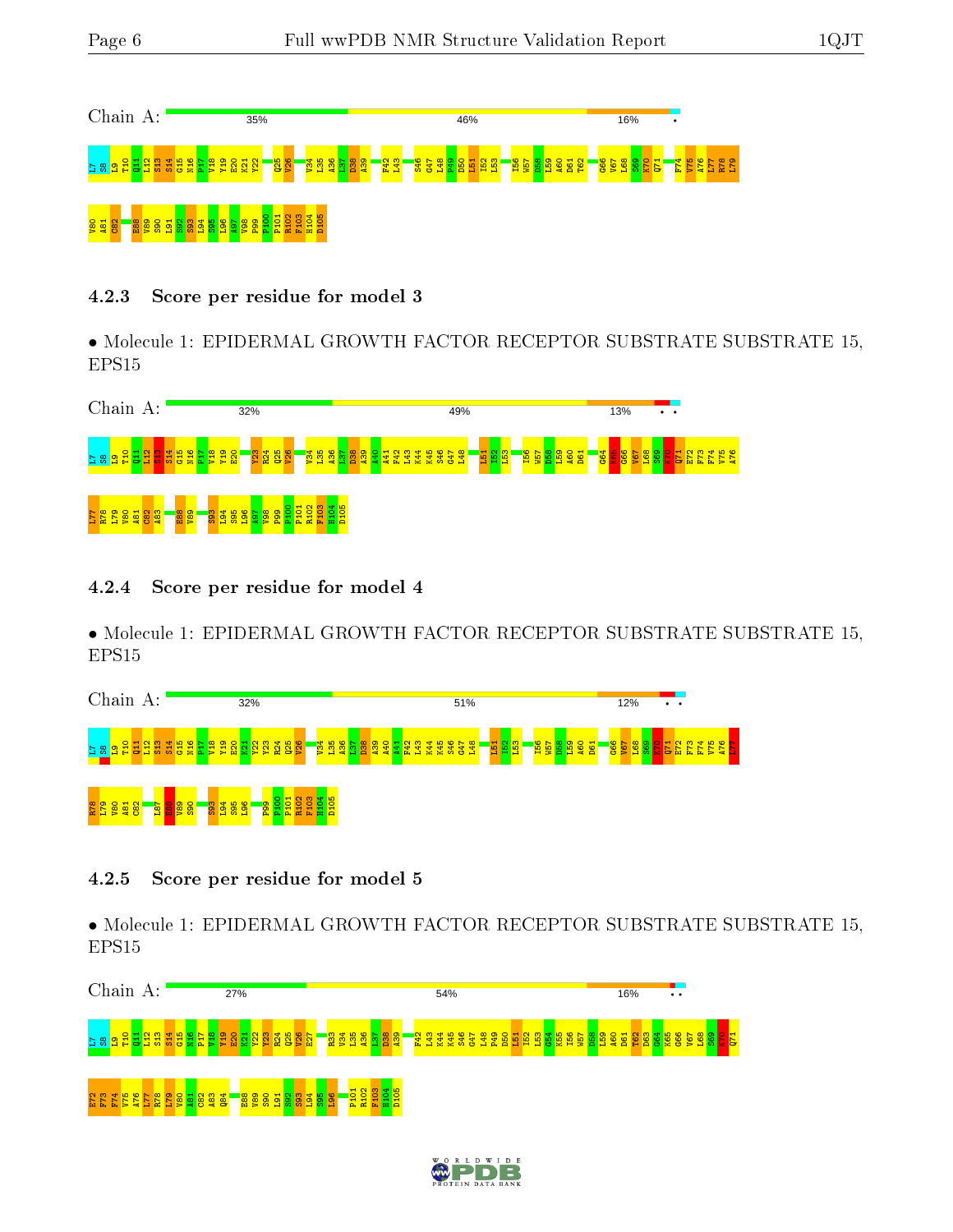#### 4.2.6 Score per residue for model 6

• Molecule 1: EPIDERMAL GROWTH FACTOR RECEPTOR SUBSTRATE SUBSTRATE 15, EPS15

| Chain<br>$A$ :                                    | 31%                                                                                                                                     | 45%                                                                                                                                                                                                                | 20%<br>$\bullet$                                                                               |
|---------------------------------------------------|-----------------------------------------------------------------------------------------------------------------------------------------|--------------------------------------------------------------------------------------------------------------------------------------------------------------------------------------------------------------------|------------------------------------------------------------------------------------------------|
| $N0$ $\sim$<br>$\sim$ $\sim$<br>္တ<br>륢<br>곱<br>Ħ | H N<br>$\circ$ $\sim$ $\circ$<br>$\circ$<br>$\frac{1}{2}$<br><b>25</b><br>26<br>$\sigma$<br>S.<br>룜<br>ß<br>l 8<br>오<br>등 신<br>-53<br>м | <mark>និងនឹ</mark><br>. 않 음 음 음 <mark>.</mark><br>$\frac{1}{2}$ $\frac{1}{2}$ $\frac{1}{2}$ $\frac{1}{2}$<br>ത<br><b>RN</b><br><b>RN</b><br>F42<br><b>B</b><br>4<br><b>REN</b><br>l 9<br>44<br><u>មី ម</u> ិ<br>Ñ. | <b>182</b><br>89<br>88<br>88<br>88<br><u>1991</u><br><b>BBB</b><br>BBB<br>圖<br><u> 기지</u><br>Е |
| ô<br>74<br><b>ggggdia</b>                         | 봀<br>န္တ<br>白面乡<br>↵<br>$\frac{1}{2}$ and $\frac{1}{2}$                                                                                 | $\frac{101}{102}$<br>$\overline{a}$<br>$\frac{8}{2}$<br>$\alpha$ $\alpha$ $\alpha$<br>ρ.                                                                                                                           |                                                                                                |

#### 4.2.7 Score per residue for model 7

• Molecule 1: EPIDERMAL GROWTH FACTOR RECEPTOR SUBSTRATE SUBSTRATE 15, EPS15

| Chain A:            |               |   |                              |   |        |                                     | 30%           |                      |                                           |                  |                          | 54%             |  |                                                  |  |  |            |  |     |  |          |                 |  |                   |    |    | 14%        |    | ٠              |  |   |  |   |               |           |  |  |  |
|---------------------|---------------|---|------------------------------|---|--------|-------------------------------------|---------------|----------------------|-------------------------------------------|------------------|--------------------------|-----------------|--|--------------------------------------------------|--|--|------------|--|-----|--|----------|-----------------|--|-------------------|----|----|------------|----|----------------|--|---|--|---|---------------|-----------|--|--|--|
| - 82<br>굡<br>G      | $Q = N$<br>85 |   | <mark>l ទូទី ទី ទី ទី</mark> |   |        | <b>PLX</b>                          | 뵤<br>v<br>n a | 23                   | ₹                                         |                  | <mark>ន្ទ ន្ទ ន្ទ</mark> |                 |  | <mark>ិគី</mark> ខ្លី <mark>ខ្លី ខ្លី ម</mark> ិ |  |  | <u>និង</u> |  | 439 |  | <b>R</b> | <mark>G时</mark> |  | <b>45<br/>847</b> | A. | 51 | <b>FB2</b> | Тõ | <u>.s</u><br>× |  | ğ |  | 曾 | <b>S</b><br>P | <b>XE</b> |  |  |  |
| 40<br><u>ی</u><br>E | 듩             | 9 | $\blacksquare$<br><b>s</b> & | g | ⇺<br>兽 | <mark>ន្ល្</mark> ឌី <mark>ន</mark> |               | $\sqrt{\frac{6}{9}}$ | $\frac{8}{3}$ $\frac{3}{9}$ $\frac{4}{4}$ | $\frac{88}{396}$ |                          | P <sub>99</sub> |  | <u>ö</u><br>æ<br>ுவ                              |  |  |            |  |     |  |          |                 |  |                   |    |    |            |    |                |  |   |  |   |               |           |  |  |  |

#### 4.2.8 Score per residue for model 8

• Molecule 1: EPIDERMAL GROWTH FACTOR RECEPTOR SUBSTRATE SUBSTRATE 15, EPS15



#### 4.2.9 Score per residue for model 9

| $\sim$<br>$  -$<br>А<br>.<br><br>ັ<br>- | 29%<br>-- - - | 56% | 11% | $\cdot\cdot$ |
|-----------------------------------------|---------------|-----|-----|--------------|
|                                         |               |     |     |              |

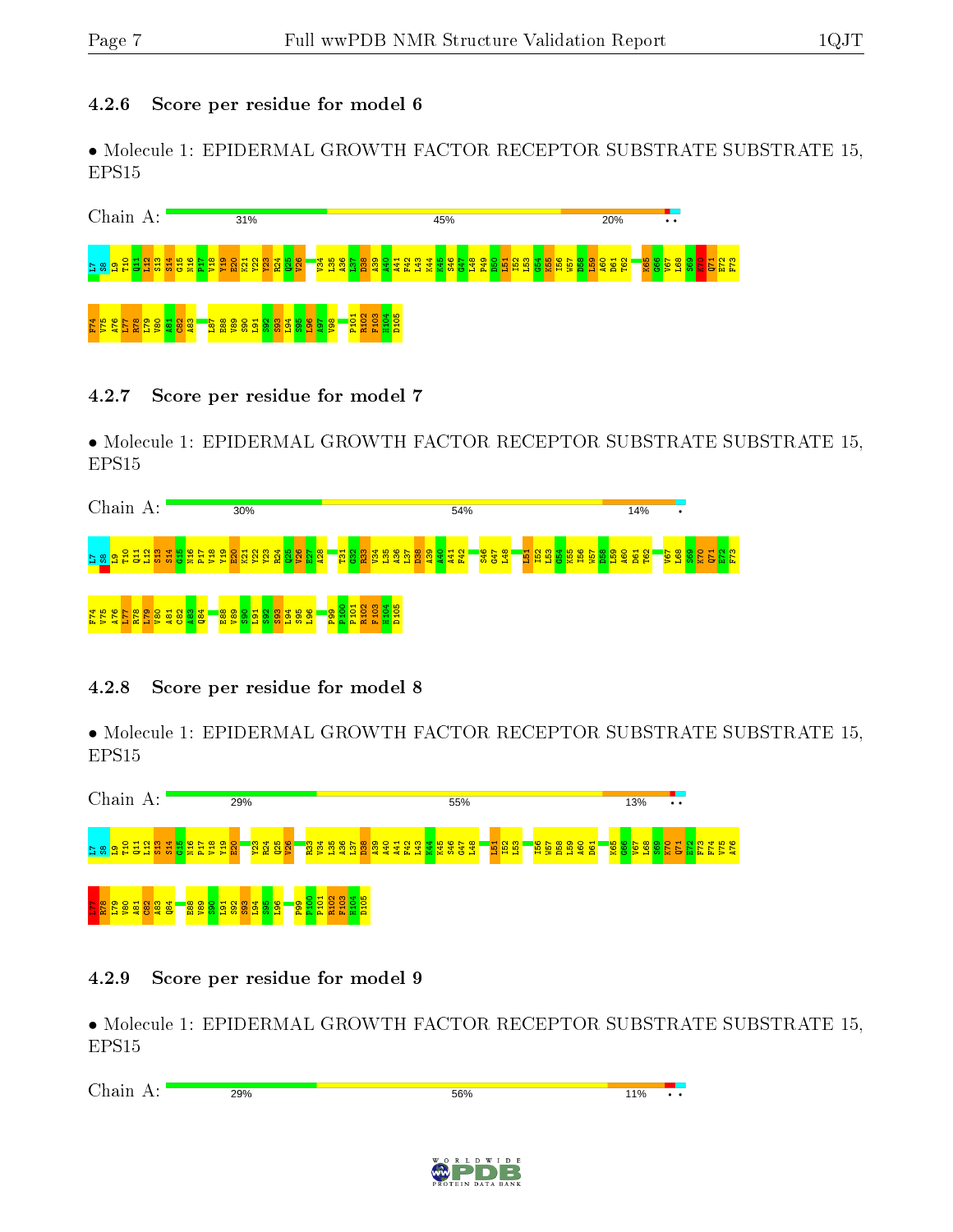# r » ១ ក្នុងអង្គារ ក្នុង អូន ស្រុក ស្រុក ស្រុក ស្រុក ស្រុក ស្រុក ស្រុក ស្រុក ស្រុក ស្រុក ស្រុក ស្រុក ស្រុក ស្រុ<br>ប្រសូត្យ អ្នក អូន អូន អូន ស្រុក ស្រុក ស្រុក ស្រុក ស្រុក ស្រុក ស្រុក ស្រុក ស្រុក ស្រុក ស្រុក ស្រុក ស្រុក ស្រុក 8 8 2 8 <mark>7 8 7 7 7 7 7</mark> 8 8 9

#### 4.2.10 Score per residue for model 10

• Molecule 1: EPIDERMAL GROWTH FACTOR RECEPTOR SUBSTRATE SUBSTRATE 15, EPS15

| Chain A:                                                                                                                                                                                                             | 30%                                                                                                                       | 47%                                                                                               | 18%<br>$\bullet\quad\bullet\quad$                                                         |
|----------------------------------------------------------------------------------------------------------------------------------------------------------------------------------------------------------------------|---------------------------------------------------------------------------------------------------------------------------|---------------------------------------------------------------------------------------------------|-------------------------------------------------------------------------------------------|
| <mark>i   ä   ä   ä   ä   ä   ä   ä</mark><br><mark>ិតខា</mark> នដ<br><b>The Second</b>                                                                                                                              | <b>829</b><br>26<br><b>연 할</b><br>있.<br><b>88</b><br>9<br>₩<br>137<br><u> 유무</u><br>က္<br><b>MAG</b><br>B.<br>Æ<br>æ<br>e | <mark>봉윤용왕</mark><br><b>B2</b><br><b>L53</b><br>156<br>W57<br><u> န</u><br><mark>함원</mark><br>16. | $\frac{25}{25}$ $\frac{25}{25}$ $\frac{25}{25}$ $\frac{25}{25}$<br>D61<br><b>A60</b><br>o |
| $m +$<br>$\sim$<br>$\infty$ $\infty$<br>ю<br>$\blacksquare$<br>$\circ$<br>œ<br>$\circ$<br>留<br><b>igo</b><br>$\frac{8}{8}$ $\frac{8}{8}$ $\frac{8}{8}$ $\frac{1}{1}$ $\frac{4}{1}$ $\frac{1}{5}$ $\frac{5}{1}$<br>건설 | $\frac{8}{25}$<br>8<br>릉<br>$\frac{85}{26}$<br>3<br>S92<br>ത<br>/군<br>률<br>П<br><b>In</b>                                 |                                                                                                   |                                                                                           |

4.2.11 Score per residue for model 11

• Molecule 1: EPIDERMAL GROWTH FACTOR RECEPTOR SUBSTRATE SUBSTRATE 15, EPS15

| Chain<br>А:                                                                                                                  | 32%                                                                                                                                                 | 51%                                                                                                             | 14%<br>$\bullet\hspace{0.1cm} \bullet\hspace{0.1cm} \bullet\hspace{0.1cm} \bullet$                                             |
|------------------------------------------------------------------------------------------------------------------------------|-----------------------------------------------------------------------------------------------------------------------------------------------------|-----------------------------------------------------------------------------------------------------------------|--------------------------------------------------------------------------------------------------------------------------------|
| <mark>agggg</mark><br>봌<br>$\mathbf{e}$<br><mark>역음음</mark><br>$\frac{28}{11}$<br>$n - 2$<br><b>Si</b>                       | <b>R</b> 2<br>ဖွ<br>$\mathbf{\mathbf{H}}$<br><u>호</u><br>▿<br>$\frac{8}{25}$<br><b>IR</b><br>E27<br>품하<br>ч<br><b>MA</b><br><b>DE</b><br><b>COL</b> | L48<br><b>  적용</b><br>  차용<br>143<br><b>582</b><br><b>Base</b><br><b>Base</b><br><mark>학회해</mark> .<br>750<br>æ | ₩<br>Lan<br>88<br>885<br><b>B</b><br><b>B</b><br><b>B</b><br><b>B</b><br><b>B</b><br><b>B</b><br>$\alpha$<br>m<br>Dr. Co<br>T. |
| $\frac{1}{8}$<br><b>S</b><br>$\frac{1}{8}$ $\frac{8}{8}$ $\frac{8}{1}$ $\frac{2}{3}$ $\frac{2}{5}$ $\frac{2}{9}$<br>S90<br>Ē | <mark>.<br/>요요법</mark><br><b>R10</b><br>$\frac{8}{2}$ $\frac{8}{3}$<br><b>191</b><br>ႜ                                                              |                                                                                                                 |                                                                                                                                |

#### 4.2.12 Score per residue for model 12



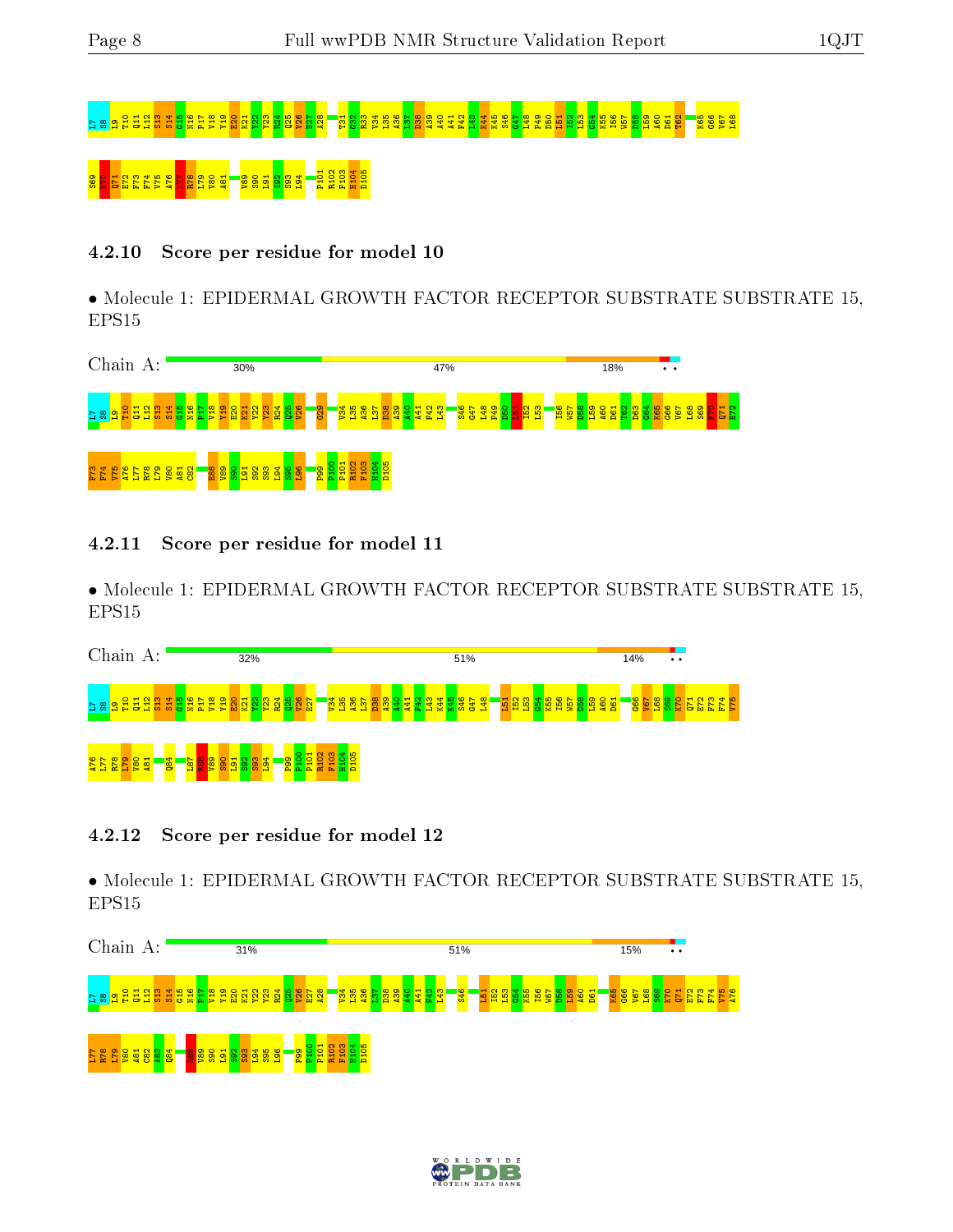#### 4.2.13 Score per residue for model 13

• Molecule 1: EPIDERMAL GROWTH FACTOR RECEPTOR SUBSTRATE SUBSTRATE 15, EPS15



#### 4.2.14 Score per residue for model 14

• Molecule 1: EPIDERMAL GROWTH FACTOR RECEPTOR SUBSTRATE SUBSTRATE 15, EPS15

| Chain A:                                 |   |                 |                      |                  |          | 28%        |    |                             |   |                    |                         |        |            |           | 48% |  |    |  |   |           |  |   | 20% |        |  | $\cdot$ $\cdot$          |                |                   |  |
|------------------------------------------|---|-----------------|----------------------|------------------|----------|------------|----|-----------------------------|---|--------------------|-------------------------|--------|------------|-----------|-----|--|----|--|---|-----------|--|---|-----|--------|--|--------------------------|----------------|-------------------|--|
| $\circ$<br>븀<br>$\frac{5}{2}$            |   | S <sub>13</sub> | 음 <u>일</u> 을<br>1도 3 |                  | erx<br>м | <b>K21</b> | £. | <mark>្គុន ន</mark> ្ទី ន្ទ |   | <mark>គ្</mark> នួ | <b><u>និទ្ធិទ្</u>រ</b> |        | <u>nge</u> | <b>88</b> |     |  | ၯၙ |  | 룲 | <b>B2</b> |  | × | е   | ਲ<br>ŏ |  | <mark>ំនិន្ទ័ន្ធិ</mark> | $\blacksquare$ | $m +$<br>۰.<br>h. |  |
| <b>SAL</b><br>$\circ$ $\sim$<br>n<br>5 Z | ၜ | $\mathbf{H}$    | $\infty$             | $\frac{187}{78}$ | o<br>g   | o          |    |                             | စ |                    |                         | 5<br>ਨ | ၶ<br>Ε     |           |     |  |    |  |   |           |  |   |     |        |  |                          |                |                   |  |

#### 4.2.15 Score per residue for model 15

• Molecule 1: EPIDERMAL GROWTH FACTOR RECEPTOR SUBSTRATE SUBSTRATE 15, EPS15



#### 4.2.16 Score per residue for model 16

| $\sim$<br>$-$<br>--<br>-- | 27% | 55% | 16% |  |
|---------------------------|-----|-----|-----|--|
|                           |     |     |     |  |

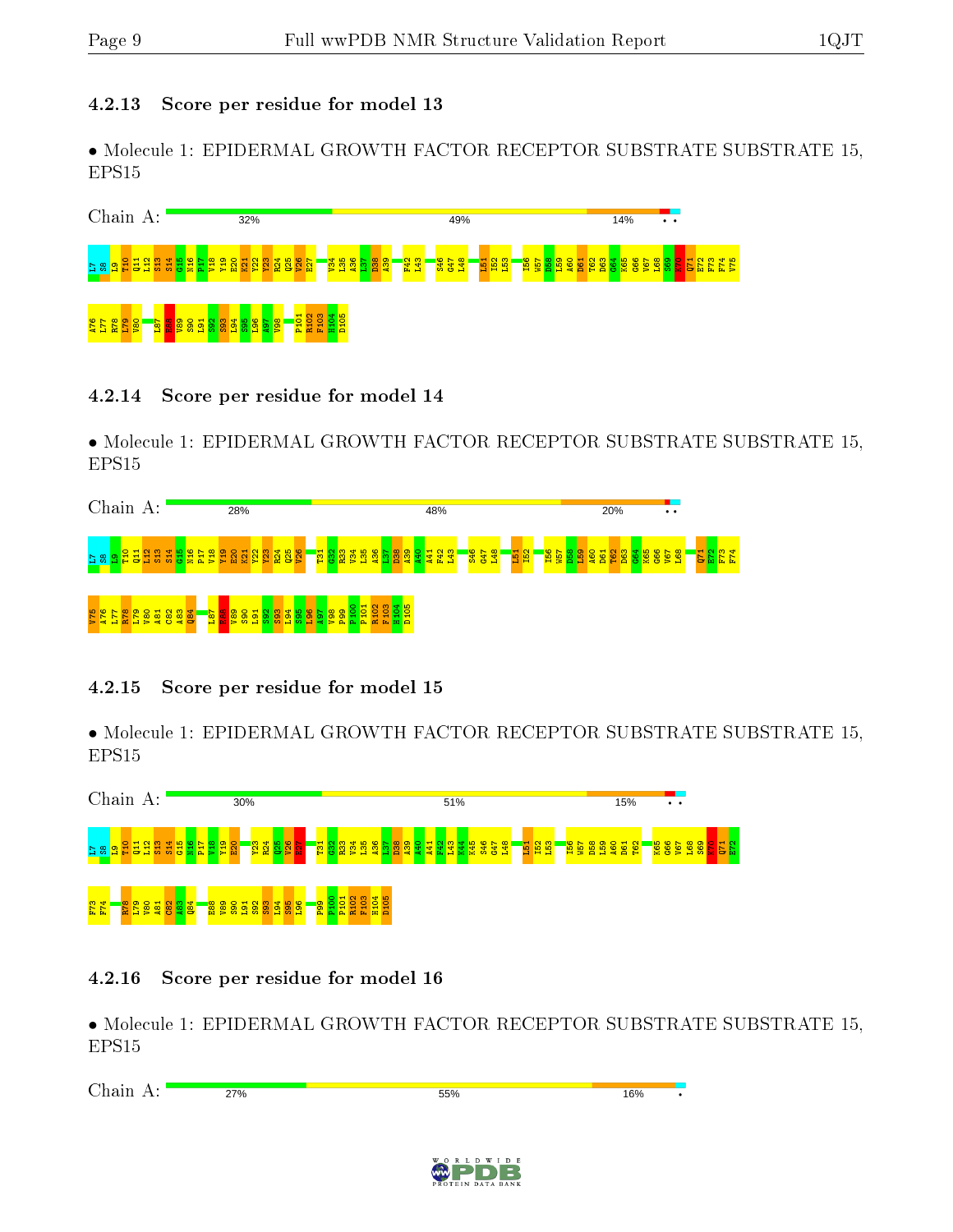# L7S8L9T10 Q11 L12 S13 S14 G15 N16 P17 V18 Y19 E20 K21 Y22 Y23 R24 Q25 V26 R33 V34 L35 A36 L37 D38 A39 A40 A41 F42 L43 K44 K45 S46 G47 L48 L51 I52 L53 G54 K55 I56 W57 D58 L59 A60 D61 T62 K65 G66 V67 K70 Q71 E72 F73 F74 V75 A76 L77 R78 L79 V80 A81 C82 A83 Q84 L87 E88 V89 S90 L91 S92 S93 L94 S95 L96 A97 V98 P99 P100 P101 R102 F103 H104 D105

#### 4.2.17 Score per residue for model 17

• Molecule 1: EPIDERMAL GROWTH FACTOR RECEPTOR SUBSTRATE SUBSTRATE 15, EPS15

| Chain                     |   |                                 | A: |   |                     |  | 26% |                                          |     |                          |     |               |   |                                         |          |            |            |                 |                |           |          |                 | 60% |       |   |                  |   |          |             |                  |   | 12%        |            | $\bullet$ |                         |                   |  |
|---------------------------|---|---------------------------------|----|---|---------------------|--|-----|------------------------------------------|-----|--------------------------|-----|---------------|---|-----------------------------------------|----------|------------|------------|-----------------|----------------|-----------|----------|-----------------|-----|-------|---|------------------|---|----------|-------------|------------------|---|------------|------------|-----------|-------------------------|-------------------|--|
| H<br>က                    | н | Ħ<br>13 B 5 5 5 5 5 5 5         |    | ₩ |                     |  | 0   | N.<br>南离异                                | -54 | 한<br>$E$ $\sigma$ $\geq$ | ဖွာ | <u> វ ន ស</u> | м | $\frac{88}{332}$                        |          | <b>PEV</b> | <b>and</b> | $\frac{28}{36}$ | စ္ထ<br>$\circ$ | ုဇ္တ<br>æ | 0<br>er. | 륳<br><b>COL</b> | n.  | l ≳ ≳ | ¥ | -51<br><b>Ph</b> | ≏ | н<br>- 1 | <b>1988</b> | <b>D58</b><br>п. | ⊐ | <b>A60</b> | T62<br>န္တ |           | <mark>989</mark><br>Sap | $\frac{123}{221}$ |  |
| <u>다. 5</u><br>573<br>574 |   | 8 <mark>율 열 영 업 검</mark> 급<br>∼ |    |   | $-100$<br><u> 영</u> |  |     | <mark>ិន្តន</mark> ្ទីន្ <mark>តី</mark> |     | <b>383</b>               |     | 388           |   | $\circ$<br>lō.<br>P <sub>89</sub><br>12 | 흉<br>/ 훈 | 8<br>눭     | ◠<br>夏     | ⇺<br>붑<br>품     |                |           |          |                 |     |       |   |                  |   |          |             |                  |   |            |            |           |                         |                   |  |

4.2.18 Score per residue for model 18

• Molecule 1: EPIDERMAL GROWTH FACTOR RECEPTOR SUBSTRATE SUBSTRATE 15, EPS15

| Chain<br>A:                                                                                                 | 33%                                                                                                | 46%                                                                                                                                                                                                                                                        | 17%<br>$\bullet\hspace{0.1cm} \bullet\hspace{0.1cm}\bullet$                                                                                                                                  |
|-------------------------------------------------------------------------------------------------------------|----------------------------------------------------------------------------------------------------|------------------------------------------------------------------------------------------------------------------------------------------------------------------------------------------------------------------------------------------------------------|----------------------------------------------------------------------------------------------------------------------------------------------------------------------------------------------|
| <b>e</b><br>118<br>Band<br>Band<br>$\mathbf{a}$<br>$\frac{28}{11}$<br>51<br>$\rightarrow$<br><b>TELESCO</b> | R <sup>24</sup><br>858<br>' <mark>88</mark> .<br>$\mathbf{H}$<br>a<br>ы<br>m<br><b>SC SC</b><br>۰. | <b>B</b><br><b>B</b><br><b>B</b><br><b>B</b><br><b>B</b><br><b>B</b><br><mark>第</mark><br><mark>ន្ទីដ៏នឹងន</mark><br>盟<br>粤<br>캌<br><b>E</b> <sub>1</sub><br>႙ၟ<br>F42<br>유<br><b>I56</b><br>북<br>$\simeq$<br>×<br><b>a</b><br><b>ALC</b><br>A<br><b>a</b> | <mark>395</mark><br>$\omega$ 4<br><mark>ិនីនីទី :</mark><br>$\mathbf{\Omega}$<br><b>162</b><br><b>A60</b><br>D <sub>58</sub><br>V57<br>$\overline{\phantom{a}}$<br><b>Building</b><br>- 1999 |
| <mark>ធ្ងន្តន្ទី</mark><br>5 <sup>1</sup><br>5                                                              | <b>Resear</b><br>$\frac{85}{360}$<br><b>PH</b><br>D <sub>10</sub>                                  |                                                                                                                                                                                                                                                            |                                                                                                                                                                                              |

#### 4.2.19 Score per residue for model 19



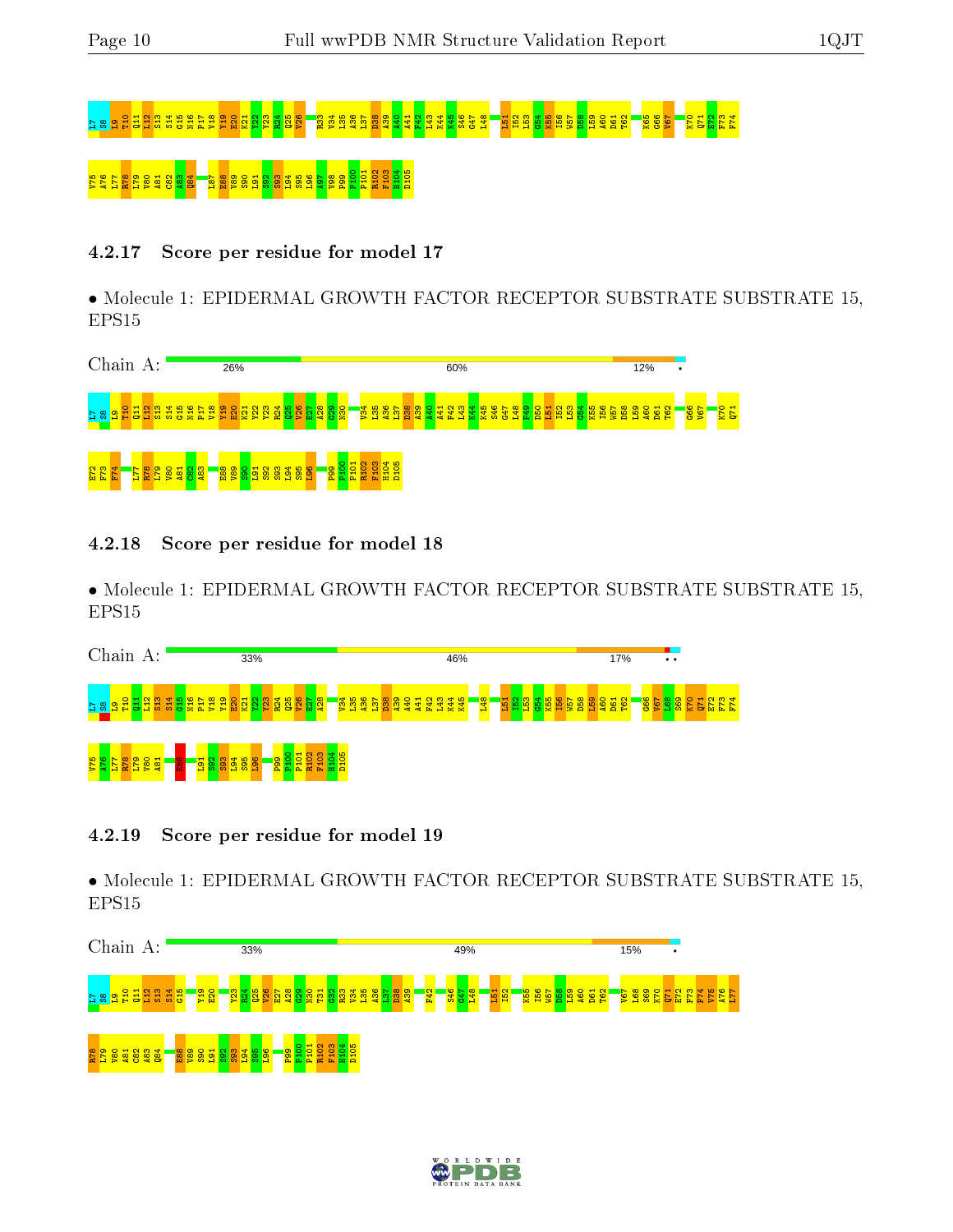#### 4.2.20 Score per residue for model 20

• Molecule 1: EPIDERMAL GROWTH FACTOR RECEPTOR SUBSTRATE SUBSTRATE 15, EPS15

| Chain                                               | $A$ :                        |           |                        |                   | 32%                   |            |                            |                        |                         |  |  |                                   |                |    |   | 49% |                       |    |          |               |                   |   |            | 15% |                   |  | $\bullet\hspace{0.1cm} \bullet\hspace{0.1cm} \bullet\hspace{0.1cm}$ |                        |  |    |
|-----------------------------------------------------|------------------------------|-----------|------------------------|-------------------|-----------------------|------------|----------------------------|------------------------|-------------------------|--|--|-----------------------------------|----------------|----|---|-----|-----------------------|----|----------|---------------|-------------------|---|------------|-----|-------------------|--|---------------------------------------------------------------------|------------------------|--|----|
| <mark>ិតខា</mark> ងជ                                | <mark>결정 않을 통합 효정 정 영</mark> |           |                        |                   | <b>Q</b> <sub>2</sub> |            | <mark>ន្ត្រី និង និ</mark> |                        | ្ត្រី <mark>ន</mark> ិង |  |  | <mark>្ត្រី ដូច្នី ដូច</mark> ្នី | $\frac{11}{2}$ | È. | 롽 |     | <mark>영문</mark><br>물문 | \$ | <b>B</b> | <b>R</b><br>В | <b>156</b><br>W57 | 岂 | <b>Bal</b> | 460 | $\mathbf{H}$<br>8 |  | 1998<br>1998<br>1998                                                | <mark>ಇಜಿ</mark><br>ಜಾ |  | 문민 |
| F <sub>73</sub><br><u>ဖ</u><br>∼<br><b>Contract</b> | E79<br><b>COL</b>            | <b>os</b> | <b>a</b> <sub>81</sub> | <b><u>gag</u></b> | 88                    | <b>agi</b> |                            | <mark>ិក្ខាទីដី</mark> | 102<br>$\alpha$         |  |  |                                   |                |    |   |     |                       |    |          |               |                   |   |            |     |                   |  |                                                                     |                        |  |    |

#### 4.2.21 Score per residue for model 21

• Molecule 1: EPIDERMAL GROWTH FACTOR RECEPTOR SUBSTRATE SUBSTRATE 15, EPS15

| Chain A:                                                                  |    |                |      |  | 24%                          |                   |    |               |            |              |        |      |           |            |        |   |    |                                                           |   | 55% |    |   |                   |   |      |  |                                                                  |  | 18% |  | $\bullet\bullet$       |                    |   |    |  |
|---------------------------------------------------------------------------|----|----------------|------|--|------------------------------|-------------------|----|---------------|------------|--------------|--------|------|-----------|------------|--------|---|----|-----------------------------------------------------------|---|-----|----|---|-------------------|---|------|--|------------------------------------------------------------------|--|-----|--|------------------------|--------------------|---|----|--|
| $\frac{1}{2}$<br>್ಲಿ<br>G                                                 | öü | <b>gasgers</b> |      |  | <b>PL</b>                    | 코<br>₽            | ×. | <b>m</b><br>의 | ₹.         | ន្ទ្រីន្ទ្រី |        |      |           |            |        |   |    | <mark>ិន្ទី ដង្ហុ ដង្ហ</mark> ូ និ នី ភ្នំ <mark>ដ</mark> | 왚 | ್ಲಿ | ŔЯ | Ë | <b>45<br/>842</b> | 孚 | 28 B |  | <mark>ទ្ធិ</mark> ខ្ទី <u>ខ្ទី ខ្ទី ខ្ទី ខ្ទី ខ្ទី ខ្ទី ខ្ទី</u> |  |     |  | 88<br><mark>198</mark> | ြွက္လ<br><b>EX</b> | ь | 四四 |  |
| ¢<br>  <mark>සමු</mark> සියි <u>1</u> 2.<br>E<br>$\overline{\phantom{0}}$ |    |                | 8884 |  | $\overline{181}$<br>$\infty$ | <mark>१</mark> ०० |    |               | 593<br>592 |              | ю<br>需 | an i | <b>S6</b> | <b>POR</b> | ົ<br>ō | 뷽 | h. | E                                                         |   |     |    |   |                   |   |      |  |                                                                  |  |     |  |                        |                    |   |    |  |

#### 4.2.22 Score per residue for model 22

• Molecule 1: EPIDERMAL GROWTH FACTOR RECEPTOR SUBSTRATE SUBSTRATE 15, EPS15



#### 4.2.23 Score per residue for model 23

| $\gamma_{\text{hoin}}$<br>.<br>.<br>◡ | 33% | 53% | 10% | $\cdot\cdot$ |
|---------------------------------------|-----|-----|-----|--------------|
|                                       |     |     |     |              |

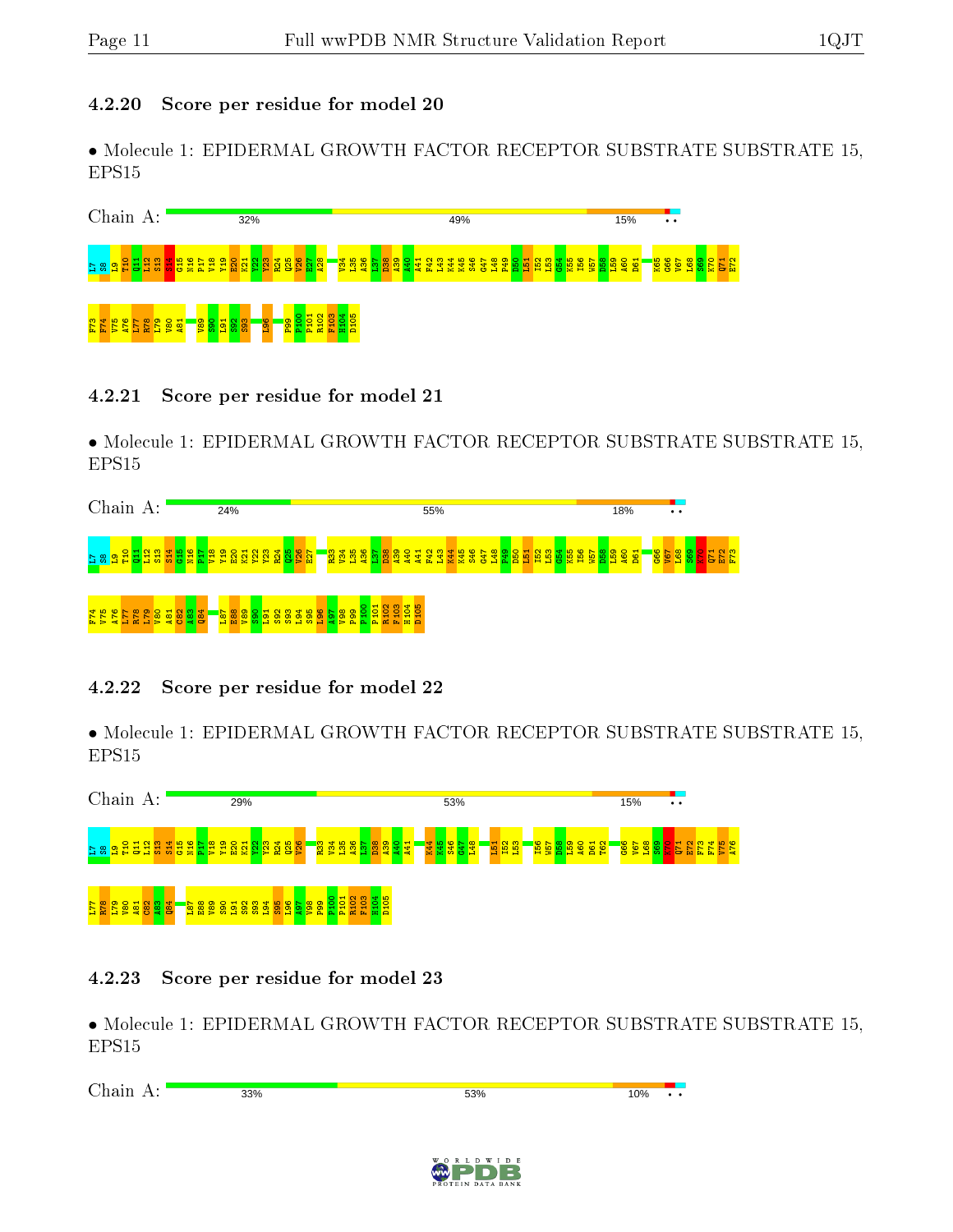# L7S8L9T10 Q11 L12 S13 S14 G15 Y19 E20 K21 Y22 Y23 R24 Q25 V26 E27 R33 V34 L35 A36 L37 D38 A39 A40 A41 F42 L43 K44 K45 S46 G47 L48 L51 I52 L53 G54 K55 I56 W57 D58 L59 A60 D61 K65 G66 V67 L68 S69 K70 Q71 E72 F73 F74 V75  $R^8$ 8 $R^8$  esa

#### 4.2.24 Score per residue for model 24

• Molecule 1: EPIDERMAL GROWTH FACTOR RECEPTOR SUBSTRATE SUBSTRATE 15, EPS15

| Chain A: | 26%                                                                             | 59%                                                                                                                                                                                                                         | 13%<br>$\bullet$                                                                                                                         |
|----------|---------------------------------------------------------------------------------|-----------------------------------------------------------------------------------------------------------------------------------------------------------------------------------------------------------------------------|------------------------------------------------------------------------------------------------------------------------------------------|
|          | <u>ិនទទទទទទទទទទទទទទទទទទទទទទទ</u>                                                | ' <mark>품않</mark><br><b>S46</b><br><mark>\</mark> ខ្លឹទ្ធិ<br>စ္ထ<br><b>Ed</b><br><b>B2</b><br>$\frac{8}{25}$<br><u>isg</u><br><b>Baanaa</b><br>$\frac{88}{13}$<br><b>Ran</b><br>ŏ<br><b>A</b><br>$\mathbf{x}$ $\mathbf{x}$ | $\frac{15}{2}$ $\frac{25}{2}$ $\frac{25}{2}$ $\frac{8}{2}$ $\frac{8}{2}$ $\frac{23}{2}$ $\frac{8}{2}$<br>T <sub>62</sub><br><b>L</b> ega |
|          | <mark>ន្ទ្រី ន្ល ទ</mark> ី<br>ន្ត្រី<br><mark>ក្នុង</mark><br><b>8588</b><br>► | ₩<br><mark>.<br/><mark>R음</mark> 중 없음<br/><mark>R음</mark> 조 요 없</mark><br>o<br>眉音                                                                                                                                           |                                                                                                                                          |

4.2.25 Score per residue for model 25

• Molecule 1: EPIDERMAL GROWTH FACTOR RECEPTOR SUBSTRATE SUBSTRATE 15, EPS15

| Chain<br>А:                                                                                       | 32%                                                                                                                                                                      | 53%                                                                                                    | 12%<br>$\bullet\hspace{0.1cm} \bullet\hspace{0.1cm} \bullet\hspace{0.1cm} \bullet$ |
|---------------------------------------------------------------------------------------------------|--------------------------------------------------------------------------------------------------------------------------------------------------------------------------|--------------------------------------------------------------------------------------------------------|------------------------------------------------------------------------------------|
| <b>៤</b> ន <b>ុទ្ធ ដូ ដូ ដូ ដូ</b><br><b>and and</b><br>and and<br><u>ဇာ</u>                      | <b>SOF</b><br>စ္စ<br> 했<br><b>R</b><br>S<br><b>188</b><br>₩<br><u> 여</u> 운 2<br>Ξ<br>м<br><b>AN 25</b><br>富音<br>æ<br>æ<br>$\sim$<br>$\overline{\phantom{a}}$<br><b>C</b> | <b>B2</b><br>$E_{51}$<br>750<br>PT <sub>1</sub><br><u>ទី ទី</u><br>÷<br>Е<br>ō<br>Р<br><b>Contract</b> | 190<br>199<br>192<br>8<br>0<br>52<br><b>LC</b><br>a<br>lor<br><b>ME</b><br>e.      |
| $\overline{84}$<br><b>es</b><br><b>b</b> osa<br><u>а 17</u><br>171<br>$\overline{5}$<br><b>Ba</b> | 0<br>$\sim$<br>$\blacksquare$<br>त<br>i g<br>La<br><b>SGI</b><br>ю<br>븀<br>Ē<br>8<br>晕<br>XX o<br>-adi                                                                   |                                                                                                        |                                                                                    |

#### 4.2.26 Score per residue for model 26



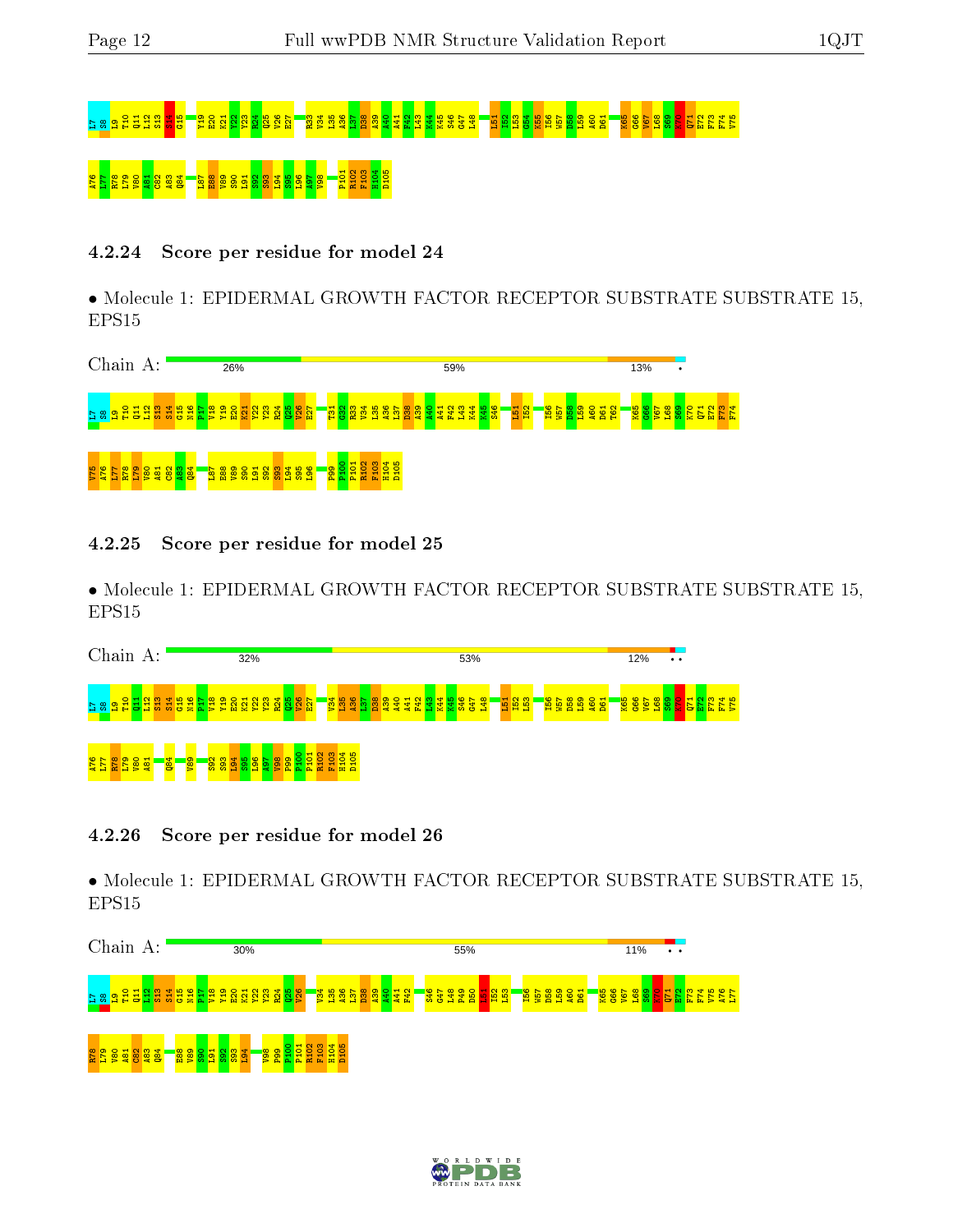#### 4.2.27 Score per residue for model 27

• Molecule 1: EPIDERMAL GROWTH FACTOR RECEPTOR SUBSTRATE SUBSTRATE 15, EPS15



#### 4.2.28 Score per residue for model 28

• Molecule 1: EPIDERMAL GROWTH FACTOR RECEPTOR SUBSTRATE SUBSTRATE 15, EPS15



#### 4.2.29 Score per residue for model 29

• Molecule 1: EPIDERMAL GROWTH FACTOR RECEPTOR SUBSTRATE SUBSTRATE 15, EPS15



#### 4.2.30 Score per residue for model 30

| $\sim$<br><b>TIME</b><br>.<br>. .<br>∼ | 33%<br>-- - - | 51%<br>---- | 13% | . . |
|----------------------------------------|---------------|-------------|-----|-----|
|                                        |               |             |     |     |

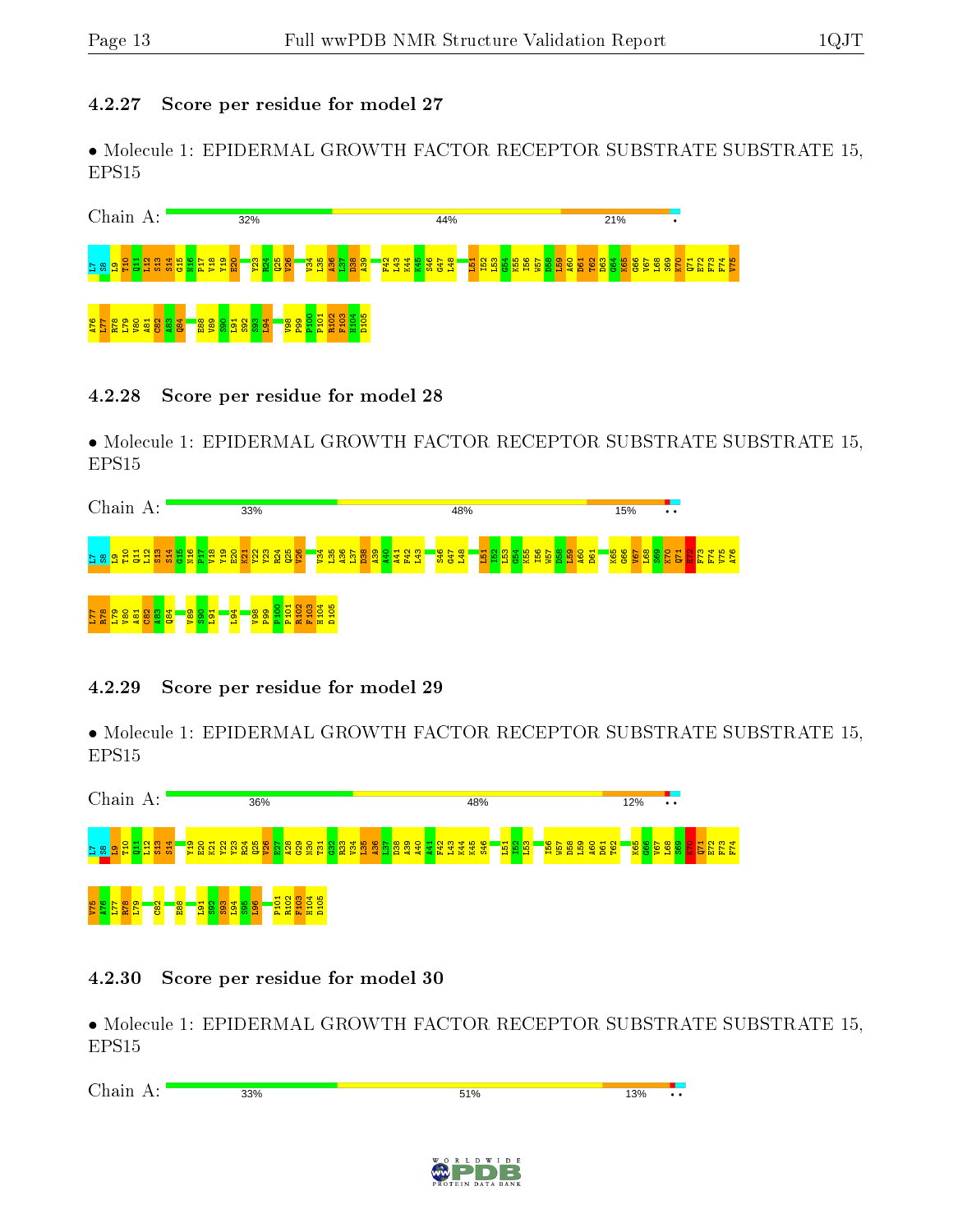# $^{12}$ 8 at 55 g 86 g 87 p38 a30 g 87 8 <mark>36 k<sup>21</sup> r3</mark> a36 a<sub>8</sub> a<sub>3</sub> a<sub>3</sub> a<sub>3</sub> a<sub>3</sub> a<sub>3</sub> A<sub>6</sub> L<sub>8</sub> B<sub>5</sub> B<sub>6</sub> B<sub>6</sub> B<sub>6</sub> B<sub>6</sub> S<sub>6</sub> G<sub>6</sub> C6 C6

# R88 282 283 E<mark>88 S83 S93 S93 S93 S</mark>93 S93 S93 E99

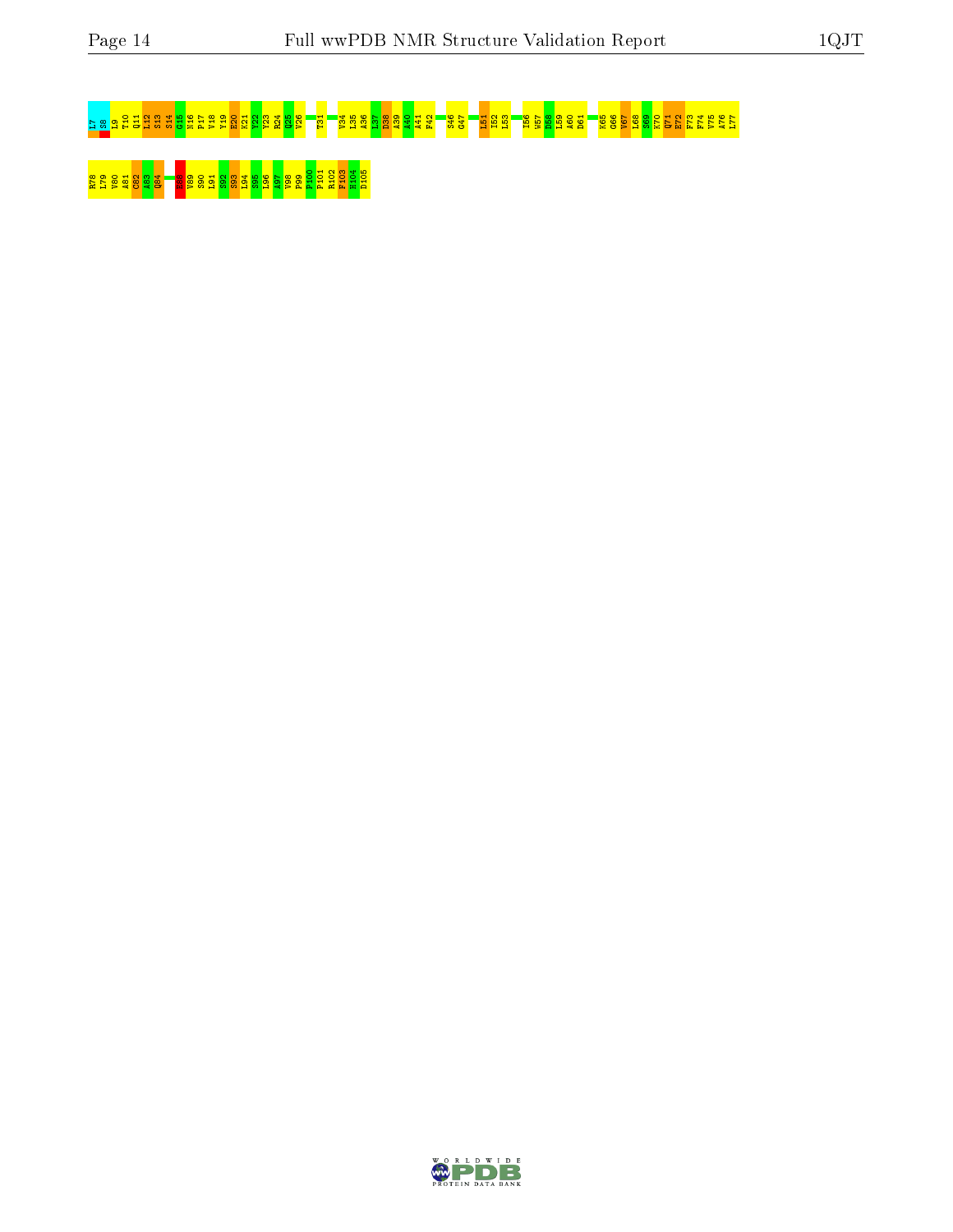## 5 Refinement protocol and experimental data overview  $\binom{1}{k}$

The models were refined using the following method: TAD.

Of the 100 calculated structures, 30 were deposited, based on the following criterion: LOWEST OVERALL TARGET FUNCTION.

The following table shows the software used for structure solution, optimisation and refinement.

| Software name   Classification |                    | <b>Version</b> |
|--------------------------------|--------------------|----------------|
| <b>DYANA</b>                   | refinement         | 15             |
| NMRPipe                        | structure solution |                |
| <b>XEASY</b>                   | structure solution |                |
| <b>DYANA</b>                   | structure solution | 15             |

The following table shows chemical shift validation statistics as aggregates over all chemical shift files. Detailed validation can be found in section [7](#page-29-0) of this report.

| Chemical shift file $(s)$                    | input cs.cif |
|----------------------------------------------|--------------|
| Number of chemical shift lists               |              |
| Total number of shifts                       | 1399         |
| Number of shifts mapped to atoms             | 1206         |
| Number of unparsed shifts                    |              |
| Number of shifts with mapping errors         | 193          |
| Number of shifts with mapping warnings       |              |
| Assignment completeness (well-defined parts) | $92\%$       |

No validations of the models with respect to experimental NMR restraints is performed at this time.

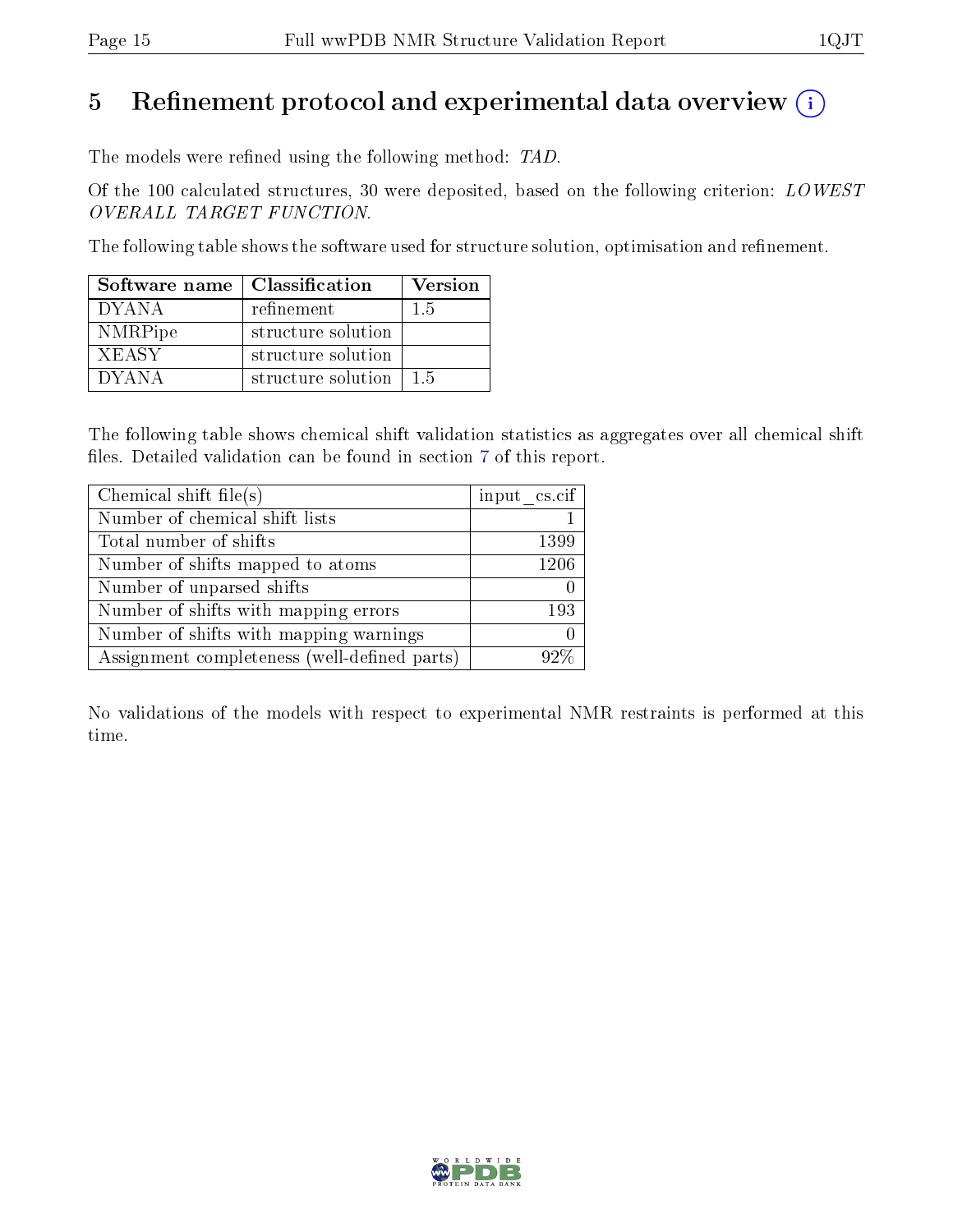## 6 Model quality  $(i)$

## 6.1 Standard geometry  $(i)$

There are no covalent bond-length or bond-angle outliers.

There are no bond-length outliers.

There are no bond-angle outliers.

There are no chirality outliers.

There are no planarity outliers.

### 6.2 Too-close contacts  $(i)$

In the following table, the Non-H and H(model) columns list the number of non-hydrogen atoms and hydrogen atoms in each chain respectively. The H(added) column lists the number of hydrogen atoms added and optimized by MolProbity. The Clashes column lists the number of clashes averaged over the ensemble.

| Mol | Chain |       | $\textbf{Non-H} \mid \textbf{H}(\text{model})$ | H(added)  | <b>Clashes</b> |
|-----|-------|-------|------------------------------------------------|-----------|----------------|
|     |       | 738   |                                                | 753       |                |
|     |       | 22140 | 22230                                          | $22590\,$ |                |

The all-atom clashscore is defined as the number of clashes found per 1000 atoms (including hydrogen atoms). The all-atom clashscore for this structure is 47.

| Atom-1            | $\boldsymbol{\mathrm{Atom}\text{-}2}$ | $Clash(\AA)$ | Distance(A) | Models |                |
|-------------------|---------------------------------------|--------------|-------------|--------|----------------|
|                   |                                       |              |             | Worst  | Total          |
| 1: A:9: LEU: HD13 | 1:A:74:PHE:CE1                        | 0.97         | 1.95        | 20     | 6              |
| 1: A:48: LEU:HD12 | 1:A:80:VAL:HG13                       | 0.96         | 1.32        | 17     | 23             |
| 1:A:28:ALA:HB3    | 1: A:31:THR:HG21                      | 0.95         | 1.39        | 29     | $\mathbf{1}$   |
| 1: A:9: LEU: HD13 | 1:A:74:PHE:CZ                         | 0.91         | 2.01        | 30     | $\overline{2}$ |
| 1: A:59:LEU:HD12  | 1: A:79: LEU: HD11                    | 0.90         | 1.41        | 12     | 9              |
| 1: A:34:VAL:O     | 1: A:67: VAL:HG13                     | 0.90         | 1.66        | 26     | 30             |
| 1: A:19:TYR:CE2   | 1: A: 77: LEU: HD13                   | 0.90         | 2.00        | 5      | 6              |
| 1: A:59:LEU:O     | 1: A:59: LEU: HD22                    | 0.89         | 1.68        | 18     | 11             |
| 1: A:9: LEU: HD22 | 1: A:74:PHE:CG                        | 0.89         | 2.02        | 29     | 21             |
| 1: A: 19: TYR: CZ | 1:A:77:LEU:HD13                       | 0.89         | 2.03        | 6      | 5              |
| 1: A:9: LEU: HD22 | 1:A:74:PHE:CD2                        | 0.89         | 2.03        | 23     | 11             |
| 1: A:29: GLY:O    | 1: A:31:THR:HG23                      | 0.88         | 1.68        | 29     | $\mathbf{1}$   |
| 1:A:28:ALA:CB     | 1: A: 35: LEU: HD12                   | 0.88         | 1.97        | 17     | $\overline{2}$ |
| 1: A:59:LEU:HD11  | 1:A:91:LEU:HD12                       | 0.87         | 1.41        |        | 6              |

All unique clashes are listed below, sorted by their clash magnitude.

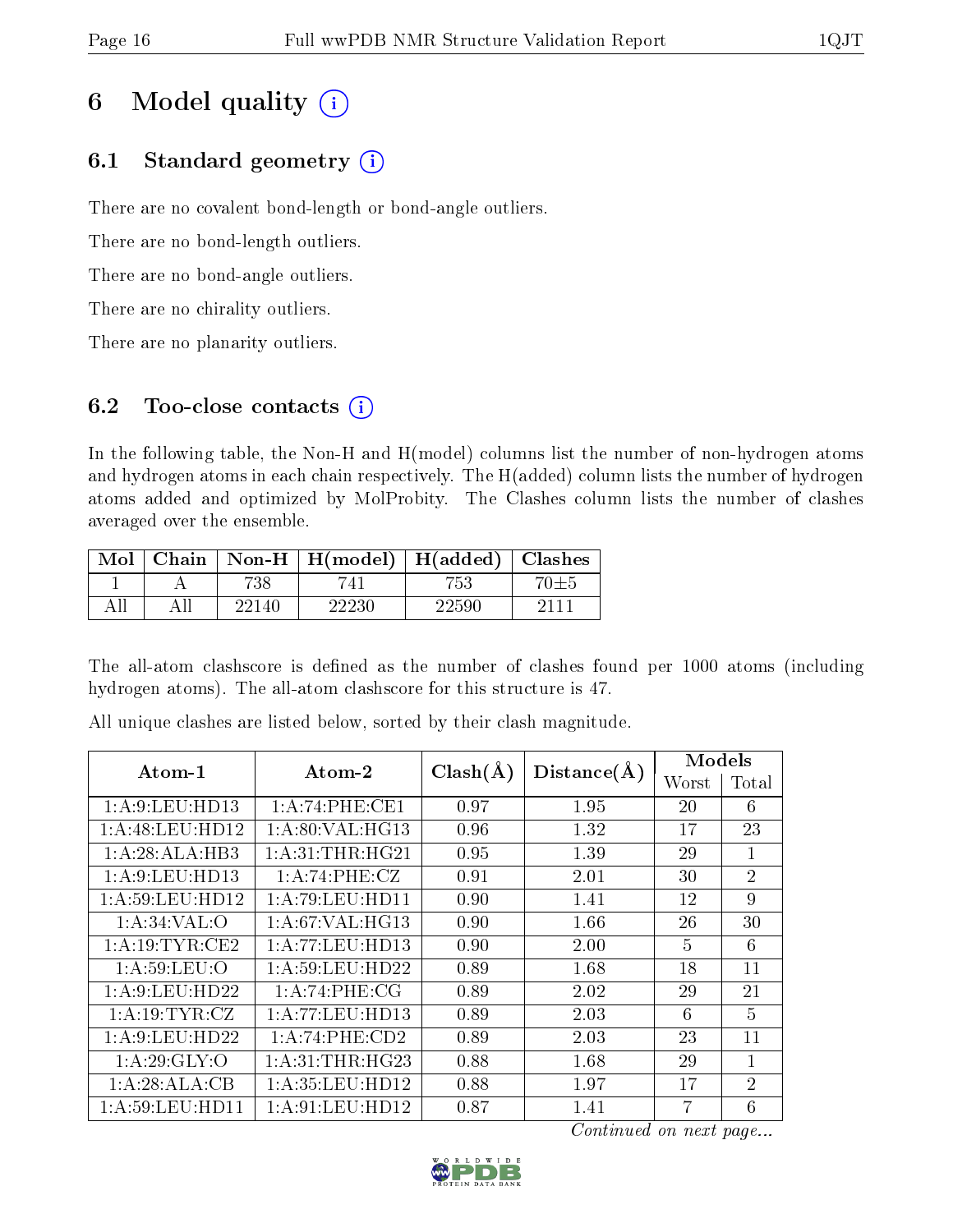| оонынаса јтот ртолово раде                |                     |              |                   |                  | Models         |  |
|-------------------------------------------|---------------------|--------------|-------------------|------------------|----------------|--|
| Atom-1                                    | Atom-2              | $Clash(\AA)$ | Distance(A)       | Worst            | Total          |  |
| 1:A:76:ALA:O                              | 1:A:80:VAL:HG23     | 0.87         | 1.69              | 4                | 19             |  |
| 1:A:77:LEU:HD23                           | 1:A:103:PHE:CZ      | 0.87         | 2.03              | $9\phantom{.}$   | $\overline{3}$ |  |
| 1: A:56: ILE: HG23                        | 1: A:79: LEU: HD13  | 0.87         | $1.45\,$          | 21               | $\overline{8}$ |  |
| 1:A:49:PRO:O                              | 1: A: 53: LEU: HD12 | 0.82         | 1.75              | 26               | $\overline{5}$ |  |
| 1:A:59:LEU:HD22                           | 1: A:59: LEU:O      | 0.79         | 1.78              | 12               | 18             |  |
| 1:A:81:ALA:HB1                            | 1: A:99: PRO:       | 0.79         | 1.78              | 28               | 23             |  |
| 1:A:52:ILE:HG23                           | 1:A:89:VAL:HG21     | 0.78         | 1.52              | 11               | $\overline{3}$ |  |
| 1: A:59:LEU:HD12                          | 1: A:79: LEU: CD1   | 0.78         | 2.08              | 20               | 16             |  |
| 1:A:56:ILE:HG12                           | 1:A:79:LEU:HD22     | 0.78         | 1.55              | 12               | 13             |  |
| 1:A:39:ALA:CB                             | 1: A:68:LEU:HD12    | 0.77         | 2.09              | 25               | 23             |  |
| 1:A:81:ALA:HB2                            | 1: A:101:PRO:HG3    | 0.76         | $\overline{1.57}$ | $\overline{9}$   | $\overline{1}$ |  |
| 1:A:78:ARG:HB3                            | 1:A:98:VAL:HG21     | 0.76         | 1.57              | 21               | $\mathbf{1}$   |  |
| 1:A:23:TYR:CE1                            | 1:A:34:VAL:HG21     | 0.76         | 2.16              | 23               | $\overline{5}$ |  |
| 1:A:28:ALA:CB                             | 1: A:31:THR:HG21    | 0.76         | 2.09              | 29               | $\overline{1}$ |  |
| 1: A:23:TYR:CE2                           | 1:A:34:VAL:HG21     | 0.76         | 2.15              | $\,6\,$          | $\overline{4}$ |  |
| 1: A:77:LEU:HD23                          | 1: A:103:PHE:CE2    | 0.76         | 2.15              | $\overline{9}$   | $\overline{9}$ |  |
| 1:A:9:LEU:HD13                            | 1:A:74:PHE:CE2      | 0.75         | 2.16              | 30               | $\overline{2}$ |  |
| 1: A:9: LEU: HD22                         | 1:A:74:PHE:CD1      | 0.74         | 2.16              | 27               | $\overline{7}$ |  |
| 1: A:12:LEU:HD21                          | 1: A:75: VAL:HG23   | 0.73         | 1.58              | 16               | $\mathbf{1}$   |  |
| 1: A:59:LEU:HD11                          | 1: A:91: LEU: HG    | 0.73         | 1.58              | 10               | 13             |  |
| 1:A:12:LEU:O                              | 1:A:12:LEU:HD13     | 0.73         | 1.82              | 27               | $\overline{4}$ |  |
| 1: A:48: LEU: CD1                         | 1:A:83:ALA:HB3      | 0.72         | 2.14              | $23\,$           | $\overline{5}$ |  |
| 1:A:90:SER:O                              | 1:A:94:LEU:HD23     | 0.72         | 1.84              | $\overline{4}$   | 17             |  |
| 1:A:77:LEU:HD22                           | 1: A:78: ARG: NH2   | 0.72         | 1.99              | $\overline{7}$   | $\mathbf{1}$   |  |
| 1: A:82:CYS:SG                            | 1:A:98:VAL:HG12     | 0.71         | 2.26              | 28               | $6\,$          |  |
| 1: A:51:LEU:C                             | 1: A:51:LEU:HD12    | 0.71         | $\overline{2.07}$ | 28               | $\overline{3}$ |  |
| 1:A:9:LEU:HD11                            | 1: A:70: LYS: HB2   | 0.70         | 1.61              | 21               | $\,6\,$        |  |
| 1:A:19:TYR:CB                             | 1:A:74:PHE:CZ       | 0.70         | 2.75              | 30               | 27             |  |
| 1:A:36:ALA:HB1                            | 1: A:57:TRP:CZ2     | 0.70         | 2.22              | 13               | 19             |  |
| 1:A:55:LYS:HB2                            | 1:A:89:VAL:HG11     | 0.70         | 1.64              | 28               | 9              |  |
| 1: A:79:LEU:HD21                          | 1: A:89: VAL:O      | 0.70         | 1.87              | 11               | $\overline{7}$ |  |
| $1:A:77:\text{LEU}:\overline{\text{CD2}}$ | 1: A:103:PHE:CE2    | 0.69         | 2.74              | $\boldsymbol{9}$ | 12             |  |
| 1: A:51:LEU:HD12                          | 1: A:51: LEU: C     | 0.69         | 2.06              | $\overline{4}$   | 8              |  |
| 1: A:16: ASN:CG                           | 1: A:18: VAL:HG12   | 0.68         | 2.09              | 13               | 24             |  |
| 1:A:9:LEU:HD11                            | 1:A:70:LYS:HB3      | 0.68         | 1.65              | 12               | 10             |  |
| 1:A:36:ALA:O                              | 1:A:39:ALA:HB3      | 0.67         | 1.89              | 18               | 15             |  |
| 1:A:87:LEU:HD13                           | 1:A:98:VAL:HG12     | 0.67         | 1.65              | 14               | $\overline{2}$ |  |
| 1: A:23:TYR:CD1                           | 1: A:73:PHE:CG      | 0.67         | 2.83              | $\overline{4}$   | $\overline{3}$ |  |
| 1: A:35:LEU:O                             | 1: A:36:ALA:HB3     | 0.67         | 1.90              | 29               | 30             |  |
| 1: A:9: LEU: HD23                         | 1: A:9: LEU: N      | 0.66         | 2.05              | 30               | 3              |  |
| 1: A:19: TYR: CE1                         | 1: A:78: ARG: NH2   | 0.66         | 2.64              | $\overline{7}$   | $\overline{5}$ |  |

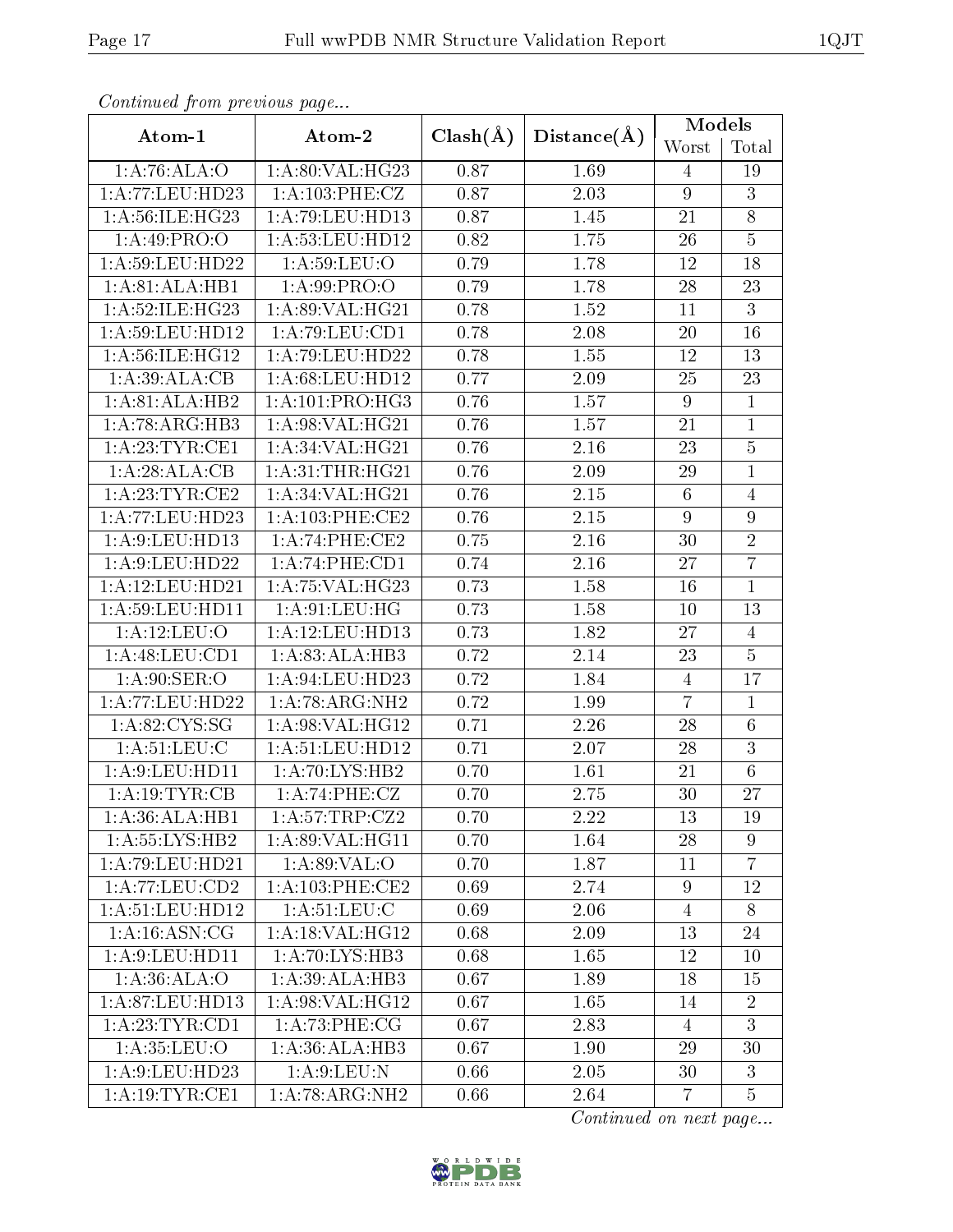| Continuati pont previous page       |                             |              |                   | Models           |                 |
|-------------------------------------|-----------------------------|--------------|-------------------|------------------|-----------------|
| Atom-1                              | Atom-2                      | $Clash(\AA)$ | Distance(A)       | Worst            | Total           |
| 1:A:73:PHE:CE1                      | 1: A:77:LEU:HD12            | 0.66         | 2.25              | $\overline{7}$   | $6\phantom{.}6$ |
| 1:A:59:LEU:CD1                      | 1: A:91: LEU: HD12          | 0.66         | 2.19              | $\overline{7}$   | $\mathbf{1}$    |
| 1:A:28:ALA:HB3                      | 1: A: 35: LEU: HD12         | 0.66         | 1.67              | 20               | $\overline{5}$  |
| 1: A:9: LEU: CD2                    | 1:A:74:PHE:CD1              | 0.66         | 2.79              | 16               | $\overline{4}$  |
| 1:A:48:LEU:CD1                      | 1: A:80: VAL:HG13           | 0.66         | 2.21              | $\boldsymbol{9}$ | $\mathbf{1}$    |
| 1: A:23:TYR:CE2                     | 1: A:34:VAL:CG2             | 0.65         | 2.79              | 17               | $\overline{5}$  |
| 1:A:77:LEU:CD2                      | 1: A: 103:PHE: CZ           | 0.65         | 2.80              | 9                | $\overline{5}$  |
| 1:A:36:ALA:HB1                      | 1: A:57:TRP:CH2             | 0.65         | 2.27              | 29               | 15              |
| 1:A:38:ASP:O                        | 1:A:41:ALA:HB3              | 0.65         | 1.90              | 23               | 19              |
| 1: A: 19: TYR: CZ                   | 1:A:78:ARG:NH1              | 0.65         | 2.64              | 11               | $\overline{2}$  |
| $1:A:\overline{9:LEU:CD2}$          | $1: A:74:\overline{PHE:CG}$ | 0.65         | 2.80              | 11               | $\overline{3}$  |
| 1:A:79:LEU:HA                       | 1: A:94:LEU:HD11            | 0.64         | 1.67              | $\overline{9}$   | $\overline{1}$  |
| 1:A:12:LEU:HD13                     | 1:A:12:LEU:O                | 0.64         | 1.92              | 20               | $\overline{5}$  |
| 1: A:73:PHE:CE1                     | 1: A:77:LEU:CD1             | 0.64         | 2.80              | $\overline{7}$   | $\mathbf{1}$    |
| 1:A:48:LEU:HD11                     | 1:A:84:GLN:HG2              | 0.64         | 1.69              | 19               | $\overline{2}$  |
| 1:A:78:ARG:CB                       | 1:A:98:VAL:HG21             | 0.63         | 2.23              | 21               | $\overline{1}$  |
| 1: A:51:LEU:HD12                    | 1:A:52:ILE:HG12             | 0.63         | 1.70              | 26               | $\overline{2}$  |
| 1:A:23:TYR:CZ                       | 1: A:34: VAL: CG2           | 0.63         | 2.81              | $\,6\,$          | $\overline{4}$  |
| 1:A:26:VAL:HG23                     | 1:A:34:VAL:HG13             | 0.63         | 1.69              | 20               | 14              |
| 1: A:59:LEU:HD11                    | 1: A:91: LEU: CD1           | 0.63         | 2.22              | $\overline{7}$   | 3               |
| 1:A:12:LEU:HD11                     | 1:A:74:PHE:O                | 0.63         | 1.93              | 19               | $\mathbf{1}$    |
| 1: A:46: SER:HB2                    | 1: A:80: VAL:HGI1           | 0.62         | 1.71              | 14               | $\overline{3}$  |
| $1:A:78:A\overline{\text{RG:HH}21}$ | 1: A:101:PRO:CG             | 0.62         | 2.06              | 12               | $\overline{2}$  |
| 1:A:28:ALA:HB1                      | 1: A: 35: LEU: HD12         | 0.62         | 1.69              | $17\,$           | $\overline{1}$  |
| 1:A:79:LEU:O                        | 1:A:79:LEU:HD23             | 0.62         | 1.94              | $\overline{9}$   | 3               |
| 1:A:19:TYR:HB2                      | 1:A:74:PHE:CZ               | 0.62         | 2.30              | 30               | 24              |
| 1:A:81:ALA:HB2                      | 1: A:101:PRO:CG             | 0.62         | 2.24              | 9                | $\overline{2}$  |
| 1:A:40:ALA:HB2                      | 1:A:57:TRP:CZ3              | 0.62         | $\overline{2.30}$ | $\overline{4}$   | $\overline{7}$  |
| 1:A:56:ILE:HG13                     | 1: A:89: VAL: HG13          | 0.62         | 1.71              | 16               | $\overline{5}$  |
| 1:A:19:TYR:CB                       | 1:A:74:PHE:CE2              | 0.62         | 2.83              | 18               | 19              |
| 1:A:102:ARG:O                       | 1: A: 103: PHE: CD2         | 0.61         | 2.53              | 9                | $\mathbf{1}$    |
| 1: A:19:TYR:CE1                     | 1:A:78:ARG:CZ               | 0.61         | 2.83              | $\overline{7}$   | $\mathbf{1}$    |
| 1: A:16: ASN:OD1                    | 1: A:18: VAL:HG12           | 0.61         | 1.96              | $\overline{8}$   | 11              |
| 1: A:53:LEU:HD23                    | 1: A:56: ILE: HD12          | 0.60         | 1.71              | $\mathbf{1}$     | $8\,$           |
| 1:A:81:ALA:HB2                      | 1:A:101:PRO:HB3             | 0.60         | 1.73              | 22               | $\overline{2}$  |
| 1:A:23:TYR:CZ                       | 1:A:34:VAL:HG23             | 0.60         | 2.31              | 18               | $\overline{2}$  |
| 1: A:23:TYR:CD1                     | 1:A:73:PHE:CD1              | 0.60         | 2.89              | $\overline{4}$   | $\mathbf{1}$    |
| 1:A:48:LEU:HD13                     | 1:A:83:ALA:HB3              | 0.60         | 1.72              | 23               | 3               |
| 1: A:9: LEU: HD21                   | 1: A:70: LYS: C             | 0.60         | 2.17              | 17               | 3               |
| 1: A:26: VAL:CG2                    | 1:A:34:VAL:HG13             | 0.60         | 2.26              | 14               | $6\phantom{.}6$ |
| 1:A:19:TYR:CZ                       | 1:A:78:ARG:CZ               | 0.60         | 2.85              | $\overline{7}$   | $\overline{2}$  |

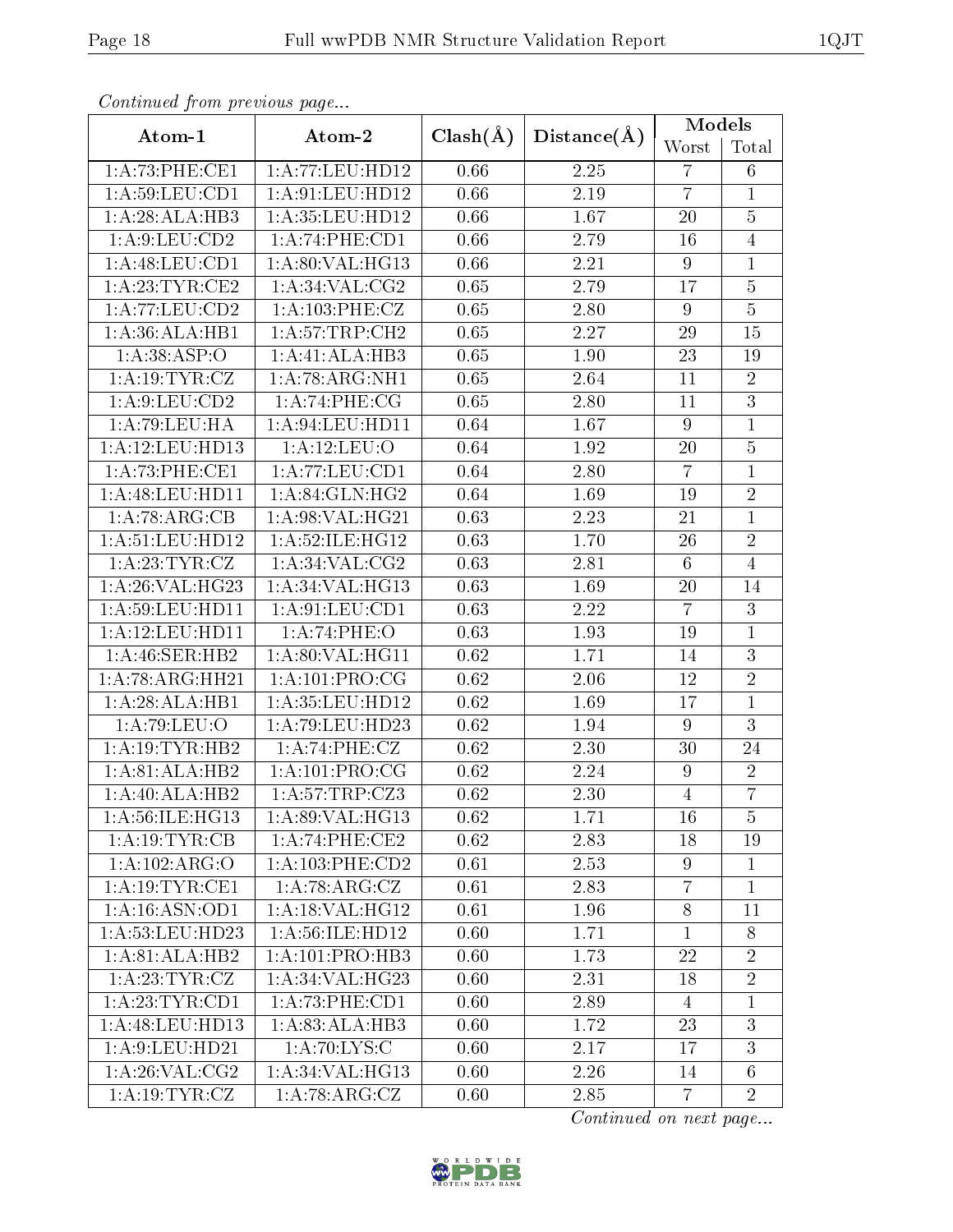| Commaca jibin previous page |                                     |              |                   | Models         |                |  |
|-----------------------------|-------------------------------------|--------------|-------------------|----------------|----------------|--|
| Atom-1                      | Atom-2                              | $Clash(\AA)$ | Distance(A)       | Worst          | Total          |  |
| 1: A: 19: TYR: CD2          | 1:A:77:LEU:HD13                     | 0.59         | 2.32              | 5              | $\overline{2}$ |  |
| 1: A:23:TYR:CE1             | 1: A:34: VAL: CG2                   | 0.59         | 2.85              | 23             | $\overline{2}$ |  |
| 1: A:39: ALA:CB             | 1: A:68:LEU:CD1                     | 0.59         | 2.80              | 12             | 21             |  |
| 1:A:9:LEU:HD11              | 1: A:70: LYS: CB                    | 0.59         | 2.27              | 23             | $\overline{4}$ |  |
| 1: A:23:TYR:CE2             | 1:A:34:VAL:HG23                     | 0.59         | 2.31              | 10             | $\mathbf{1}$   |  |
| 1: A: 19: TYR: HB3          | 1:A:74:PHE:CZ                       | 0.59         | $\overline{2.32}$ | 10             | 30             |  |
| 1: A:26: VAL:CG2            | 1: A:34: VAL: CG2                   | 0.59         | 2.80              | $8\,$          | $\overline{3}$ |  |
| 1: A:26: VAL:HG12           | 1: A:42: PHE:HB2                    | 0.58         | 1.75              | $24\,$         | 18             |  |
| 1:A:102:ARG:O               | $1: A:103:$ PHE:CG                  | 0.58         | 2.57              | 9              | $\mathbf{1}$   |  |
| 1: A:91: LEU: HA            | 1: A:94:LEU:HD23                    | 0.58         | 1.74              | 13             | 12             |  |
| 1: A:93: SER:O              | 1:A:96:LEU:HD11                     | 0.58         | 1.99              | 17             | $\overline{6}$ |  |
| 1:A:77:LEU:HD22             | 1:A:78:ARG:HH21                     | 0.58         | 1.56              | $\overline{7}$ | $\mathbf 1$    |  |
| 1:A:81:ALA:HB2              | 1:A:101:PRO:CB                      | 0.58         | 2.29              | $22\,$         | $\overline{2}$ |  |
| 1: A: 13: SER: OG           | 1: A:19:TYR:CE1                     | 0.58         | 2.56              | 15             | $\mathbf{1}$   |  |
| 1: A:35:LEU:O               | 1:A:36:ALA:CB                       | 0.57         | 2.52              | $25\,$         | 29             |  |
| 1: A:31:THR:HG23            | 1:A:33:ARG:H                        | 0.57         | 1.58              | 15             | $\overline{4}$ |  |
| 1:A:9:LEU:HD23              | 1:A:74:PHE:CD1                      | 0.57         | 2.34              | 16             | $\mathbf{1}$   |  |
| 1: A:91:LEU:HD23            | $1:A:94:\overline{\textrm{LEU:CB}}$ | 0.57         | 2.30              | 29             | 12             |  |
| 1:A:23:TYR:C                | 1: A:23:TYR:CD1                     | 0.56         | 2.79              | 18             | $\overline{9}$ |  |
| 1: A:56: ILE: CG1           | 1:A:79:LEU:HD22                     | 0.56         | 2.30              | 18             | $\overline{2}$ |  |
| 1: A:73:PHE:CD1             | 1: A:73:PHE: C                      | 0.56         | 2.79              | 10             | $\overline{4}$ |  |
| 1:A:73:PHE:C                | 1:A:73:PHE:CD1                      | 0.56         | 2.78              | $\bf 5$        | 10             |  |
| 1:A:46:SER:CB               | 1:A:80:VAL:HG11                     | 0.56         | 2.31              | 14             | $\overline{2}$ |  |
| 1:A:26:VAL:HG23             | 1: A:34: VAL: CG2                   | 0.56         | 2.30              | 8              | $\overline{3}$ |  |
| 1: A:75: VAL:HG12           | 1:A:76:ALA:N                        | 0.55         | 2.16              | $24\,$         | 13             |  |
| 1:A:78:ARG:NH2              | 1:A:101:PRO:CG                      | 0.55         | 2.69              | 12             | 21             |  |
| 1: A: 55: LYS: CB           | 1: A:89: VAL: HG11                  | 0.55         | 2.32              | 28             | $\mathbf{1}$   |  |
| 1:A:39:ALA:HB1              | 1: A:68:LEU:HD12                    | 0.55         | 1.78              | 21             | $\overline{5}$ |  |
| 1: A:65: LYS:O              | 1: A:67: VAL:HG23                   | 0.55         | 2.01              | 10             | $\mathbf{1}$   |  |
| 1:A:88:GLU:CB               | 1:A:93:SER:CB                       | 0.54         | $\overline{2.85}$ | 16             | 15             |  |
| 1: A:20: GLU:OE1            | 1:A:23:TYR:CD1                      | 0.54         | 2.60              | 6              | $\mathbf{1}$   |  |
| 1:A:19:TYR:HB2              | 1:A:74:PHE:CE2                      | 0.54         | 2.37              | 28             | 17             |  |
| 1: A:78: ARG: HH21          | 1: A:101:PRO:HG3                    | 0.54         | 1.61              | 12             | $\overline{2}$ |  |
| 1: A:91:LEU:HD23            | 1: A:94:LEU:HB2                     | 0.54         | 1.78              | 21             | $6\,$          |  |
| 1: A:56: ILE: CG1           | 1: A:89: VAL:CG1                    | 0.54         | 2.86              | 24             | 13             |  |
| 1: A:82: CYS:SG             | 1: A:87:LEU:HD13                    | 0.53         | 2.43              | 22             | $\mathbf{1}$   |  |
| 1: A:34:VAL:O               | 1: A:67: VAL:CG1                    | 0.53         | 2.57              | 20             | 27             |  |
| 1:A:36:ALA:HB2              | 1: A:66: GLY:O                      | 0.53         | 2.05              | 21             | 10             |  |
| 1: A:21: LYS: CG            | $1:$ A:22:TYR:CD1                   | 0.53         | 2.93              | $\overline{2}$ | $\mathbf{1}$   |  |
| 1:A:78:ARG:NH2              | 1:A:101:PRO:CD                      | 0.52         | 2.72              | 12             | $\overline{3}$ |  |
| 1: A:67: VAL:CG1            | 1: A:68:LEU: N                      | 0.52         | 2.72              | 24             | $\mathbf{1}$   |  |

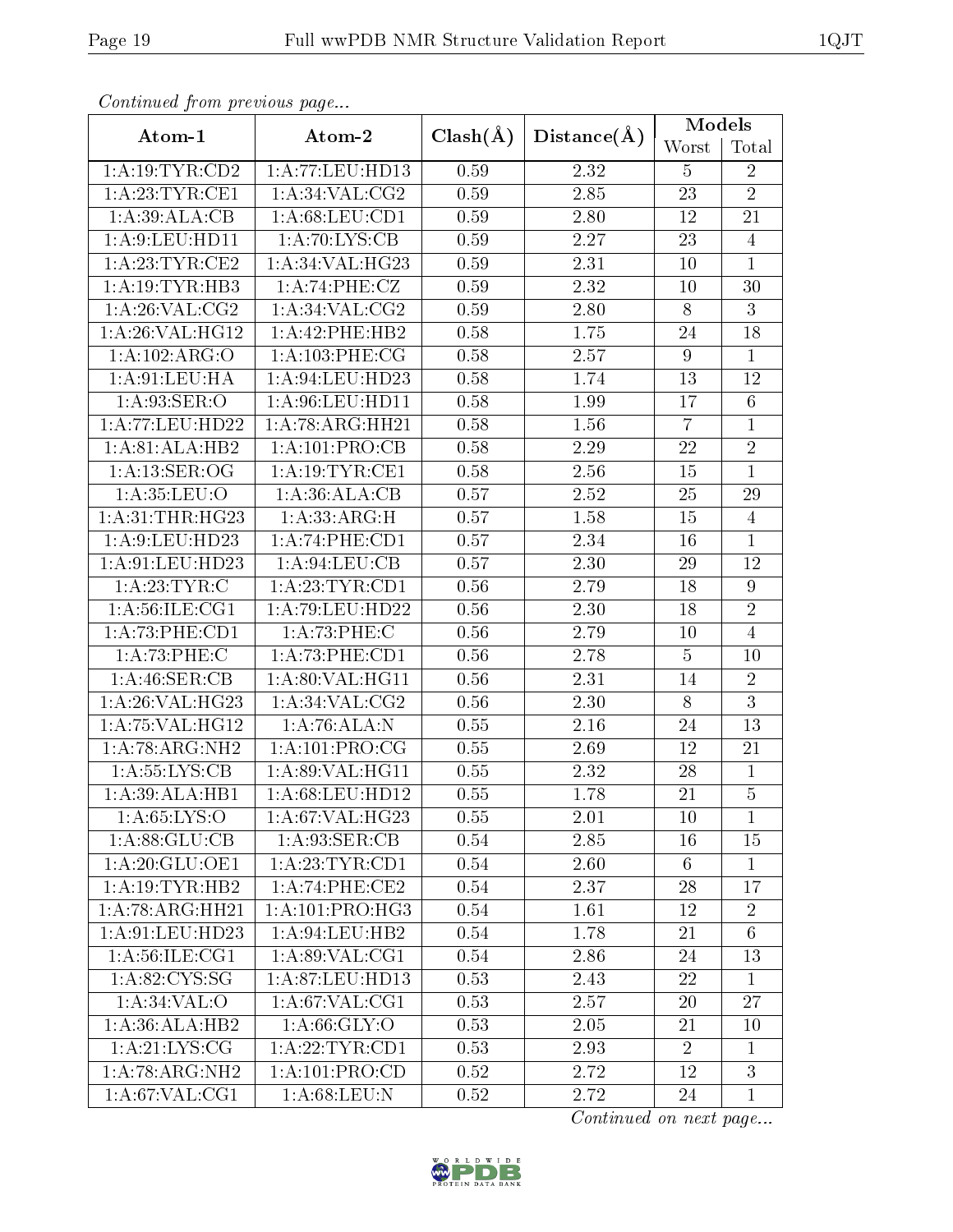| Commaca jibin previous page |                                    |              |             | Models         |                |
|-----------------------------|------------------------------------|--------------|-------------|----------------|----------------|
| Atom-1                      | Atom-2                             | $Clash(\AA)$ | Distance(A) | Worst          | Total          |
| 1: A:56: ILE: CD1           | 1:A:80:VAL:HG22                    | 0.52         | 2.33        | 12             | 1              |
| 1:A:57:TRP:HA               | 1:A:60:ALA:HB3                     | 0.52         | 1.81        | 14             | $\overline{3}$ |
| 1: A:23:TYR:CA              | 1:A:73:PHE:CE2                     | 0.52         | 2.92        | $23\,$         | $\overline{1}$ |
| 1:A:12:LEU:HD23             | 1:A:71:GLN:OE1                     | 0.52         | 2.04        | $\mathbf{1}$   | $\overline{2}$ |
| 1: A: 10: THR:O             | 1: A:14: SER: N                    | 0.52         | 2.43        | $\,6\,$        | 25             |
| 1: A:82: CYS:SG             | 1: A:98:VAL:HG11                   | 0.52         | 2.45        | $\overline{2}$ | $\mathbf{1}$   |
| 1: A:34: VAL:HG12           | 1:A:36:ALA:H                       | 0.52         | 1.65        | $\overline{7}$ | $\overline{9}$ |
| 1:A:19:TYR:CE2              | 1: A:78: ARG: NH1                  | 0.52         | 2.77        | 11             | $\sqrt{2}$     |
| 1: A:26: VAL: CG2           | 1: A:34: VAL: CG1                  | 0.52         | 2.87        | $\overline{5}$ | $\overline{2}$ |
| 1: A:26: VAL:O              | 1: A:38: ASP:CB                    | 0.52         | 2.58        | 14             | 29             |
| 1:A:21:LYS:HD3              | 1: A:22:TYR:CE1                    | 0.52         | 2.40        | $\overline{2}$ | $\overline{1}$ |
| 1: A:94:LEU:O               | 1: A:95: SER:CB                    | 0.52         | 2.58        | 17             | 11             |
| 1:A:94:LEU:HD22             | 1:A:98:VAL:HG11                    | 0.51         | 1.82        | 25             | $\overline{1}$ |
| 1:A:91:LEU:CD2              | 1: A:94:LEU:HD12                   | 0.51         | 2.36        | $8\,$          | $\overline{2}$ |
| 1:A:93:SER:O                | 1: A:96: LEU:CD1                   | 0.51         | 2.58        | 17             | $\overline{6}$ |
| 1: A:9: LEU: N              | 1:A:9:LEU:HD23                     | 0.51         | 2.20        | 23             | $\overline{5}$ |
| 1: A:46: SER:HB3            | 1: A:103:PHE:CE1                   | 0.51         | 2.41        | 28             | 21             |
| 1: A:23:TYR:HA              | 1:A:73:PHE:CE2                     | 0.51         | 2.41        | 23             | $\mathbf 5$    |
| 1: A:34:VAL:O               | 1:A:34:VAL:HG13                    | 0.51         | 2.05        | $8\,$          | $\mathbf{1}$   |
| 1: A: 10: THR:O             | $1:$ A:15:GLY:N                    | 0.51         | 2.43        | $\bf 5$        | 16             |
| 1: A:80: VAL:O              | 1: A:84: GLN:CG                    | 0.51         | 2.59        | 22             | $\overline{8}$ |
| 1:A:42:PHE:O                | 1:A:45:LYS:CG                      | 0.51         | 2.58        | 18             | $\mathbf{1}$   |
| 1:A:48:LEU:HD11             | 1:A:83:ALA:HB3                     | 0.51         | 1.81        | 23             | $\overline{6}$ |
| 1: A:46: SER:HB3            | 1:A:103:PHE:CZ                     | 0.50         | 2.41        | $\overline{7}$ | $\overline{7}$ |
| 1:A:42:PHE:CE2              | 1: A: 77: LEU: HD21                | 0.50         | 2.41        | 10             | $\mathbf{1}$   |
| 1: A:19: TYR:OH             | 1:A:78:ARG:CZ                      | 0.50         | 2.59        | 8              | 16             |
| 1: A:56: ILE: HG12          | 1:A:89:VAL:HG12                    | 0.50         | 1.82        | $24\,$         | $\overline{5}$ |
| 1:A:23:TYR:HB2              | $1:A:73:PHE:\overline{\text{CE2}}$ | 0.50         | 2.41        | 23             | $\overline{3}$ |
| 1:A:101:PRO:HB2             | 1:A:103:PHE:CD2                    | 0.50         | 2.42        | $\overline{7}$ | 27             |
| 1:A:9:LEU:HD21              | 1: A:71: GLN:N                     | 0.50         | 2.22        | 13             | $\overline{7}$ |
| 1: A:56: ILE: CG1           | 1:A:89:VAL:HG12                    | 0.50         | 2.37        | $\overline{4}$ | $\overline{2}$ |
| 1:A:26:VAL:HG23             | 1:A:34:VAL:HG23                    | 0.50         | 1.82        | 29             | $\overline{3}$ |
| 1: A:10:THR:O               | 1:A:14:SER:CA                      | 0.50         | 2.59        | 23             | 16             |
| 1:A:77:LEU:HD22             | 1: A:103:PHE:CE2                   | 0.50         | 2.42        | 17             | $\overline{2}$ |
| 1:A:57:TRP:CZ2              | 1: A:68:LEU:HD21                   | 0.50         | 2.41        | 26             | $\mathbf{1}$   |
| 1: A:16: ASN: CG            | 1: A:18: VAL:CG1                   | 0.49         | 2.80        | 13             | 11             |
| 1:A:71:GLN:CG               | 1: A:72: GLU:N                     | 0.49         | 2.75        | 30             | 1              |
| 1: A:36:ALA:CB              | 1: A:66: GLY:O                     | 0.49         | 2.60        | 21             | 11             |
| 1:A:71:GLN:O                | 1:A:75:VAL:N                       | 0.49         | 2.45        | 13             | 24             |
| 1: A:46: SER:O              | 1:A:102:ARG:CB                     | 0.49         | 2.60        | 29             | 8              |
| 1: A:19:TYR:CE2             | 1:A:77:LEU:CD1                     | 0.49         | 2.86        | $\overline{5}$ | $\overline{2}$ |

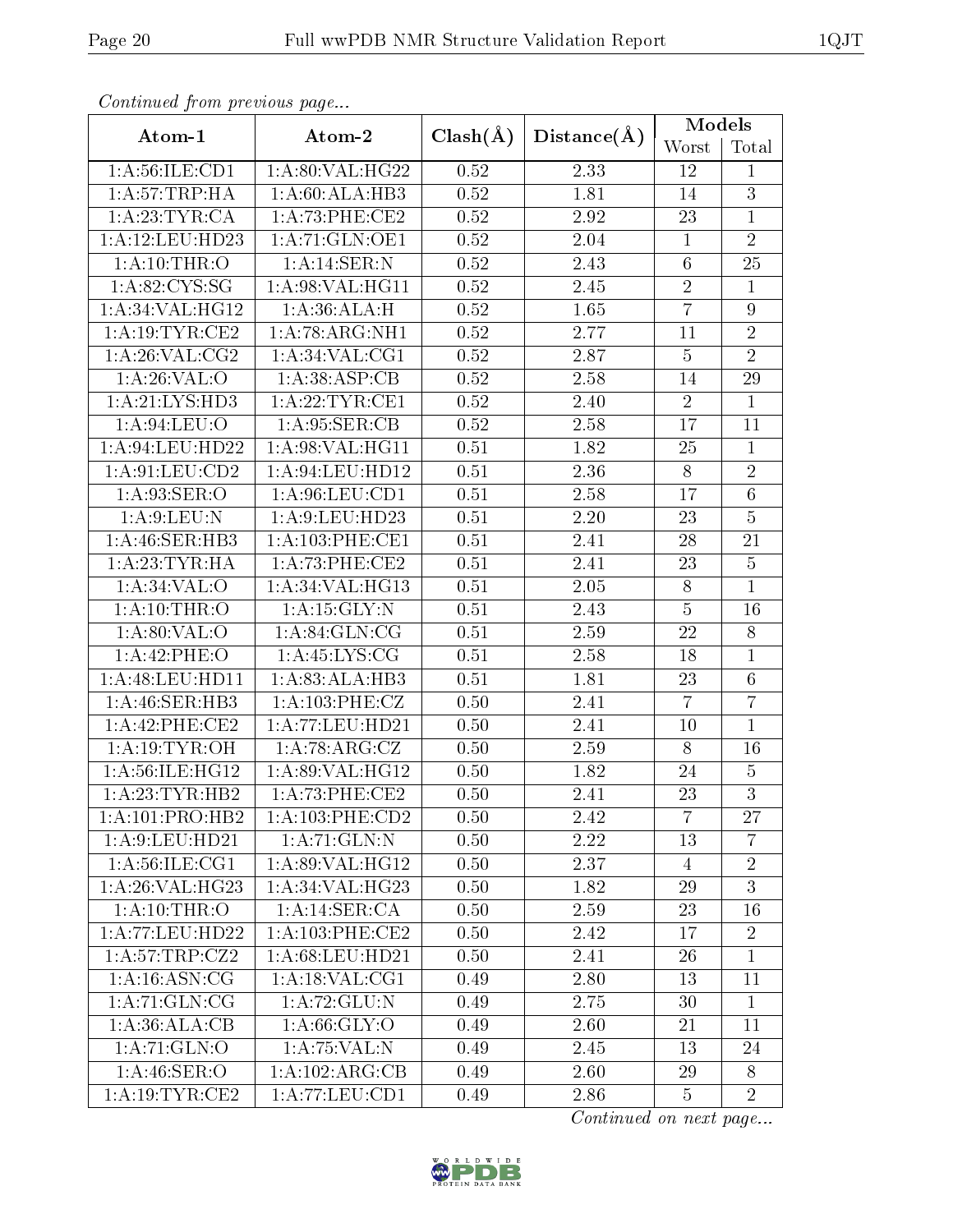| Continuou jiom protivus pago |                    |              |             | Models           |                |
|------------------------------|--------------------|--------------|-------------|------------------|----------------|
| Atom-1                       | Atom-2             | $Clash(\AA)$ | Distance(A) | Worst            | Total          |
| 1: A:66: GLY:O               | 1: A:67: VAL: CG2  | 0.49         | 2.61        | 13               | $\overline{2}$ |
| 1: A:56: ILE: O              | 1:A:60:ALA:N       | 0.49         | 2.46        | 11               | 28             |
| 1: A:51:LEU:HD23             | 1:A:52:ILE:H       | 0.49         | 1.67        | 20               | $\overline{4}$ |
| 1:A:40:ALA:HA                | 1:A:43:LEU:HD12    | 0.49         | 1.83        | 18               | $\mathbf{1}$   |
| 1:A:23:TYR:HB2               | 1: A:73: PHE:CE1   | 0.49         | 2.42        | $\overline{7}$   | 19             |
| 1: A:66: GLY: C              | 1: A:67: VAL: CG2  | 0.49         | 2.80        | 30               | $\overline{4}$ |
| 1:A:43:LEU:HD22              | 1:A:80:VAL:HG21    | 0.49         | 1.84        | 28               | $\overline{1}$ |
| 1: A:23:TYR:HA               | 1:A:73:PHE:CZ      | 0.49         | 2.43        | $\,6\,$          | 24             |
| 1:A:21:LYS:CD                | 1: A:22:TYR:CE1    | 0.49         | 2.96        | $\overline{2}$   | $\overline{1}$ |
| 1:A:49:PRO:O                 | 1: A: 53: LEU: CD1 | 0.49         | 2.60        | $\boldsymbol{9}$ | $\sqrt{2}$     |
| 1:A:19:TYR:HB3               | 1:A:74:PHE:CE1     | 0.49         | 2.43        | 13               | $\overline{4}$ |
| 1:A:56:ILE:HG12              | 1: A:79: LEU: HD13 | 0.49         | 1.84        | 18               | $\mathbf{1}$   |
| 1: A:104: HIS: CG            | 1: A: 105: ASP: N  | 0.49         | 2.81        | 15               | $\overline{2}$ |
| 1: A:90: SER:O               | 1: A:94:LEU:CD2    | 0.49         | 2.61        | $\mathbf{1}$     | $\overline{9}$ |
| 1: A:21:LYS:HG2              | 1: A:22:TYR:CD1    | 0.48         | 2.43        | 10               | $\overline{5}$ |
| 1: A: 19: TYR: CD2           | 1:A:77:LEU:CD1     | 0.48         | 2.96        | $\mathbf 5$      | $\mathbf{1}$   |
| 1:A:72:GLU:OE1               | 1:A:73:PHE:N       | 0.48         | 2.46        | 30               | $\mathbf{1}$   |
| 1:A:59:LEU:HD21              | 1: A:91: LEU: HD12 | 0.48         | 1.86        | 12               | $\overline{1}$ |
| 1: A:93: SER: HA             | 1:A:96:LEU:HD12    | 0.48         | 1.85        | $25\,$           | $\overline{1}$ |
| 1:A:26:VAL:HG23              | 1: A:34: VAL:CG1   | 0.48         | 2.38        | $\sqrt{6}$       | $\overline{4}$ |
| 1:A:9:LEU:HD23               | 1:A:74:PHE:CG      | 0.48         | 2.43        | 16               | $\mathbf{1}$   |
| 1: A: 51: LEU: HG            | 1:A:52:ILE:N       | 0.48         | 2.23        | 16               | 19             |
| 1:A:26:VAL:HG12              | 1:A:42:PHE:CB      | 0.48         | 2.39        | 14               | $\overline{7}$ |
| 1: A:9: LEU: N               | 1: A:9: LEU: CD2   | 0.48         | 2.76        | 30               | $\mathbf{1}$   |
| 1:A:79:LEU:O                 | 1:A:82:CYS:CB      | 0.48         | 2.62        | 23               | $\overline{7}$ |
| 1: A:91:LEU:HD23             | 1: A:94:LEU:HG     | 0.48         | 1.86        | 11               | $\mathbf{1}$   |
| 1: A:59:LEU:HD12             | 1: A:79: LEU: HD12 | 0.48         | 1.84        | 15               | $\sqrt{2}$     |
| 1: A:94:LEU:CD2              | 1:A:98:VAL:HG11    | 0.48         | 2.38        | $\overline{25}$  | $\overline{1}$ |
| 1: A:43:LEU:O                | 1: A:46: SER: N    | 0.48         | 2.47        | $\overline{2}$   | 20             |
| 1: A:57:TRP:O                | 1:A:61:ASP:N       | 0.48         | 2.47        | $\overline{4}$   | 16             |
| 1: A: 12: LEU: HG            | 1:A:74:PHE:CD2     | 0.48         | 2.44        | $6\,$            | $\mathbf{1}$   |
| 1: A:19: TYR:OH              | 1: A:78: ARG:CD    | 0.48         | 2.62        | 26               | $\overline{2}$ |
| 1:A:49:PRO:O                 | 1: A: 53: LEU: CG  | 0.47         | 2.62        | 9                | $\mathbf{1}$   |
| 1:A:26:VAL:HG12              | 1:A:42:PHE:CD2     | 0.47         | 2.44        | 14               | $\mathbf{1}$   |
| 1:A:59:LEU:HD13              | 1: A:59:LEU: C     | 0.47         | 2.28        | 27               | $\overline{5}$ |
| 1: A:59:LEU: C               | 1:A:59:LEU:HD13    | 0.47         | 2.29        | $\mathbf{1}$     | $\overline{2}$ |
| 1: A:12:LEU: C               | 1: A:12:LEU:HD13   | 0.47         | 2.30        | 11               | $\overline{2}$ |
| 1:A:22:TYR:HB3               | 1:A:42:PHE:CZ      | 0.47         | 2.44        | $\overline{7}$   | 9              |
| 1: A:87:LEU:CD1              | 1: A:98: VAL:HG12  | 0.47         | 2.39        | 16               | 3              |
| 1: A:19: TYR: CE1            | 1:A:77:LEU:HD13    | 0.47         | 2.45        | 21               | $\overline{2}$ |
| 1: A:48: LEU: HD12           | 1: A:80: VAL:CG1   | 0.47         | 2.39        | $\mathbf{1}$     | $\overline{4}$ |

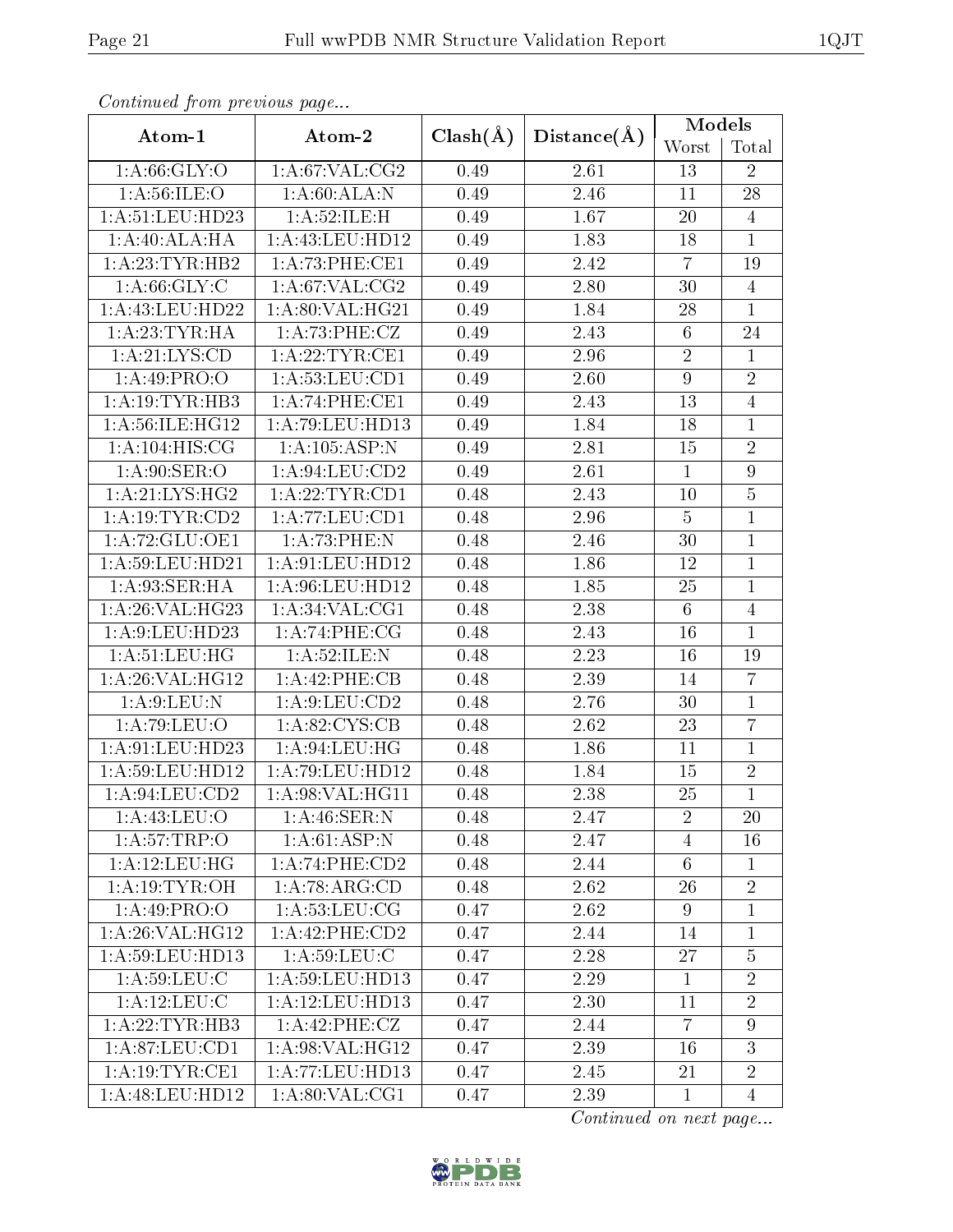| оонынаса јтот ртолово раде  |                     |              |                   | Models           |                 |
|-----------------------------|---------------------|--------------|-------------------|------------------|-----------------|
| Atom-1                      | Atom-2              | $Clash(\AA)$ | Distance(A)       | Worst            | Total           |
| 1: A:36: ALA:O              | 1:A:39:ALA:N        | 0.47         | 2.47              | 26               | 27              |
| 1: A:23:TYR:CD1             | 1: A:23:TYR:C       | 0.47         | 2.88              | 13               | $\overline{4}$  |
| 1:A:9:LEU:HB3               | 1:A:74:PHE:CE2      | 0.47         | 2.45              | 27               | $\overline{4}$  |
| 1:A:22:TYR:HB3              | 1:A:42:PHE:CE2      | 0.47         | 2.45              | 17               | $\overline{2}$  |
| 1:A:42:PHE:O                | 1: A:45:LYS:CB      | 0.47         | 2.62              | 18               | $\overline{1}$  |
| 1: A:57:TRP:O               | 1:A:60:ALA:N        | 0.47         | 2.47              | 16               | 30              |
| 1:A:34:VAL:HG22             | 1:A:36:ALA:H        | 0.47         | $\overline{1.68}$ | 27               | $\overline{2}$  |
| 1:A:19:TYR:OH               | 1: A:78: ARG: NE    | 0.47         | 2.49              | 10               | $8\,$           |
| $1:$ A:34:VAL:HG11          | 1: A:68: LEU:HB2    | 0.47         | 1.87              | $8\,$            | $\overline{3}$  |
| 1: A:53:LEU:O               | 1: A:56: ILE:N      | 0.46         | 2.48              | $\boldsymbol{9}$ | 25              |
| $1:\overline{A:56:ILE:CG1}$ | 1:A:89:VAL:HG13     | 0.46         | $\overline{2.40}$ | 21               | $\overline{5}$  |
| 1: A:34:VAL:O               | 1: A:67: VAL:HG22   | 0.46         | 2.10              | 24               | $\overline{1}$  |
| 1:A:39:ALA:HB3              | 1: A:68: LEU:CD1    | 0.46         | 2.40              | 25               | $\overline{1}$  |
| 1:A:17:PRO:O                | 1: A:20: GLU:N      | 0.46         | 2.48              | 18               | 14              |
| 1: A:19:TYR:OH              | 1: A:78: ARG: NH1   | 0.46         | 2.49              | 30               | $6\phantom{.}6$ |
| 1:A:13:SER:O                | 1: A:15: GLY:N      | 0.46         | 2.49              | 20               | $\overline{5}$  |
| 1:A:23:TYR:HB2              | 1:A:73:PHE:CD1      | 0.46         | 2.46              | $8\,$            | $\overline{2}$  |
| 1: A:88: GLU:N              | 1: A:93: SER:OG     | 0.46         | 2.49              | $\overline{3}$   | $\overline{2}$  |
| 1: A: 75: VAL: HG11         | 1: A:91: LEU: HD11  | 0.46         | 1.88              | 14               | $\overline{4}$  |
| 1:A:40:ALA:HB2              | 1: A:57:TRP:HZ3     | 0.46         | 1.69              | 18               | $\sqrt{2}$      |
| 1:A:19:TYR:OH               | 1: A:78: ARG: NH2   | 0.46         | 2.48              | 10               | $\overline{4}$  |
| 1: A:21: LYS: HG2           | 1: A:22:TYR:CD2     | 0.46         | 2.45              | 13               | $\mathbf{1}$    |
| 1:A:9:LEU:HB3               | 1:A:74:PHE:CZ       | 0.46         | 2.46              | 27               | $\mathbf{1}$    |
| 1: A:46: SER:OG             | 1:A:47:GLY:N        | 0.46         | 2.49              | $\overline{7}$   | 22              |
| 1:A:23:TYR:CE1              | 1:A:69:SER:O        | 0.46         | 2.69              | 19               | $\mathbf{1}$    |
| 1: A:49: PRO:HG2            | 1: A:51:LEU:HD23    | 0.46         | 1.88              | $\overline{6}$   | $\overline{2}$  |
| 1: A: 13: SER: C            | 1:A:15:GLY:N        | 0.45         | 2.69              | 27               | 12              |
| 1: A: 38: ASP: O            | 1:A:41:ALA:N        | 0.45         | 2.49              | 28               | $\overline{12}$ |
| 1: A:9: LEU: HD21           | 1: A:70: LYS: HB3   | 0.45         | 1.88              | 13               | $\mathbf{1}$    |
| 1:A:19:TYR:HA               | 1: A:22:TYR:CD2     | 0.45         | 2.46              | 14               | $\mathbf{1}$    |
| 1: A:59:LEU:HD11            | 1: A:91: LEU: CG    | 0.45         | 2.42              | 22               | 1               |
| 1:A:18:VAL:HG13             | 1: A:19: TYR: HD1   | 0.45         | 1.71              | 27               | $\mathbf{1}$    |
| 1: A: 19: TYR: CD1          | 1: A: 77: LEU: HD13 | 0.45         | 2.45              | $\overline{2}$   | $\overline{2}$  |
| 1: A:34:VAL: C              | 1:A:36:ALA:N        | 0.45         | 2.69              | 24               | $\overline{2}$  |
| 1:A:41:ALA:O                | 1: A: 44: LYS: CG   | 0.45         | 2.64              | 22               | $\overline{2}$  |
| 1:A:39:ALA:CB               | 1: A:68:LEU:HD11    | 0.45         | 2.41              | 24               | $\overline{3}$  |
| 1: A:23:TYR:O               | 1: A:23:TYR:CD1     | 0.45         | 2.70              | 26               | $\mathbf{1}$    |
| 1: A:36: ALA:O              | 1: A:39: ALA:CB     | 0.45         | 2.61              | 18               | $\overline{2}$  |
| 1: A:80: VAL:O              | 1: A:84: GLN:N      | 0.45         | 2.50              | 11               | $\mathbf{1}$    |
| 1:A:102:ARG:O               | 1: A: 103: PHE: O   | 0.45         | 2.35              | 22               | 29              |
| 1: A:94:LEU:HD23            | 1: A:98: VAL:HG11   | 0.45         | 1.88              | 27               | $\mathbf{1}$    |

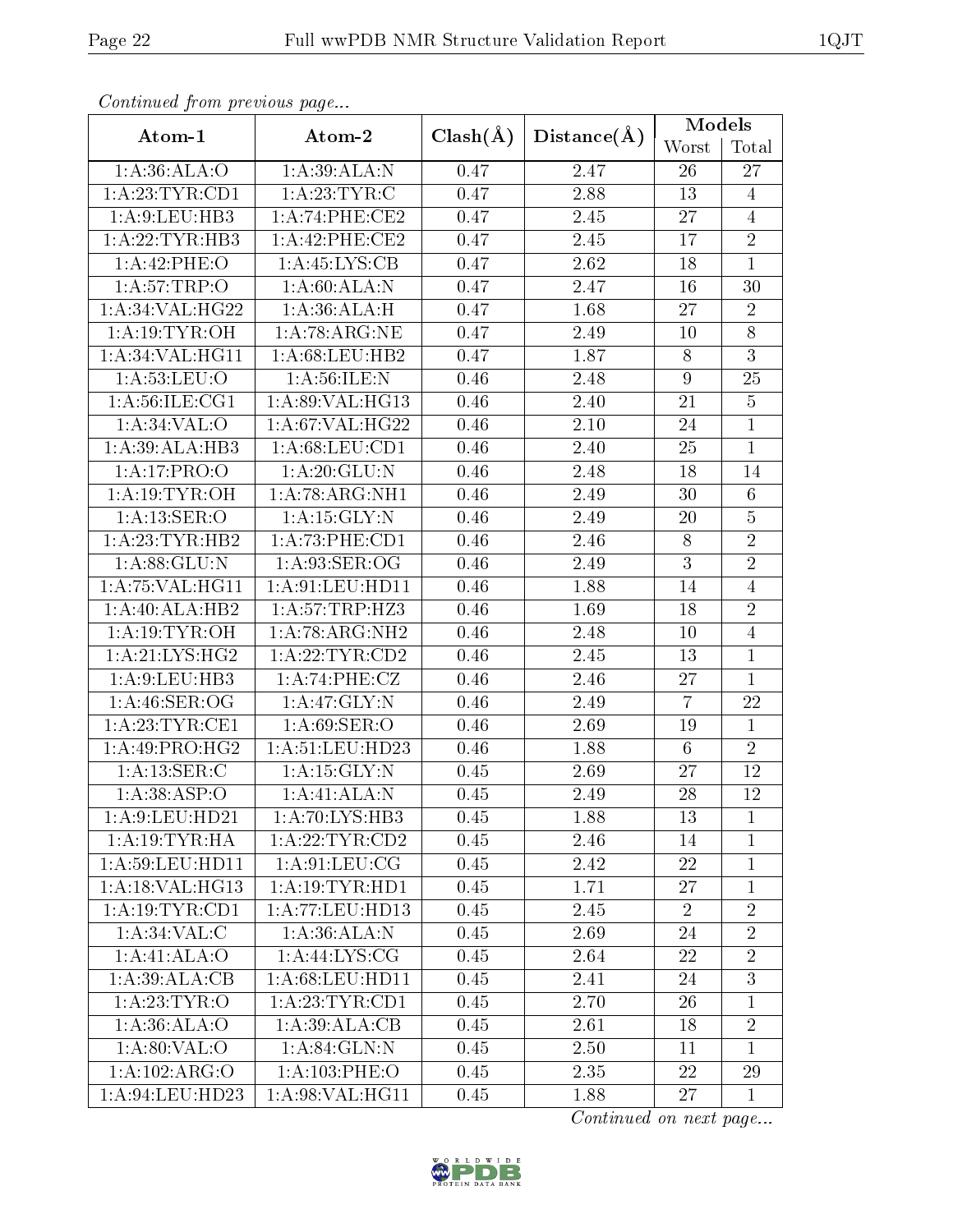| continual from previous page |                    |              |             | Models           |                |
|------------------------------|--------------------|--------------|-------------|------------------|----------------|
| Atom-1                       | Atom-2             | $Clash(\AA)$ | Distance(A) | Worst            | Total          |
| 1:A:71:GLN:OE1               | 1: A:72: GLU:N     | 0.45         | 2.50        | 28               | $\mathbf{1}$   |
| 1: A:82: CYS:SG              | 1: A:94:LEU:HD13   | 0.45         | 2.52        | 30               | $\mathbf{1}$   |
| 1: A:56: ILE: HG12           | 1: A:89: VAL:CG1   | 0.45         | 2.42        | $\overline{2}$   | 10             |
| 1:A:56:ILE:HG13              | 1: A:89: VAL:CG1   | 0.45         | 2.42        | 24               | 23             |
| 1: A:26: VAL:CG2             | 1: A:27: GLU:N     | 0.45         | 2.80        | 23               | $\overline{3}$ |
| 1: A:19:TYR:CE2              | 1:A:77:LEU:HB3     | 0.45         | 2.46        | $16\,$           | $\overline{3}$ |
| 1: A:66: GLY: C              | 1:A:67:VAL:HG23    | 0.45         | 2.32        | $13\,$           | $\overline{2}$ |
| 1:A:78:ARG:O                 | 1:A:81:ALA:N       | 0.45         | 2.50        | 25               | $\overline{4}$ |
| 1:A:73:PHE:HE1               | 1:A:77:LEU:HD12    | 0.45         | 1.70        | $\overline{6}$   | $\mathbf{1}$   |
| 1:A:59:LEU:CD1               | 1: A:79: LEU: HD11 | 0.45         | 2.39        | 18               | $\overline{2}$ |
| 1:A:39:ALA:HB3               | 1:A:68:LEU:HD12    | 0.45         | 1.86        | 25               | $\overline{1}$ |
| $1: A:73:$ PHE:CE2           | 1:A:77:LEU:HD12    | 0.45         | 2.47        | 9                | $\mathbf{1}$   |
| 1:A:42:PHE:HE2               | 1:A:77:LEU:HD21    | 0.45         | 1.70        | 27               | $\mathbf{1}$   |
| 1:A:88:GLU:HB2               | 1:A:93:SER:CB      | 0.44         | 2.42        | 16               | $\overline{7}$ |
| 1: A:60: ALA:O               | 1: A:61: ASP:C     | 0.44         | 2.55        | 16               | 30             |
| 1: A: 13: SER: O             | 1: A:16: ASN:N     | 0.44         | 2.51        | $\sqrt{3}$       | $\overline{2}$ |
| 1: A:26: VAL: CG2            | 1: A:34: VAL:HG21  | 0.44         | 2.41        | 8                | $\mathbf{1}$   |
| 1:A:91:LEU:HD23              | 1: A:94:LEU:HD12   | 0.44         | 1.90        | $\overline{8}$   | $\overline{2}$ |
| 1:A:45:LYS:HD3               | 1: A:104: HIS: CG  | 0.44         | 2.47        | $\boldsymbol{9}$ | $\mathbf{1}$   |
| 1:A:27:GLU:CG                | 1: A: 33: ARG: O   | 0.44         | 2.65        | $21\,$           | $\mathbf{1}$   |
| 1: A:34:VAL:O                | 1: A:34: VAL: CG1  | 0.44         | 2.64        | $8\,$            | $\mathbf{1}$   |
| 1: A:52: ILE: HG21           | 1:A:83:ALA:HB1     | 0.44         | 1.89        | $\mathbf{1}$     | $\overline{3}$ |
| 1:A:42:PHE:CD1               | $1:$ A:42:PHE:C    | 0.44         | 2.90        | 18               | $\overline{2}$ |
| 1:A:16:ASN:OD1               | 1:A:18:VAL:CG1     | 0.44         | 2.65        | 8                | $\overline{2}$ |
| 1:A:9:LEU:HD21               | 1: A:70: LYS: HB2  | 0.44         | 1.88        | 23               | $\overline{2}$ |
| 1: A:19:TYR:O                | 1: A:22:TYR:N      | 0.44         | 2.51        | 17               | $\overline{1}$ |
| 1: A:59:LEU:CD1              | 1:A:79:LEU:CD1     | 0.44         | 2.95        | 18               | $\mathbf 1$    |
| 1:A:77:LEU:CD2               | 1:A:103:PHE:CD2    | 0.44         | 3.01        | 22               | $\overline{1}$ |
| 1:A:42:PHE:O                 | 1:A:45:LYS:N       | 0.44         | 2.49        | 9                | $\overline{2}$ |
| 1: A:48: LEU: HD11           | 1: A:80: VAL:O     | 0.43         | 2.12        | 13               | $\mathbf{1}$   |
| 1:A:28:ALA:O                 | 1: A:31:THR:OG1    | 0.43         | 2.36        | 19               | $\overline{2}$ |
| $1:A:78:A\overline{RG:CZ}$   | 1: A:101:PRO:CG    | 0.43         | 2.96        | 25               | $\mathbf{1}$   |
| 1:A:46:SER:CB                | 1: A:103:PHE:CE1   | 0.43         | 3.00        | 28               | 1              |
| 1: A:82:CYS:SG               | 1: A:98: VAL:CG1   | 0.43         | 3.04        | 21               | $\overline{4}$ |
| 1: A:87:LEU:HD12             | 1: A:98: VAL: HG12 | 0.43         | 1.89        | 23               | $\overline{2}$ |
| 1: A:93: SER:O               | 1:A:96:LEU:HD12    | 0.43         | 2.13        | 8                | $\overline{2}$ |
| 1:A:12:LEU:HD12              | 1:A:74:PHE:HB3     | 0.43         | 1.90        | 16               | $\mathbf{1}$   |
| 1: A:23:TYR:CE1              | 1: A:34: VAL:HGI1  | 0.43         | 2.48        | 29               | $\mathbf{1}$   |
| 1: A:66: GLY:O               | 1: A:67: VAL:HG22  | 0.43         | 2.13        | 30               | $\mathbf{1}$   |
| 1: A:82: CYS:HA              | 1:A:98:VAL:HG23    | 0.43         | 1.89        | 30               | $\mathbf{1}$   |
| 1: A:88: GLU:CB              | 1: A:93: SER:OG    | 0.43         | 2.66        | 18               | $\mathbf{1}$   |

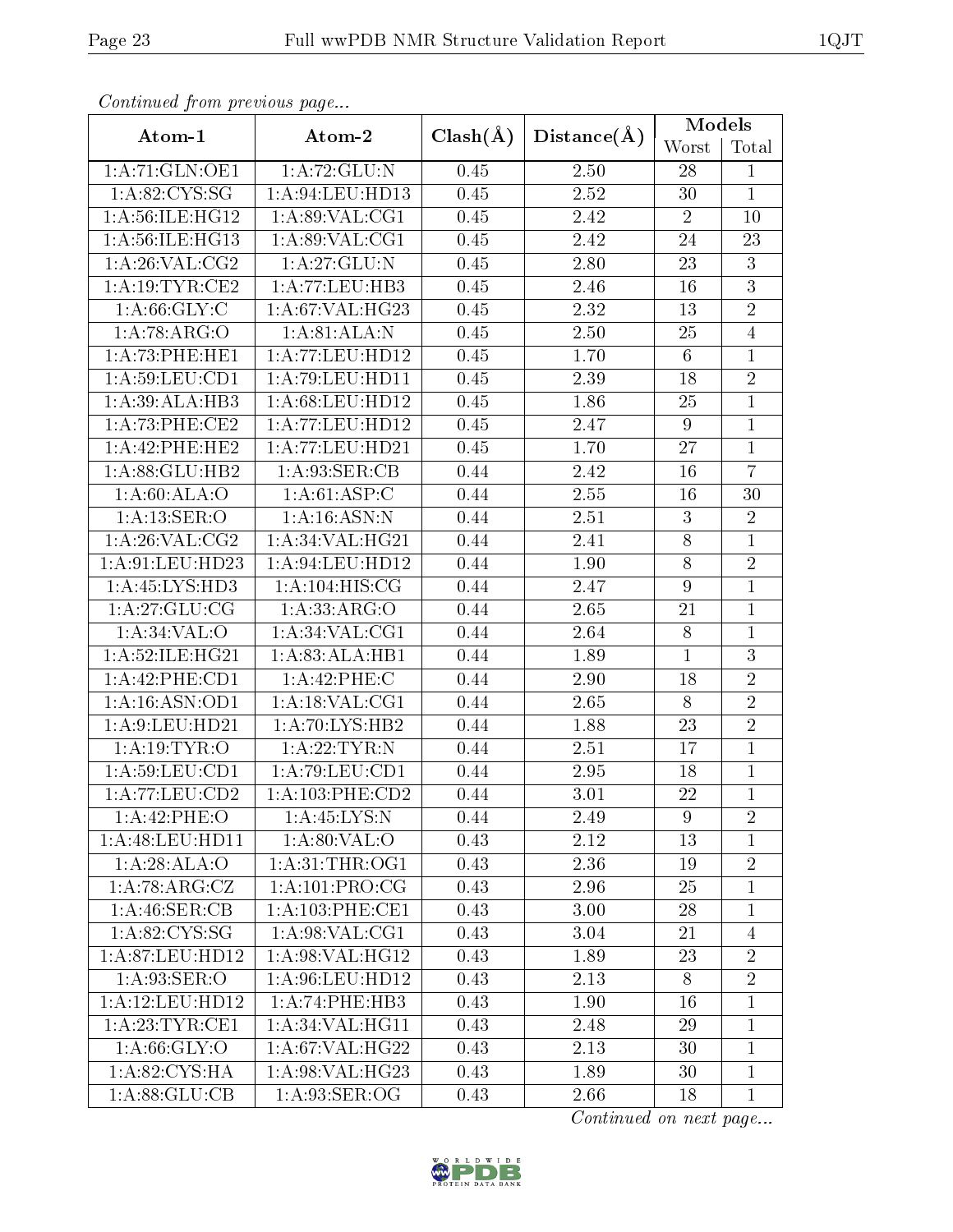| Continuea from previous page |                    |              |             | Models          |                |
|------------------------------|--------------------|--------------|-------------|-----------------|----------------|
| Atom-1                       | Atom-2             | $Clash(\AA)$ | Distance(A) | Worst           | Total          |
| 1: A:51:LEU: C               | 1: A: 51: LEU: CD1 | 0.43         | 2.80        | 9               | $\overline{2}$ |
| 1:A:78:ARG:CZ                | 1: A: 101: PRO:HG3 | 0.43         | 2.44        | 25              | $\overline{4}$ |
| 1: A:75: VAL:CG1             | 1:A:76:ALA:N       | 0.43         | 2.81        | 24              | $\overline{2}$ |
| 1: A:23:TYR:CD1              | 1:A:73:PHE:CD2     | 0.43         | 3.06        | 29              | $\mathbf{1}$   |
| 1: A:22:TYR:O                | 1:A:26:VAL:HG13    | 0.43         | 2.12        | 17              | $\mathbf{1}$   |
| 1: A:36: ALA:O               | 1: A:37: LEU: C    | 0.43         | 2.57        | 8               | $\overline{5}$ |
| 1:A:36:ALA:HB1               | 1: A:57:TRP:HZ2    | 0.43         | 1.70        | $13\,$          | $\mathbf{1}$   |
| 1: A:43:LEU:C                | 1:A:45:LYS:N       | 0.43         | 2.72        | 15              | 8              |
| 1: A:18: VAL:HG13            | 1: A:19:TYR:N      | 0.43         | 2.29        | 11              | $\overline{2}$ |
| 1: A:64: GLY:O               | 1: A:65:LYS:CB     | 0.43         | 2.65        | $\mathbf{3}$    | $\mathbf{1}$   |
| 1: A:88: GLU:CB              | 1: A:93: SER: HB2  | 0.43         | 2.43        | $\overline{13}$ | $\overline{6}$ |
| 1: A:22:TYR:OH               | 1:A:105:ASP:CB     | 0.43         | 2.67        | 12              | $\mathbf{1}$   |
| 1:A:48:LEU:HD22              | 1:A:52:ILE:HG21    | 0.43         | 1.91        | 20              | $\overline{1}$ |
| 1: A:29: GLY:O               | 1: A:30: ASN: C    | 0.42         | 2.56        | 29              | $\mathbf{1}$   |
| 1:A:23:TYR:CZ                | 1: A:69: SER:O     | 0.42         | 2.72        | $\mathbf{1}$    | $\mathbf{1}$   |
| 1:A:39:ALA:HB2               | 1: A:68:LEU:HD12   | 0.42         | 1.91        | $24\,$          | $\overline{3}$ |
| 1:A:12:LEU:HD21              | 1:A:74:PHE:O       | 0.42         | 2.14        | $\,6$           | $\mathbf{1}$   |
| 1:A:75:VAL:CG1               | 1: A:91: LEU: HD11 | 0.42         | 2.44        | $\overline{7}$  | $\mathbf 1$    |
| 1: A:34: VAL:CG1             | 1:A:68:LEU:HB2     | 0.42         | 2.45        | 28              | $\overline{3}$ |
| 1:A:23:TYR:HB2               | 1:A:73:PHE:CD2     | 0.42         | 2.50        | 23              | $\overline{2}$ |
| 1:A:78:ARG:HH21              | 1:A:101:PRO:CD     | 0.42         | 2.27        | 22              | $\overline{1}$ |
| 1: A: 51: LEU: CD1           | 1: A:51: LEU: C    | 0.42         | 2.80        | 23              | $\mathbf{1}$   |
| 1:A:35:LEU:O                 | 1: A:66: GLY:O     | 0.42         | 2.37        | 27              | $\overline{5}$ |
| 1: A:66: GLY:O               | 1: A:67: VAL:C     | 0.42         | 2.58        | 16              | 11             |
| 1:A:45:LYS:HB3               | 1:A:104:HIS:CD2    | 0.42         | 2.50        | $\overline{9}$  | $\mathbf{1}$   |
| 1:A:72:GLU:O                 | 1:A:75:VAL:N       | 0.42         | 2.52        | 27              | $\mathbf{1}$   |
| 1: A:22:TYR:O                | 1: A:25: GLN:N     | 0.41         | 2.53        | 13              | 1              |
| 1:A:26:VAL:HG21              | 1:A:39:ALA:HB2     | 0.41         | 1.92        | 28              | $\overline{2}$ |
| 1: A:48: LEU: CD1            | 1: A:80: VAL:O     | 0.41         | 2.68        | 4               | $\mathbf{1}$   |
| 1:A:79:LEU:O                 | 1: A:82:CYS:N      | 0.41         | 2.53        | 14              | $\mathbf{1}$   |
| 1: A:23:TYR:CE1              | 1: A:73:PHE:CG     | 0.41         | 3.07        | $\overline{4}$  | $\mathbf 1$    |
| 1:A:17:PRO:C                 | 1: A:19:TYR:N      | 0.41         | 2.72        | 15              | $\mathbf{1}$   |
| 1:A:81:ALA:CB                | 1: A:99: PRO:O     | 0.41         | 2.66        | 26              | 1              |
| 1:A:46:SER:CB                | 1:A:103:PHE:CZ     | 0.41         | 3.03        | 28              | $\mathbf{1}$   |
| 1: A:26: VAL:CG1             | 1:A:42:PHE:CB      | 0.41         | 2.99        | 29              | $\mathbf{1}$   |
| 1: A:82: CYS:CA              | 1:A:98:VAL:HG23    | 0.41         | 2.46        | 30              | $\overline{1}$ |
| 1:A:70:LYS:O                 | 1: A:71: GLN: C    | 0.41         | 2.59        | 29              | 11             |
| 1: A: 75: VAL: C             | 1:A:77:LEU:N       | 0.41         | 2.72        | $\overline{4}$  | $\overline{3}$ |
| 1: A:9: LEU: HD22            | 1:A:74:PHE:CB      | 0.41         | 2.45        | $\overline{5}$  | $\overline{2}$ |
| 1: A:79: LEU:O               | 1:A:79:LEU:CD2     | 0.41         | 2.68        | 9               | $\mathbf{1}$   |
| 1:A:24:ARG:NH2               | 1: A:29: GLY:O     | 0.41         | 2.54        | 10              | $\mathbf{1}$   |

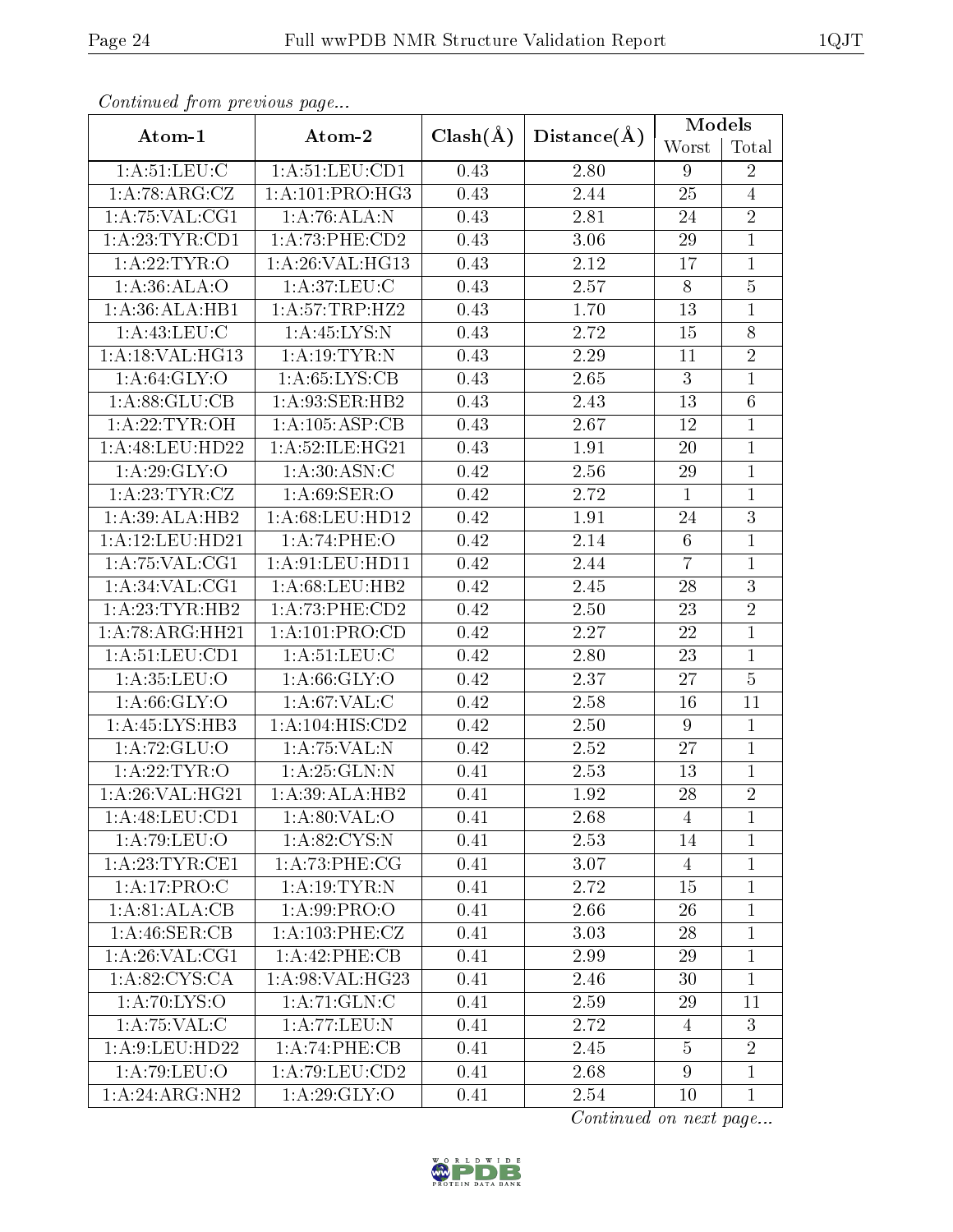| Continueu from previous page |                     |              |             | Models         |                |  |
|------------------------------|---------------------|--------------|-------------|----------------|----------------|--|
| Atom-1                       | Atom-2              | $Clash(\AA)$ | Distance(A) | Worst          | Total          |  |
| 1: A:60:ALA:O                | 1:A:72:GLU:OE1      | 0.41         | 2.39        | 28             | $\mathbf{1}$   |  |
| 1: A:82: CYS:SG              | 1: A:87: LEU:CB     | 0.41         | 3.08        | 24             | 3              |  |
| 1: A:57:TRP:O                | 1: A:60:ALA:HB3     | 0.41         | 2.14        | 22             | $\mathbf{1}$   |  |
| 1: A:26: VAL:O               | 1: A:38: ASP:CG     | 0.41         | 2.59        | 15             | $\overline{4}$ |  |
| 1: A:21: LYS: HG3            | 1: A:22:TYR:CD1     | 0.41         | 2.50        | 14             | $\overline{2}$ |  |
| 1: A:52:ILE: CG2             | 1:A:89:VAL:HG21     | 0.41         | 2.36        | 11             | $\mathbf{1}$   |  |
| 1: A:59:LEU:C                | 1:A:59:LEU:HD22     | 0.41         | 2.32        | 18             | $\mathbf{1}$   |  |
| 1: A:82: CYS:C               | 1: A:84: GLN:N      | 0.41         | 2.74        | 24             | $\overline{2}$ |  |
| $1:A:\overline{9:LEU:CD2}$   | 1: A:71:GLN:HA      | 0.41         | 2.46        | 30             | $\mathbf{1}$   |  |
| 1: A:26: VAL:O               | 1:A:27:GLU:C        | 0.41         | 2.59        | 15             | 3              |  |
| 1:A:12:LEU:CD1               | $1:$ A:12:LEU:O     | 0.41         | 2.68        | 16             | $\overline{1}$ |  |
| 1: A:30: ASN:O               | 1: A:31:THR:CG2     | 0.41         | 2.69        | 19             | $\mathbf{1}$   |  |
| 1:A:13:SER:O                 | 1:A:14:SER:C        | 0.41         | 2.59        | 23             | $\overline{2}$ |  |
| 1: A:88: GLU:O               | 1: A:93: SER:OG     | 0.41         | 2.39        | 21             | $\mathbf{1}$   |  |
| 1: A:65:LYS:O                | 1: A:66: GLY: C     | 0.41         | 2.60        | $26\,$         | $\mathbf{1}$   |  |
| 1: A:61: ASP:OD2             | 1: A:65:LYS:CE      | 0.41         | 2.69        | 27             | $\mathbf{1}$   |  |
| 1:A:34:VAL:HG13              | 1: A:34:VAL:O       | 0.41         | 2.15        | 28             | $\mathbf{1}$   |  |
| 1:A:40:ALA:O                 | 1:A:44:LYS:CG       | 0.41         | 2.69        | 9              | $\mathbf{1}$   |  |
| 1:A:78:ARG:NH2               | 1:A:101:PRO:HD3     | 0.41         | 2.31        | 15             | $\mathbf{1}$   |  |
| 1:A:88:GLU:HB3               | 1:A:93:SER:CB       | 0.40         | 2.47        | $\mathbf{1}$   | $\overline{5}$ |  |
| 1:A:88:GLU:CB                | 1:A:93:SER:HB3      | 0.40         | 2.45        | $\overline{4}$ | $\mathbf{1}$   |  |
| 1:A:73:PHE:CE1               | 1: A: 77: LEU: HD11 | 0.40         | 2.51        | $\overline{7}$ | $\mathbf{1}$   |  |
| $1:$ A:12:LEU:O              | 1: A: 12: LEU: CD1  | 0.40         | 2.62        | 27             | $\mathbf{1}$   |  |
| 1: A:22:TYR:OH               | 1:A:105:ASP:C       | 0.40         | 2.60        | $\mathbf{1}$   | $\overline{3}$ |  |
| 1: A:51:LEU:CG               | 1:A:52:ILE:N        | 0.40         | 2.85        | $\overline{2}$ | $\overline{3}$ |  |
| 1:A:78:ARG:NH2               | 1:A:101:PRO:HG3     | 0.40         | 2.31        | $\overline{5}$ | $\overline{2}$ |  |
| 1: A:91:LEU:CA               | 1: A:94:LEU:HD23    | 0.40         | 2.43        | 13             | $\mathbf{1}$   |  |
| 1:A:26:VAL:HG12              | 1:A:42:PHE:CG       | 0.40         | 2.52        | 21             | $\overline{1}$ |  |
| 1: A:87:LEU:O                | 1: A:88: GLU:O      | 0.40         | 2.39        | 21             | $\mathbf{1}$   |  |
| 1: A:9: LEU: CD1             | 1:A:70:LYS:HB3      | 0.40         | 2.46        | 16             | $\mathbf{1}$   |  |
| 1:A:104:HIS:O                | 1: A: 105: ASP: C   | 0.40         | 2.60        | 17             | 1              |  |
| 1: A:9: LEU: CD1             | 1:A:74:PHE:CZ       | 0.40         | 2.90        | 30             | $\mathbf{1}$   |  |
| 1: A:82: CYS:SG              | 1:A:93:SER:O        | 0.40         | 2.80        | 8              | $\overline{2}$ |  |
| 1:A:39:ALA:HB1               | 1:A:68:LEU:CD1      | 0.40         | 2.45        | 13             | $\mathbf{1}$   |  |
| 1: A:60:ALA:C                | 1:A:72:GLU:OE1      | 0.40         | 2.59        | 13             | $\mathbf{1}$   |  |
| 1:A:79:LEU:CD2               | 1: A:89: VAL:O      | 0.40         | 2.67        | $\overline{2}$ | $\mathbf{1}$   |  |
| 1: A:72: GLU:N               | 1: A:72: GLU:CD     | 0.40         | 2.75        | $\overline{4}$ | $\mathbf 1$    |  |
| 1:A:27:GLU:HB2               | 1:A:34:VAL:HG22     | 0.40         | 1.93        | 19             | $\mathbf{1}$   |  |

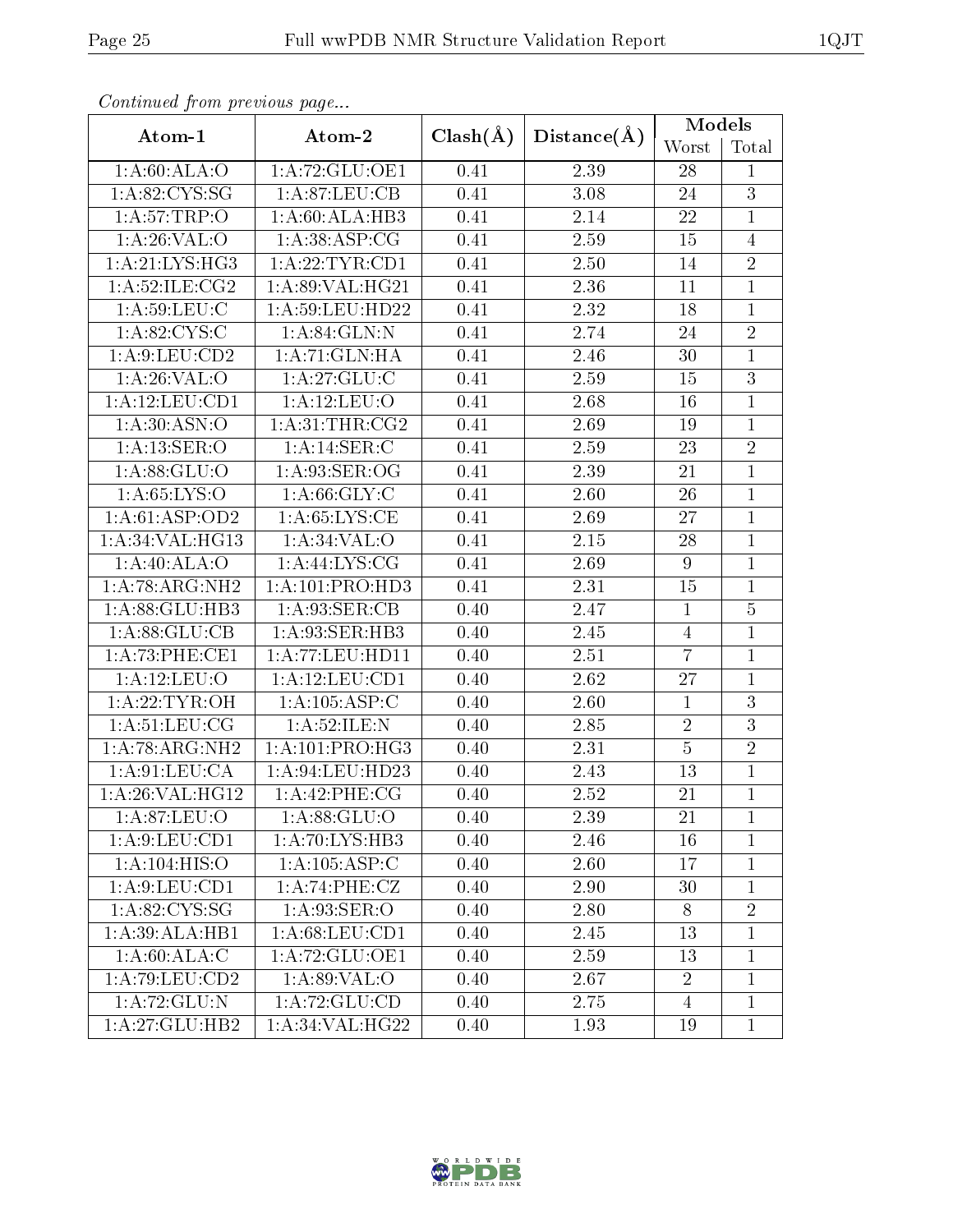## 6.3 Torsion angles (i)

#### 6.3.1 Protein backbone  $(i)$

In the following table, the Percentiles column shows the percent Ramachandran outliers of the chain as a percentile score with respect to all PDB entries followed by that with respect to all NMR entries. The Analysed column shows the number of residues for which the backbone conformation was analysed and the total number of residues.

| Mol | Chain | Analysed       | Allowed<br>Favoured      |                               | Outliers          | Percentiles |    |
|-----|-------|----------------|--------------------------|-------------------------------|-------------------|-------------|----|
|     |       | 96/99(97%)     | 69 $\pm$ 3 (72 $\pm$ 3%) | 22 $\pm$ 3 (23 $\pm$ 3 $\%$ ) | $ 5\pm1(5\pm1\%)$ |             |    |
| All |       | 2880/2970(97%) | 2076 (72%)               | 657 $(23%)$                   | 147 (5%)          |             | 24 |

All 16 unique Ramachandran outliers are listed below. They are sorted by the frequency of occurrence in the ensemble.

| Mol          | Chain            | Res | <b>Type</b> | Models (Total) |
|--------------|------------------|-----|-------------|----------------|
| 1            | А                | 103 | PHE         | 29             |
| $\mathbf{1}$ | А                | 70  | <b>LYS</b>  | 20             |
| $\mathbf{1}$ | $\boldsymbol{A}$ | 62  | THR         | 16             |
| 1            | $\boldsymbol{A}$ | 88  | GLU         | 15             |
| $\mathbf{1}$ | $\bf{A}$         | 13  | <b>SER</b>  | 13             |
| $\mathbf{1}$ | $\boldsymbol{A}$ | 72  | GLU         | 11             |
| 1            | А                | 77  | LEU         | 9              |
| $\mathbf{1}$ | $\boldsymbol{A}$ | 67  | <b>VAL</b>  | 9              |
| $\mathbf{1}$ | $\boldsymbol{A}$ | 65  | <b>LYS</b>  | 8              |
| $\mathbf{1}$ | $\boldsymbol{A}$ | 10  | <b>THR</b>  | $\overline{5}$ |
| $\mathbf{1}$ | $\bf{A}$         | 14  | <b>SER</b>  | $\overline{4}$ |
| $\mathbf{1}$ | $\boldsymbol{A}$ | 36  | ALA         | $\overline{3}$ |
| $\mathbf 1$  | А                | 51  | <b>LEU</b>  | $\overline{2}$ |
| $\mathbf{1}$ | $\boldsymbol{A}$ | 29  | <b>GLY</b>  | $\mathbf{1}$   |
| $\mathbf{1}$ | $\boldsymbol{A}$ | 28  | <b>ALA</b>  | $\mathbf 1$    |
| $\mathbf 1$  | А                | 27  | ${\rm GLU}$ | $\mathbf{1}$   |

#### 6.3.2 Protein sidechains  $(i)$

In the following table, the Percentiles column shows the percent sidechain outliers of the chain as a percentile score with respect to all PDB entries followed by that with respect to all NMR entries. The Analysed column shows the number of residues for which the sidechain conformation was analysed and the total number of residues.

| Mol   Chain | Analysed   | <b>Rotameric</b>            | <b>Outliers</b> | Percentiles                                                                                                                                                                                                                                               |  |
|-------------|------------|-----------------------------|-----------------|-----------------------------------------------------------------------------------------------------------------------------------------------------------------------------------------------------------------------------------------------------------|--|
|             | 79/81(98%) | 56±3 (71±3%)   23±3 (29±3%) |                 | $\begin{array}{ccc} \begin{array}{ccc} \end{array} & \begin{array}{ccc} \end{array} & \begin{array}{ccc} \end{array} & \begin{array}{ccc} \end{array} & \begin{array}{ccc} \end{array} & \begin{array}{ccc} \end{array} & \begin{array}{ccc} \end{array}$ |  |

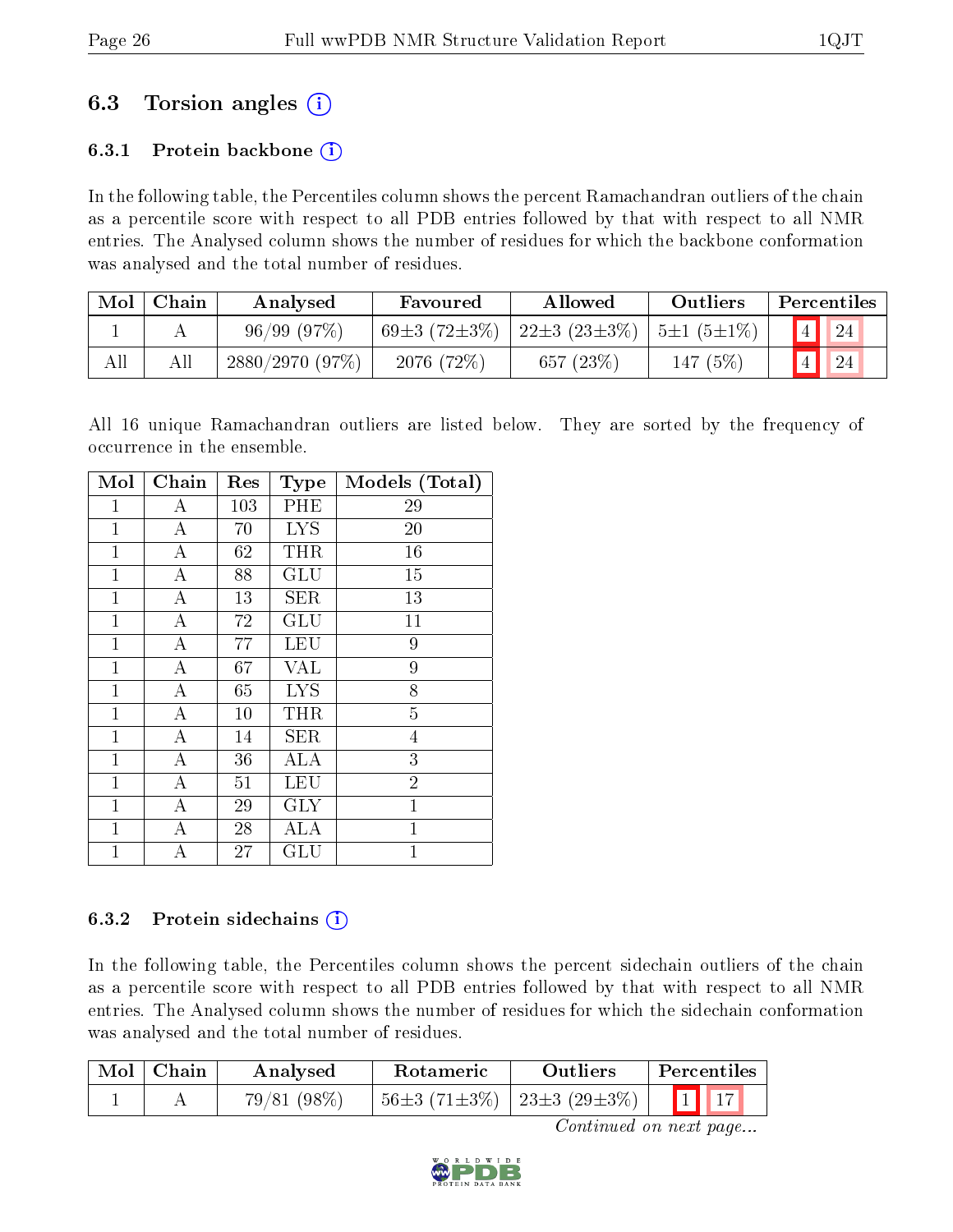| ' Mol | Chain | Analysed          | Rotameric     | Outliers     | ' Percentiles                  |
|-------|-------|-------------------|---------------|--------------|--------------------------------|
|       |       | $2370/2430(98\%)$ | 1679 $(71\%)$ | 691 $(29\%)$ | $\vert 1 \vert \vert 17 \vert$ |

All 57 unique residues with a non-rotameric sidechain are listed below. They are sorted by the frequency of occurrence in the ensemble.

| Mol            | Chain              | Res             | $_{\rm Type}$           | Models (Total)  |
|----------------|--------------------|-----------------|-------------------------|-----------------|
| $\mathbf{1}$   | $\overline{A}$     | <b>20</b>       | $\overline{\text{GLU}}$ | 30              |
| $\mathbf 1$    | $\overline{A}$     | 14              | $\overline{\text{SER}}$ | 30              |
| $\overline{1}$ | $\overline{\rm A}$ | 51              | <b>LEU</b>              | 30              |
| $\overline{1}$ | $\overline{A}$     | 13              | $\overline{\text{SER}}$ | 29              |
| $\mathbf{1}$   | $\boldsymbol{A}$   | $\overline{3}8$ | <b>ASP</b>              | 28              |
| $\overline{1}$ | $\overline{A}$     | 105             | $\overline{\text{ASP}}$ | 28              |
| $\overline{1}$ | Ā                  | 26              | VAL                     | 28              |
| $\overline{1}$ | $\boldsymbol{A}$   | 12              | LEU                     | 26              |
| $\overline{1}$ | $\overline{A}$     | 93              | SER                     | 24              |
| $\mathbf{1}$   | $\overline{A}$     | 102             | $\rm{ARG}$              | 24              |
| $\overline{1}$ | $\overline{\rm A}$ | 96              | <b>LEU</b>              | $\overline{23}$ |
| $\mathbf{1}$   | $\boldsymbol{A}$   | 24              | $\rm{ARG}$              | 23              |
| $\overline{1}$ | $\boldsymbol{A}$   | 71              | $\overline{\text{GLN}}$ | 23              |
| $\mathbf{1}$   | $\overline{A}$     | 70              | <b>LYS</b>              | <b>22</b>       |
| $\mathbf{1}$   | $\boldsymbol{A}$   | 21              | $\overline{\text{LYS}}$ | 21              |
| $\overline{1}$ | $\overline{A}$     | $78\,$          | $\overline{\text{ARG}}$ | $\overline{20}$ |
| $\mathbf 1$    | $\boldsymbol{A}$   | 82              | $\overline{\text{CYS}}$ | 17              |
| $\overline{1}$ | $\overline{A}$     | $\overline{77}$ | <b>LEU</b>              | $\overline{17}$ |
| $\mathbf 1$    | $\overline{\rm A}$ | 11              | <b>GLN</b>              | 17              |
| $\mathbf{1}$   | $\overline{\rm A}$ | 44              | $\overline{\text{LYS}}$ | 16              |
| $\mathbf{1}$   | $\overline{A}$     | 25              | $\overline{\text{GLN}}$ | $16\,$          |
| $\overline{1}$ | $\overline{A}$     | 65              | <b>LYS</b>              | $15\,$          |
| $\overline{1}$ | $\overline{A}$     | 88              | $\overline{\text{GLU}}$ | $\overline{14}$ |
| $\mathbf{1}$   | A                  | 84              | GLN                     | $12\,$          |
| $\mathbf{1}$   | $\boldsymbol{A}$   | $55\,$          | $\overline{LYS}$        | $10\,$          |
| $\mathbf{1}$   | $\overline{A}$     | 75              | $\overline{\text{VAL}}$ | $\overline{10}$ |
| $\overline{1}$ | $\boldsymbol{A}$   | 72              | GLU                     | 10              |
| $\overline{1}$ | $\overline{\rm A}$ | $\overline{92}$ | $\overline{\text{SER}}$ | 9               |
| $\mathbf{1}$   | $\boldsymbol{A}$   | 79              | LEU                     | $\overline{9}$  |
| 1              | А                  | 33              | ${\rm ARG}$             | 9               |
| $\mathbf 1$    | А                  | 23              | TYR                     | 8               |
| $\mathbf{1}$   | A                  | 104             | <b>HIS</b>              | $\overline{7}$  |
| $\mathbf{1}$   | А                  | 58              | $\overline{\text{ASP}}$ | $\overline{7}$  |
| $\mathbf{1}$   | А                  | 59              | <b>LEU</b>              | 7               |
| $\mathbf{1}$   | A                  | 19              | $\overline{\text{TYR}}$ | $6\phantom{.}$  |
| $\mathbf{1}$   | А                  | 74              | PHE                     | 6               |

Continued on next page...

D W I D E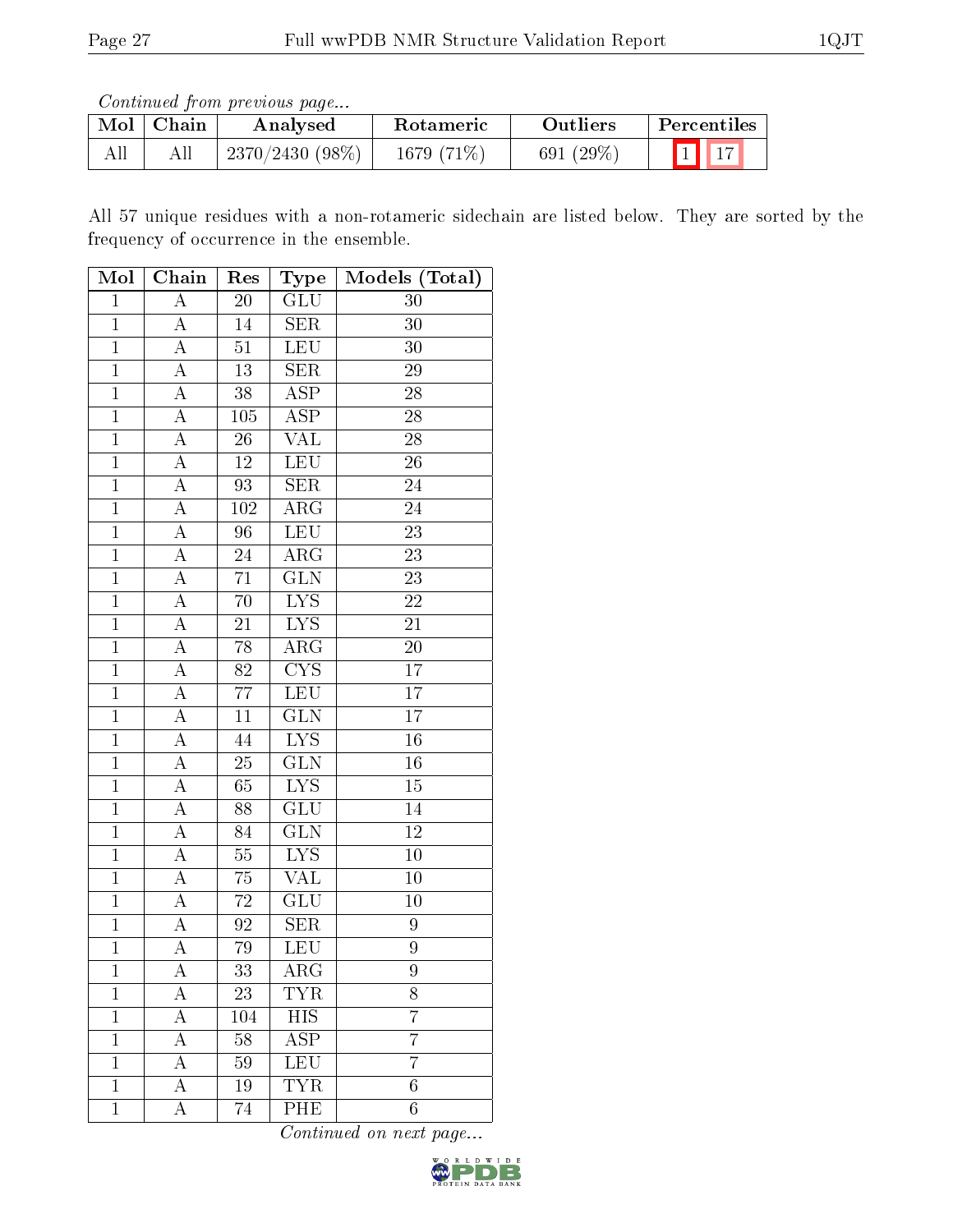| Mol            | Chain              | Res    | Type                    | Models (Total) |
|----------------|--------------------|--------|-------------------------|----------------|
| $\mathbf{1}$   | A                  | $50\,$ | ASP                     | 6              |
| $\mathbf{1}$   | А                  | 27     | GLU                     | 6              |
| $\mathbf{1}$   | $\overline{\rm A}$ | 69     | <b>SER</b>              | $\sqrt{6}$     |
| $\mathbf{1}$   | $\boldsymbol{A}$   | 37     | <b>LEU</b>              | $\overline{5}$ |
| $\mathbf{1}$   | A                  | 63     | $\overline{\rm ASP}$    | $\overline{5}$ |
| $\mathbf{1}$   | A                  | 62     | THR                     | $\overline{5}$ |
| $\mathbf{1}$   | A                  | 94     | <b>LEU</b>              | $\overline{4}$ |
| $\overline{1}$ | $\overline{\rm A}$ | 73     | PHE                     | $\overline{3}$ |
| $\mathbf{1}$   | $\overline{\rm A}$ | 35     | <b>LEU</b>              | $\overline{2}$ |
| $\mathbf{1}$   | A                  | 10     | <b>THR</b>              | $\overline{2}$ |
| $\overline{1}$ | A                  | 61     | ASP                     | $\overline{2}$ |
| $\overline{1}$ | $\overline{\rm A}$ | 31     | THR                     | $\overline{2}$ |
| $\mathbf{1}$   | A                  | 95     | <b>SER</b>              | $\overline{2}$ |
| $\overline{1}$ | A                  | 9      | <b>LEU</b>              | $\overline{2}$ |
| $\mathbf{1}$   | $\overline{\rm A}$ | 45     | <b>LYS</b>              | $\overline{2}$ |
| $\mathbf{1}$   | A                  | 67     | <b>VAL</b>              | $\overline{1}$ |
| $\overline{1}$ | $\overline{\rm A}$ | 90     | <b>SER</b>              | $\mathbf 1$    |
| $\mathbf{1}$   | A                  | 56     | ILE                     | $\mathbf{1}$   |
| $\overline{1}$ | $\boldsymbol{A}$   | 98     | $\overline{\text{VAL}}$ | $\overline{1}$ |
| $\mathbf{1}$   | $\overline{\rm A}$ | 87     | <b>LEU</b>              | $\mathbf{1}$   |
| $\mathbf{1}$   | A                  | 30     | <b>ASN</b>              | $\mathbf{1}$   |

Continued from previous page...

#### 6.3.3 RNA [O](https://www.wwpdb.org/validation/2017/NMRValidationReportHelp#rna)i

There are no RNA molecules in this entry.

#### 6.4 Non-standard residues in protein, DNA, RNA chains (i)

There are no non-standard protein/DNA/RNA residues in this entry.

#### 6.5 Carbohydrates  $(i)$

There are no carbohydrates in this entry.

#### 6.6 Ligand geometry  $(i)$

There are no ligands in this entry.

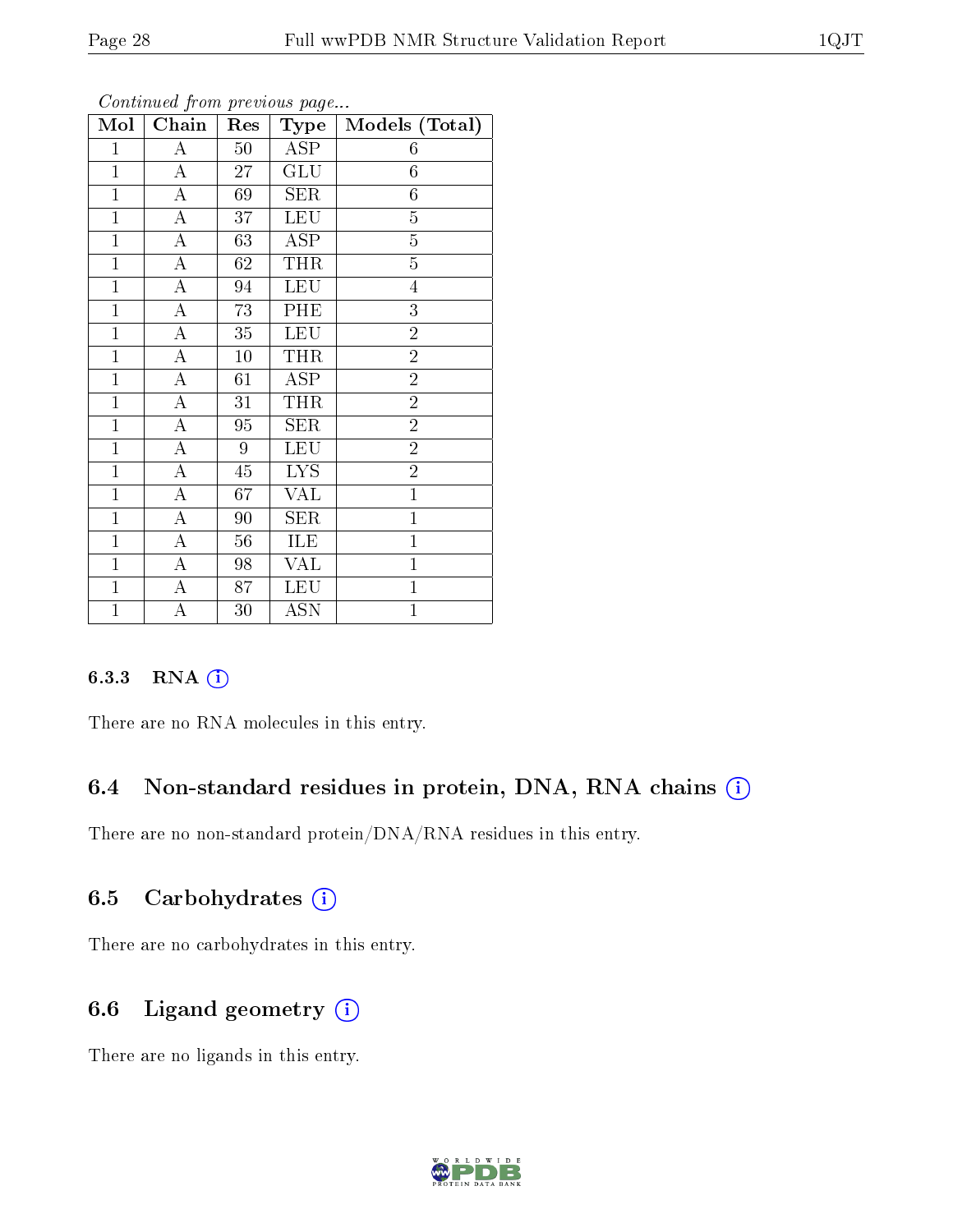## 6.7 [O](https://www.wwpdb.org/validation/2017/NMRValidationReportHelp#nonstandard_residues_and_ligands)ther polymers (i)

There are no such molecules in this entry.

## 6.8 Polymer linkage issues (i)

There are no chain breaks in this entry.

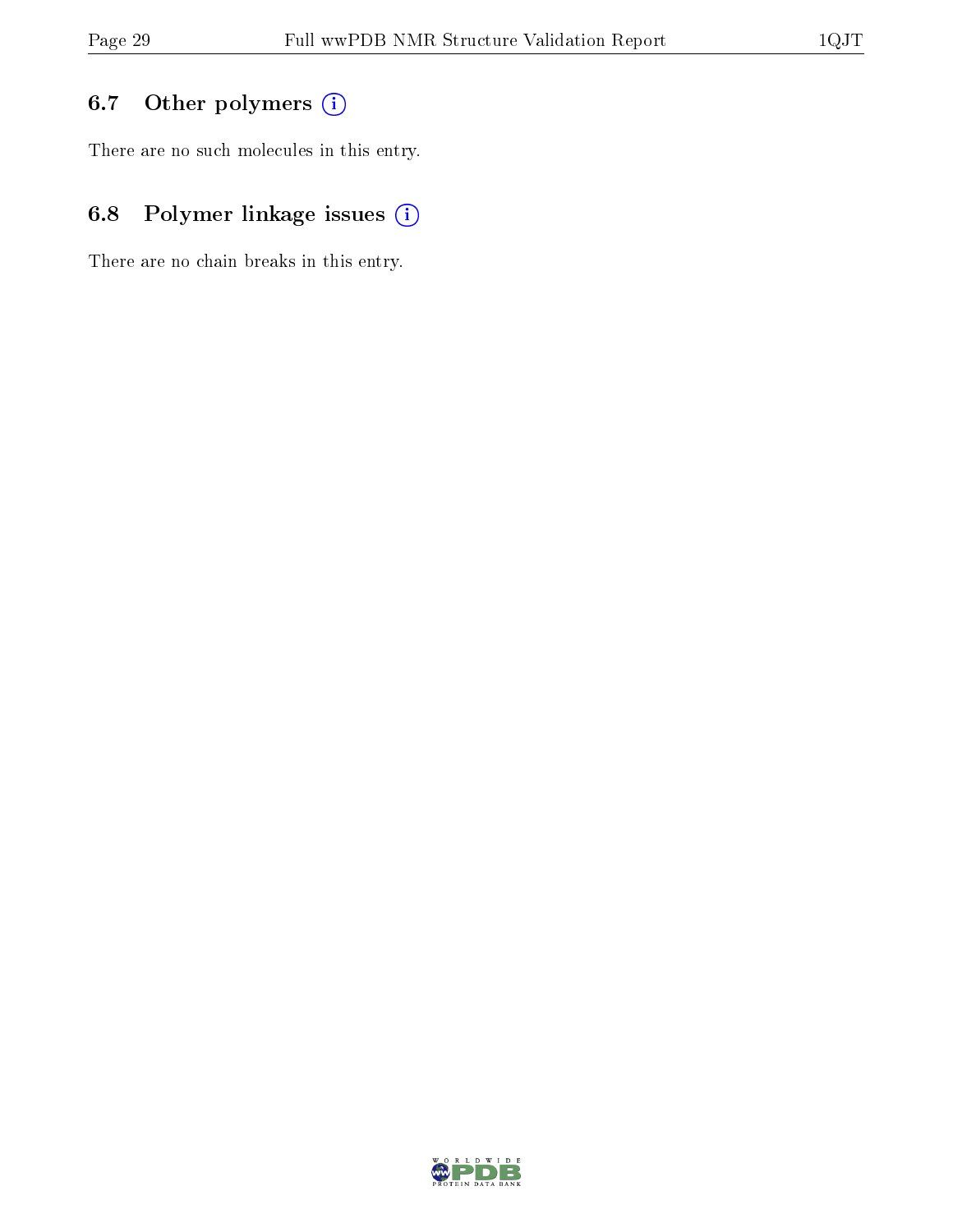## <span id="page-29-0"></span>7 Chemical shift validation  $(i)$

The completeness of assignment taking into account all chemical shift lists is 92% for the welldefined parts and  $92\%$  for the entire structure.

### 7.1 Chemical shift list 1

File name: input\_cs.cif

Chemical shift list name: assigned\_chem\_shift\_list\_1

#### 7.1.1 Bookkeeping (i)

The following table shows the results of parsing the chemical shift list and reports the number of nuclei with statistically unusual chemical shifts.

| Total number of shifts                  | 1399 |
|-----------------------------------------|------|
| Number of shifts mapped to atoms        | 1206 |
| Number of unparsed shifts               |      |
| Number of shifts with mapping errors    | 193  |
| Number of shifts with mapping warnings  |      |
| Number of shift outliers (ShiftChecker) |      |

The following assigned chemical shifts were not mapped to the molecules present in the coordinate file.

Residue not found in structure. All 193 occurences are reported below.

| Chain |     |             | Atom          | <b>Shift Data</b> |             |                |
|-------|-----|-------------|---------------|-------------------|-------------|----------------|
|       | Res | <b>Type</b> |               | Value             | Uncertainty | Ambiguity      |
| А     | 118 | ALA         | HB1           | 1.37              | $-1.0$      | 1              |
| А     | 109 | <b>PRO</b>  | HD3           | 3.8               | $-1.0$      | $\overline{2}$ |
| А     | 119 | GLU         | CA            | 55.6              | $-1.0$      | $\mathbf{1}$   |
| А     | 110 | LEU         | HD23          | 0.86              | $-1.0$      | $\mathbf{1}$   |
| А     | 110 | LEU         | CA            | 55.2              | $-1.0$      | $\mathbf{1}$   |
| А     | 4   | ALA         | HB3           | 1.39              | $-1.0$      | $\mathbf{1}$   |
| А     | 111 | LEU         | HD21          | 0.84              | $-1.0$      | $\overline{1}$ |
| А     | 118 | <b>ALA</b>  | H             | 8.27              | $-1.0$      | $\mathbf{1}$   |
| А     | 109 | PRO         | HG2           | 1.99              | $-1.0$      | $\overline{2}$ |
| А     | 120 | LEU         | Η             | 7.85              | $-1.0$      | $\overline{1}$ |
| А     | 119 | <b>GLU</b>  | $\mathcal{C}$ | 175.3             | $-1.0$      | $\mathbf{1}$   |
| А     | 3   | ALA         | N             | 123.2             | $-1.0$      | 1              |
| А     | 109 | PRO         | C             | 176.8             | $-1.0$      | 1              |
| А     | 114 | GLY         | HA3           | 4.1               | $-1.0$      | $\overline{2}$ |

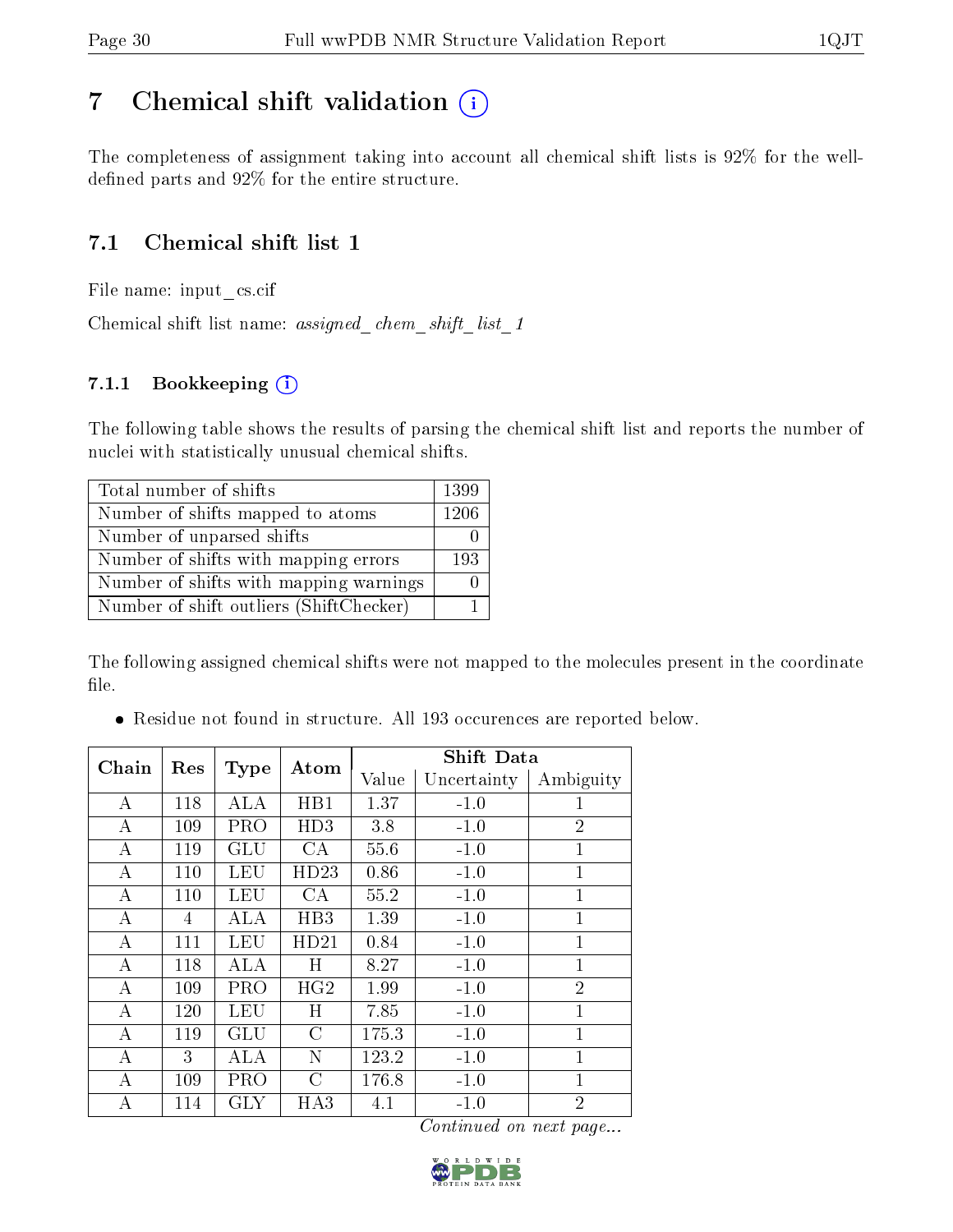|                    |                  |                         |                          | Shift Data        |             |                |
|--------------------|------------------|-------------------------|--------------------------|-------------------|-------------|----------------|
| Chain              | Res              | <b>Type</b>             | Atom                     | Value             | Uncertainty | Ambiguity      |
| A                  | 119              | <b>GLU</b>              | $\overline{\rm N}$       | 120.6             | $-1.0$      | $\mathbf{1}$   |
| $\bf{A}$           | 109              | PRO                     | $\overline{\text{CA}}$   | 62.9              | $-1.0$      | $\mathbf{1}$   |
| $\bf{A}$           | 110              | <b>LEU</b>              | $\overline{H\rm{D}1}2$   | 0.88              | $-1.0$      | $\overline{1}$ |
| $\overline{A}$     | 111              | <b>LEU</b>              | $\overline{H}$           | $8.2\,$           | $-1.0$      | $\overline{1}$ |
| $\bf{A}$           | 106              | <b>SER</b>              | CA                       | 58.4              | $-1.0$      | $\mathbf{1}$   |
| $\boldsymbol{A}$   | $\overline{2}$   | ALA                     | $\overline{\text{CB}}$   | 18.7              | $-1.0$      | $\overline{1}$ |
| A                  | $\overline{3}$   | ALA                     | $\overline{H}A$          | $4.18\,$          | $-1.0$      | $\mathbf{1}$   |
| $\bf{A}$           | 119              | <b>GLU</b>              | HB2                      | $1.95\,$          | $-1.0$      | $\overline{2}$ |
| A                  | 114              | $\overline{\text{GLY}}$ | $\overline{\rm N}$       | $110.6\,$         | $-1.0$      | $\overline{1}$ |
| A                  | 106              | ${\rm SER}$             | $\overline{\rm N}$       | 116.3             | $-1.0$      | $\mathbf 1$    |
| A                  | $\overline{2}$   | <b>ALA</b>              | $\mathcal{C}$            | 177.8             | $-1.0$      | $\mathbf{1}$   |
| $\boldsymbol{A}$   | 111              | $\operatorname{LEU}$    | HD11                     | $0.91\,$          | $-1.0$      | $\mathbf 1$    |
| $\boldsymbol{A}$   | $\overline{2}$   | <b>ALA</b>              | HB <sub>3</sub>          | 1.38              | $-1.0$      | $\overline{1}$ |
| $\overline{A}$     | 117              | <b>VAL</b>              | $\overline{\text{HG21}}$ | 0.9               | $-1.0$      | $\overline{1}$ |
| $\boldsymbol{A}$   | 117              | <b>VAL</b>              | HG11                     | 0.91              | $-1.0$      | $\mathbf{1}$   |
| $\overline{\rm A}$ | $\overline{3}$   | $\overline{\rm ALA}$    | $\overline{HB3}$         | $\overline{1.39}$ | $-1.0$      | $\,1$          |
| $\bf{A}$           | $6\phantom{.}6$  | <b>GLN</b>              | HE21                     | 6.81              | $-1.0$      | $\overline{2}$ |
| $\overline{\rm A}$ | $\overline{114}$ | $\overline{\text{GLY}}$ | $\overline{\text{CA}}$   | 44.1              | $-1.0$      | $\overline{1}$ |
| $\overline{A}$     | 116              | <b>SER</b>              | $\overline{C}$           | 176.6             | $-1.0$      | $\mathbf{1}$   |
| $\boldsymbol{A}$   | 111              | <b>LEU</b>              | HB <sub>3</sub>          | 1.66              | $-1.0$      | $\sqrt{2}$     |
| $\boldsymbol{A}$   | $6\phantom{.}6$  | GLN                     | NE2                      | 112.4             | $-1.0$      | $\overline{1}$ |
| $\bf{A}$           | 113              | <b>SER</b>              | $\overline{C}$           | 174.5             | $-1.0$      | $\overline{1}$ |
| $\overline{\rm A}$ | 115              | PRO                     | HD2                      | 3.61              | $-1.0$      | $\overline{2}$ |
| $\boldsymbol{A}$   | 108              | <b>SER</b>              | H                        | 8.18              | $-1.0$      | $\overline{1}$ |
| $\boldsymbol{A}$   | 116              | <b>SER</b>              | ${\rm N}$                | 116.3             | $-1.0$      | $\mathbf{1}$   |
| A                  | 112              | <b>THR</b>              | $\overline{\text{CB}}$   | 69.6              | $-1.0$      | $\mathbf{1}$   |
| $\overline{A}$     | $6\phantom{.}6$  | <b>GLN</b>              | CA                       | 55.4              | $-1.0$      | $\overline{1}$ |
| $\overline{A}$     | 112              | <b>THR</b>              | HG22                     | 1.17              | $-1.0$      | $\overline{1}$ |
| A                  | 109              | <b>PRO</b>              | CB                       | 31.7              | $-1.0$      | $\mathbf 1$    |
| A                  | 115              | PRO                     | HB2                      | 2.0               | $-1.0$      | $\overline{2}$ |
| A                  | 106              | <b>SER</b>              | CB                       | 63.7              | $-1.0$      | $\mathbf{1}$   |
| А                  | 113              | <b>SER</b>              | CB                       | 63.8              | $-1.0$      | $\mathbf{1}$   |
| $\bf{A}$           | 118              | $\overline{\rm ALA}$    | $\overline{\rm C}$       | 178.2             | $-1.0$      | $\mathbf{1}$   |
| Α                  | 6                | <b>GLN</b>              | $\rm C$                  | 175.9             | $-1.0$      | $\mathbf{1}$   |
| А                  | 115              | PRO                     | $\overline{\mathrm{CD}}$ | 49.6              | $-1.0$      | $\mathbf{1}$   |
| А                  | 112              | THR                     | H                        | 8.07              | $-1.0$      | $\mathbf{1}$   |
| A                  | 107              | <b>SER</b>              | HA                       | 4.49              | $-1.0$      | $\mathbf{1}$   |
| А                  | 6                | <b>GLN</b>              | $\mathbf N$              | 117.6             | $-1.0$      | $\mathbf{1}$   |
| A                  | 107              | <b>SER</b>              | N                        | 117.6             | $-1.0$      | $\mathbf{1}$   |
| Α                  | 111              | <b>LEU</b>              | HD12                     | 0.91              | $-1.0$      | $\mathbf{1}$   |
| A                  | 3                | ALA                     | $\overline{C}$           | 178.3             | $-1.0$      | $\mathbf{1}$   |

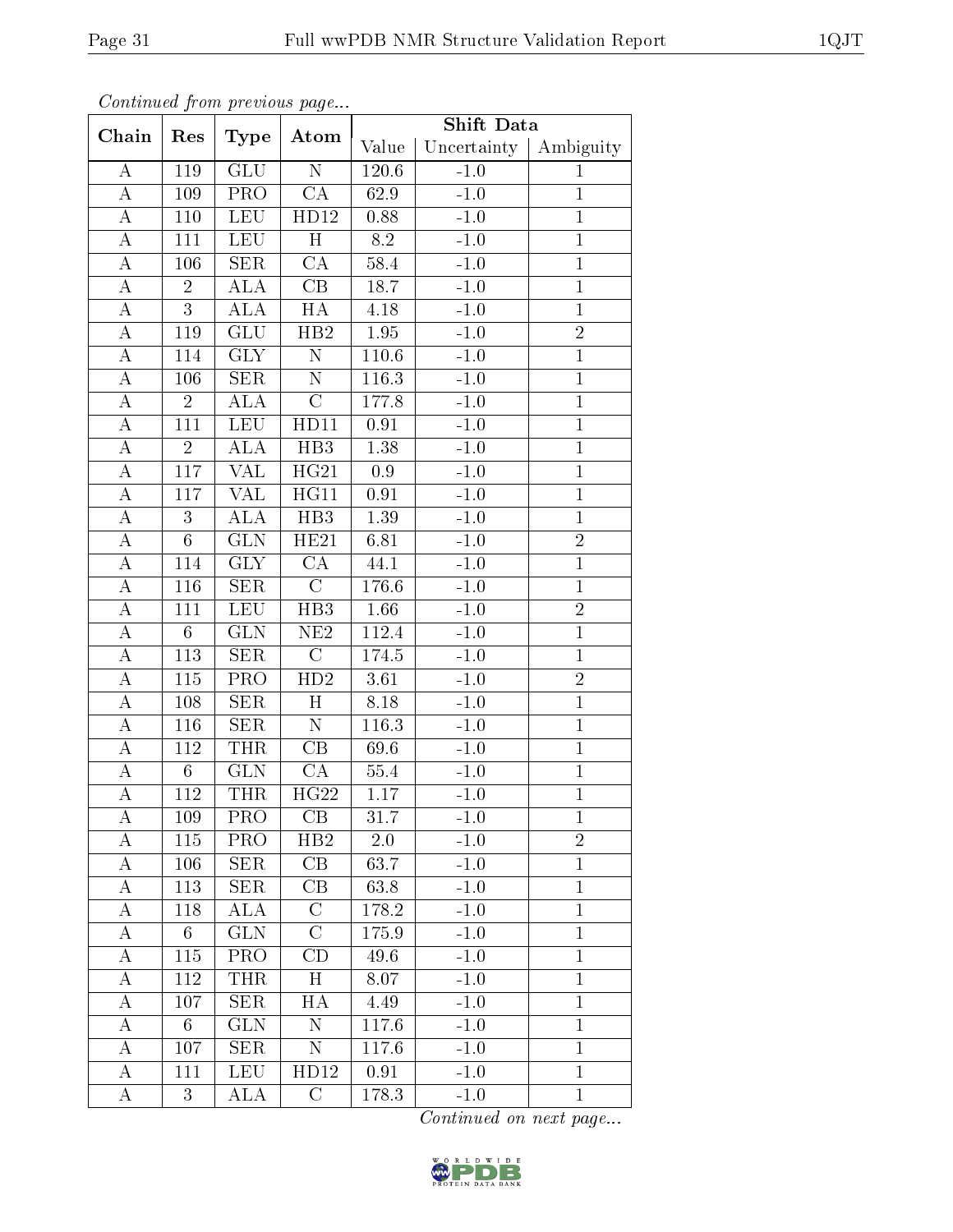|                    |                 |                         |                        | <b>Shift Data</b> |             |                |
|--------------------|-----------------|-------------------------|------------------------|-------------------|-------------|----------------|
| Chain              | Res             | Type                    | Atom                   | Value             | Uncertainty | Ambiguity      |
| A                  | $6\phantom{.}6$ | <b>GLN</b>              | HE22                   | 7.47              | $-1.0$      | $\overline{2}$ |
| $\bf{A}$           | $\overline{4}$  | ALA                     | HB1                    | $1.39\,$          | $-1.0$      | $\mathbf{1}$   |
| A                  | 110             | <b>LEU</b>              | CD2                    | $23.3\,$          | $-1.0$      | $\mathbf{1}$   |
| $\boldsymbol{A}$   | 111             | <b>LEU</b>              | $\overline{CD2}$       | 23.2              | $-1.0$      | $\,1$          |
| А                  | 112             | <b>THR</b>              | N                      | 114.1             | $-1.0$      | $\mathbf 1$    |
| $\overline{\rm A}$ | 107             | SER                     | $\overline{\text{CA}}$ | 58.3              | $-1.0$      | $\overline{1}$ |
| $\boldsymbol{A}$   | $6\phantom{.}6$ | <b>GLN</b>              | H                      | 8.01              | $-1.0$      | $\mathbf 1$    |
| $\boldsymbol{A}$   | 118             | $AL\overline{A}$        | HA                     | $4.32\,$          | $-1.0$      | $\mathbf 1$    |
| $\overline{\rm A}$ | 112             | <b>THR</b>              | $\overline{C}$         | 174.5             | $-1.0$      | $\mathbf 1$    |
| $\bf{A}$           | $6\phantom{.}6$ | <b>GLN</b>              | HB <sub>3</sub>        | 2.12              | $-1.0$      | $\overline{2}$ |
| $\boldsymbol{A}$   | $\overline{5}$  | ALA                     | CA                     | 52.8              | $-1.0$      | $\overline{1}$ |
| $\boldsymbol{A}$   | 111             | <b>LEU</b>              | HA                     | 4.43              | $-1.0$      | $\mathbf{1}$   |
| $\boldsymbol{A}$   | 112             | <b>THR</b>              | CA                     | 61.3              | $-1.0$      | $\mathbf{1}$   |
| А                  | $6\phantom{.}6$ | GLN                     | $\overline{\text{CB}}$ | 28.8              | $-1.0$      | $\mathbf{1}$   |
| $\bf{A}$           | 109             | PRO                     | CG                     | 27.0              | $-1.0$      | $\overline{1}$ |
| $\bf{A}$           | 120             | <b>LEU</b>              | $\overline{\rm N}$     | 128.8             | $-1.0$      | $\overline{1}$ |
| $\boldsymbol{A}$   | 3               | ALA                     | H                      | 8.22              | $-1.0$      | $\mathbf{1}$   |
| A                  | 107             | SER                     | $\overline{\rm C}$     | 174.2             | $-1.0$      | $\overline{1}$ |
| A                  | 113             | <b>SER</b>              | HA                     | 4.51              | $-1.0$      | $\,1$          |
| A                  | $\overline{5}$  | <b>ALA</b>              | ${\rm N}$              | 120.4             | $-1.0$      | $\mathbf{1}$   |
| $\boldsymbol{A}$   | 110             | <b>LEU</b>              | HD11                   | 0.88              | $-1.0$      | $\mathbf 1$    |
| A                  | 6               | <b>GLN</b>              | HG2                    | 2.34              | $-1.0$      | $\sqrt{2}$     |
| A                  | $\overline{5}$  | <b>ALA</b>              | HA                     | 4.22              | $-1.0$      | $\,1$          |
| A                  | 117             | VAL                     | N                      | 121.5             | $-1.0$      | $\mathbf{1}$   |
| $\boldsymbol{A}$   | $\overline{2}$  | <b>ALA</b>              | $\overline{\text{CA}}$ | 52.6              | $-1.0$      | $\overline{1}$ |
| $\boldsymbol{A}$   | 115             | PRO                     | HB <sub>3</sub>        | 2.26              | $-1.0$      | $\overline{2}$ |
| A                  | 110             | <b>LEU</b>              | HA                     | $4.28\,$          | $-1.0$      | $\mathbf{1}$   |
| $\overline{A}$     | $\overline{4}$  | $\rm AL\overline{A}$    | HA                     | 4.18              | $-1.0$      | $\mathbf 1$    |
| A                  | 119             | <b>GLU</b>              | H <sub>B</sub> 3       | 2.11              | $-1.0$      | $\overline{2}$ |
| A                  | 111             | <b>LEU</b>              | CD1                    | 24.7              | $-1.0$      | $\mathbf{1}$   |
| А                  | 117             | VAL                     | CG2                    | 19.9              | $-1.0$      | $\mathbf{1}$   |
| A                  | 109             | PRO                     | HB2                    | 1.89              | $-1.0$      | $\overline{2}$ |
| Α                  | 106             | <b>SER</b>              | HA                     | 4.47              | $-1.0$      | $\mathbf{1}$   |
| Α                  | $\overline{2}$  | ALA                     | HB2                    | 1.38              | $-1.0$      | $\mathbf{1}$   |
| А                  | 108             | $\overline{\text{SER}}$ | CA                     | 56.3              | $-1.0$      | $\mathbf{1}$   |
| Α                  | 117             | VAL                     | HG12                   | 0.91              | $-1.0$      | $\mathbf{1}$   |
| А                  | 118             | ALA                     | H <sub>B3</sub>        | 1.37              | $-1.0$      | $\mathbf{1}$   |
| A                  | 116             | <b>SER</b>              | CB                     | 63.7              | $-1.0$      | $\mathbf{1}$   |
| A                  | 6               | GLN                     | CG                     | 33.5              | $-1.0$      | $\mathbf{1}$   |
| A                  | 111             | LEU                     | HD23                   | 0.84              | $-1.0$      | $\mathbf{1}$   |
| A                  | 117             | VAL                     | CB                     | 32.8              | $-1.0$      | $\mathbf{1}$   |

Continued from previous page...

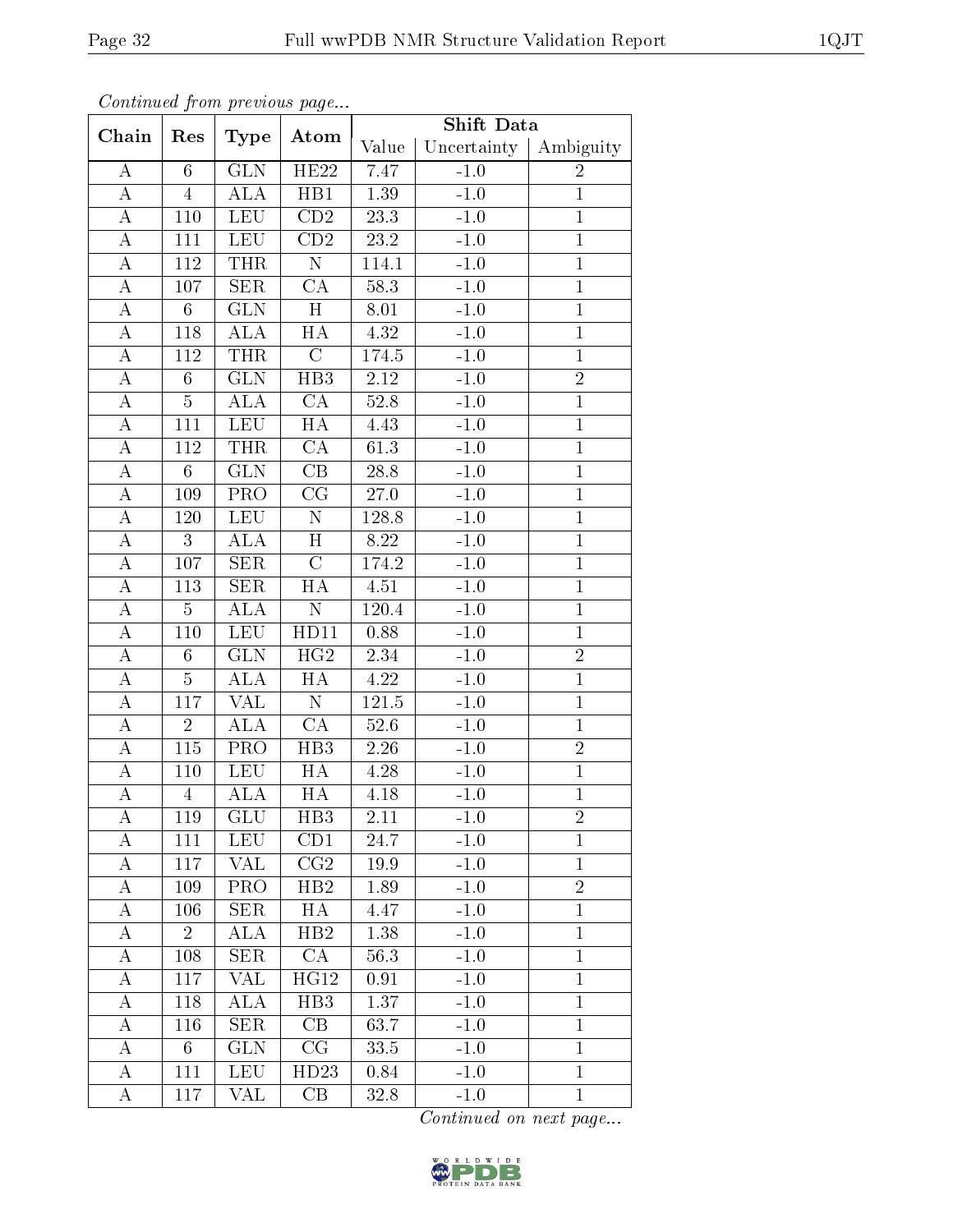|                    |                |                         |                         | <b>Shift Data</b> |             |                |
|--------------------|----------------|-------------------------|-------------------------|-------------------|-------------|----------------|
| Chain              | Res            | Type                    | Atom                    | Value             | Uncertainty | Ambiguity      |
| A                  | 107            | <b>SER</b>              | H                       | 8.46              | $-1.0$      | $\mathbf{1}$   |
| $\bf{A}$           | 120            | <b>LEU</b>              | HA                      | $4.19\,$          | $-1.0$      | $\mathbf{1}$   |
| A                  | 110            | LEU                     | HB2                     | 1.58              | $-1.0$      | $\overline{2}$ |
| $\boldsymbol{A}$   | 6              | GLN                     | HA                      | $\overline{4.26}$ | $-1.0$      | $\,1$          |
| А                  | $\overline{4}$ | ALA                     | CB                      | 18.6              | $-1.0$      | $\mathbf 1$    |
| $\overline{\rm A}$ | 117            | $\overline{\text{VAL}}$ | $\overline{\mathrm{H}}$ | 8.11              | $-1.0$      | $\overline{1}$ |
| $\boldsymbol{A}$   | 112            | <b>THR</b>              | HG21                    | $1.17\,$          | $-1.0$      | $\mathbf 1$    |
| $\boldsymbol{A}$   | 106            | <b>SER</b>              | $\mathcal{C}$           | 174.6             | $-1.0$      | $\mathbf{1}$   |
| $\overline{\rm A}$ | 118            | ALA                     | $\overline{\text{CB}}$  | 18.8              | $-1.0$      | $\mathbf 1$    |
| $\bf{A}$           | 115            | PRO                     | $\overline{\text{CG}}$  | 26.7              | $-1.0$      | $\mathbf{1}$   |
| $\boldsymbol{A}$   | 117            | $\overline{\text{VAL}}$ | CG1                     | 20.7              | $-1.0$      | $\overline{1}$ |
| $\boldsymbol{A}$   | $\overline{5}$ | ALA                     | HB1                     | 1.39              | $-1.0$      | $\mathbf{1}$   |
| $\boldsymbol{A}$   | 110            | <b>LEU</b>              | H                       | 8.22              | $-1.0$      | $\mathbf{1}$   |
| А                  | 111            | <b>LEU</b>              | $\overline{\text{CA}}$  | 54.7              | $-1.0$      | $\mathbf{1}$   |
| $\bf{A}$           | 108            | <b>SER</b>              | HB2                     | 3.85              | $-1.0$      | $\sqrt{2}$     |
| $\bf{A}$           | $\overline{2}$ | <b>ALA</b>              | $\overline{HA}$         | 4.24              | $-1.0$      | $\overline{1}$ |
| $\boldsymbol{A}$   | 115            | <b>PRO</b>              | HG2                     | 2.0               | $-1.0$      | $\overline{2}$ |
| A                  | 111            | <b>LEU</b>              | HD13                    | 0.91              | $-1.0$      | $\overline{1}$ |
| A                  | $\overline{2}$ | ALA                     | HB1                     | $1.38\,$          | $-1.0$      | $\mathbf{1}$   |
| A                  | $\overline{3}$ | ALA                     | HB1                     | 1.39              | $-1.0$      | $\overline{1}$ |
| $\boldsymbol{A}$   | $\overline{2}$ | ALA                     | $\overline{H}$          | 8.33              | $-1.0$      | $\mathbf 1$    |
| A                  | $\overline{4}$ | ALA                     | ${\bf N}$               | 122.2             | $-1.0$      | $\mathbf{1}$   |
| A                  | 111            | <b>LEU</b>              | $\overline{HG}$         | $1.6\,$           | $-1.0$      | $\,1$          |
| A                  | 116            | <b>SER</b>              | CA                      | 58.1              | $-1.0$      | $\mathbf{1}$   |
| $\bf{A}$           | 111            | <b>LEU</b>              | $\overline{\rm N}$      | 123.0             | $-1.0$      | $\overline{1}$ |
| $\boldsymbol{A}$   | 118            | $\widehat{ALA}$         | $\overline{\rm N}$      | 127.2             | $-1.0$      | $\mathbf{1}$   |
| $\boldsymbol{A}$   | $\overline{4}$ | $AL\overline{A}$        | CA                      | $52.9\,$          | $-1.0$      | $\mathbf{1}$   |
| $\overline{A}$     | $\overline{5}$ | ALA                     | CB                      | 18.7              | $-1.0$      | $\mathbf 1$    |
| А                  | 110            | <b>LEU</b>              | HD21                    | 0.86              | $-1.0$      | $\mathbf{1}$   |
| A                  | 110            | <b>LEU</b>              | CG                      | 27.1              | $-1.0$      | $\mathbf{1}$   |
| Α                  | 109            | PRO                     | CD                      | $50.5$            | $-1.0$      | $\mathbf{1}$   |
| A                  | 117            | <b>VAL</b>              | HG23                    | 0.9               | $-1.0$      | $\mathbf{1}$   |
| Α                  | 118            | <b>ALA</b>              | CA                      | 52.2              | $-1.0$      | $\mathbf{1}$   |
| Α                  | 119            | GLU                     | $\mathbf H$             | 8.25              | $-1.0$      | $\mathbf{1}$   |
| А                  | $\overline{5}$ | ALA                     | H                       | 7.98              | $-1.0$      | $\overline{1}$ |
| А                  | 115            | PRO                     | CB                      | 31.9              | $-1.0$      | $\mathbf{1}$   |
| Α                  | $\overline{5}$ | ALA                     | HB2                     | 1.39              | $-1.0$      | $\mathbf{1}$   |
| A                  | 111            | <b>LEU</b>              | CB                      | 42.1              | $-1.0$      | $\mathbf{1}$   |
| Α                  | 106            | <b>SER</b>              | HB2                     | 3.89              | $-1.0$      | $\overline{2}$ |
| A                  | 106            | <b>SER</b>              | H                       | 8.45              | $-1.0$      | $\mathbf{1}$   |
| A                  | 3              | ALA                     | CA                      | 52.6              | $-1.0$      | $\mathbf{1}$   |

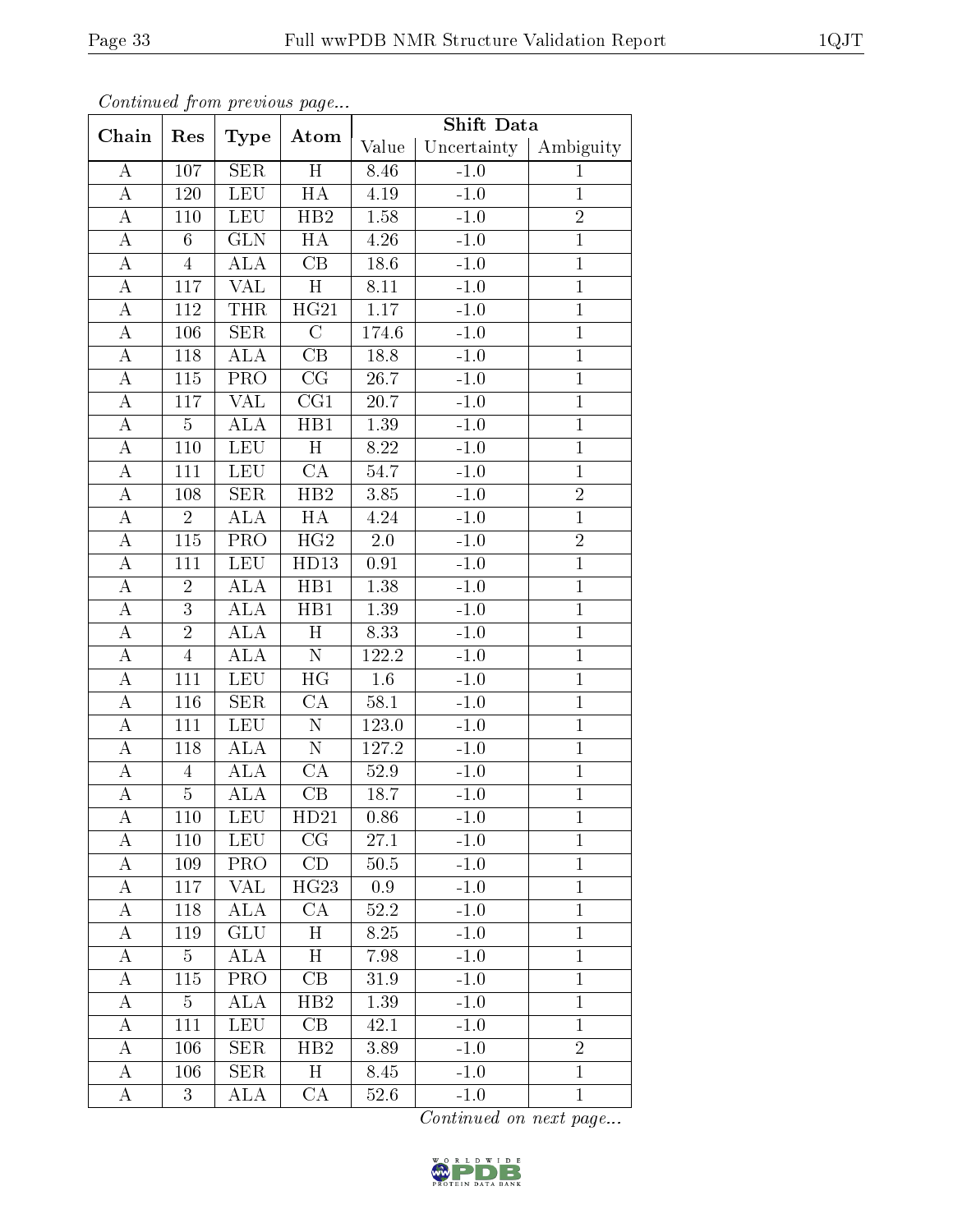|                    |                 |                         | $\mathbf{r}$ $\sim$ $\mathbf{v}$ $\sim$ | Shift Data                        |        |                |
|--------------------|-----------------|-------------------------|-----------------------------------------|-----------------------------------|--------|----------------|
| Chain              | Res             | <b>Type</b>             | Atom                                    | Uncertainty<br>Value<br>Ambiguity |        |                |
| A                  | 112             | <b>THR</b>              | $\overline{HA}$                         | 4.39                              | $-1.0$ | $\mathbf{1}$   |
| $\boldsymbol{A}$   | 116             | $\overline{\text{SER}}$ | HA                                      | 4.48                              | $-1.0$ | $\mathbf{1}$   |
| $\bf{A}$           | 109             | PRO                     | H <sub>B3</sub>                         | $2.27\,$                          | $-1.0$ | $\overline{2}$ |
| $\boldsymbol{A}$   | 108             | <b>SER</b>              | CB                                      | 63.2                              | $-1.0$ | $\overline{1}$ |
| $\bf{A}$           | 117             | VAL                     | $\overline{\mathrm{HG}}13$              | 0.91                              | $-1.0$ | $\overline{1}$ |
| $\bf{A}$           | 118             | ALA                     | HB2                                     | 1.37                              | $-1.0$ | $\overline{1}$ |
| А                  | 109             | PRO                     | HD2                                     | $3.72\,$                          | $-1.0$ | $\overline{2}$ |
| A                  | 110             | $\operatorname{LEU}$    | HD22                                    | 0.86                              | $-1.0$ | $\mathbf 1$    |
| $\boldsymbol{A}$   | $6\phantom{.}6$ | GLN                     | $\overline{\text{CD}}$                  | 180.5                             | $-1.0$ | $\mathbf{1}$   |
| $\boldsymbol{A}$   | 110             | <b>LEU</b>              | CB                                      | 42.0                              | $-1.0$ | $\overline{1}$ |
| $\bf{A}$           | 111             | <b>LEU</b>              | HD22                                    | 0.84                              | $-1.0$ | $\mathbf{1}$   |
| $\boldsymbol{A}$   | 115             | PRO                     | $\overline{C}$                          | 176.2                             | $-1.0$ | $\mathbf{1}$   |
| $\boldsymbol{A}$   | 113             | <b>SER</b>              | H                                       | 8.26                              | $-1.0$ | $\mathbf{1}$   |
| $\bf{A}$           | 117             | <b>VAL</b>              | $\overline{\text{CA}}$                  | 61.8                              | $-1.0$ | $\mathbf{1}$   |
| $\bf{A}$           | 117             | <b>VAL</b>              | HA                                      | $4.16\,$                          | $-1.0$ | $\mathbf{1}$   |
| $\overline{A}$     | 113             | SER                     | $\overline{HB2}$                        | 3.88                              | $-1.0$ | $\overline{2}$ |
| А                  | 115             | PRO                     | CA                                      | 63.0                              | $-1.0$ | $\mathbf{1}$   |
| $\bf{A}$           | 107             | SER                     | $\overline{HB2}$                        | $\overline{3.9}$                  | $-1.0$ | $\overline{2}$ |
| A                  | 114             | <b>GLY</b>              | HA2                                     | 4.14                              | $-1.0$ | $\overline{2}$ |
| $\bf{A}$           | 111             | <b>LEU</b>              | CG                                      | $26.8\,$                          | $-1.0$ | $\overline{1}$ |
| $\overline{\rm A}$ | 110             | <b>LEU</b>              | HD13                                    | 0.88                              | $-1.0$ | $\overline{1}$ |
| $\bf{A}$           | 116             | <b>SER</b>              | HB2                                     | 3.88                              | $-1.0$ | $\sqrt{2}$     |
| $\boldsymbol{A}$   | 119             | GLU                     | HA                                      | 4.28                              | $-1.0$ | $\overline{1}$ |
| A                  | 3               | ALA                     | CB                                      | 18.9                              | $-1.0$ | $\mathbf{1}$   |
| $\bf{A}$           | 108             | <b>SER</b>              | ${\rm N}$                               | 118.5                             | $-1.0$ | $\overline{1}$ |
| А                  | 114             | <b>GLY</b>              | $\overline{H}$                          | 8.23                              | $-1.0$ | $\mathbf{1}$   |
| A                  | $115\,$         | PRO                     | HA                                      | 4.47                              | $-1.0$ | $\mathbf 1$    |
| $\boldsymbol{A}$   | 111             | <b>LEU</b>              | $\mathcal{C}$                           | 177.5                             | $-1.0$ | $\mathbf{1}$   |
| A                  | 3               | ALA                     | HB2                                     | 1.39                              | $-1.0$ | $\mathbf{1}$   |
| A                  | 109             | PRO                     | HA                                      | 4.42                              | $-1.0$ | $\mathbf{1}$   |
| A                  | 117             | <b>VAL</b>              | $_{\rm HB}$                             | 2.08                              | $-1.0$ | $\mathbf{1}$   |
| А                  | 111             | LEU                     | HB2                                     | 1.6                               | $-1.0$ | $\overline{2}$ |
| A                  | $\overline{5}$  | ALA                     | $\overline{C}$                          | 178.0                             | $-1.0$ | $\mathbf{1}$   |
| A                  | 112             | <b>THR</b>              | HG23                                    | $1.17\,$                          | $-1.0$ | $\mathbf{1}$   |
| A                  | 119             | GLU                     | $\overline{\text{HG3}}$                 | 2.34                              | $-1.0$ | $\overline{2}$ |
| Α                  | 117             | <b>VAL</b>              | HG22                                    | 0.9                               | $-1.0$ | $\mathbf{1}$   |
| A                  | 108             | <b>SER</b>              | HA                                      | 4.78                              | $-1.0$ | $\mathbf{1}$   |
| A                  | 113             | <b>SER</b>              | CA                                      | 58.0                              | $-1.0$ | $\mathbf{1}$   |
| A                  | 6               | <b>GLN</b>              | HB2                                     | 1.95                              | $-1.0$ | $\overline{2}$ |
| Α                  | 5               | ALA                     | H <sub>B</sub> 3                        | 1.39                              | $-1.0$ | $\mathbf{1}$   |
| A                  | $\overline{4}$  | ALA                     | $H_{\rm}$                               | 8.27                              | $-1.0$ | $\mathbf{1}$   |

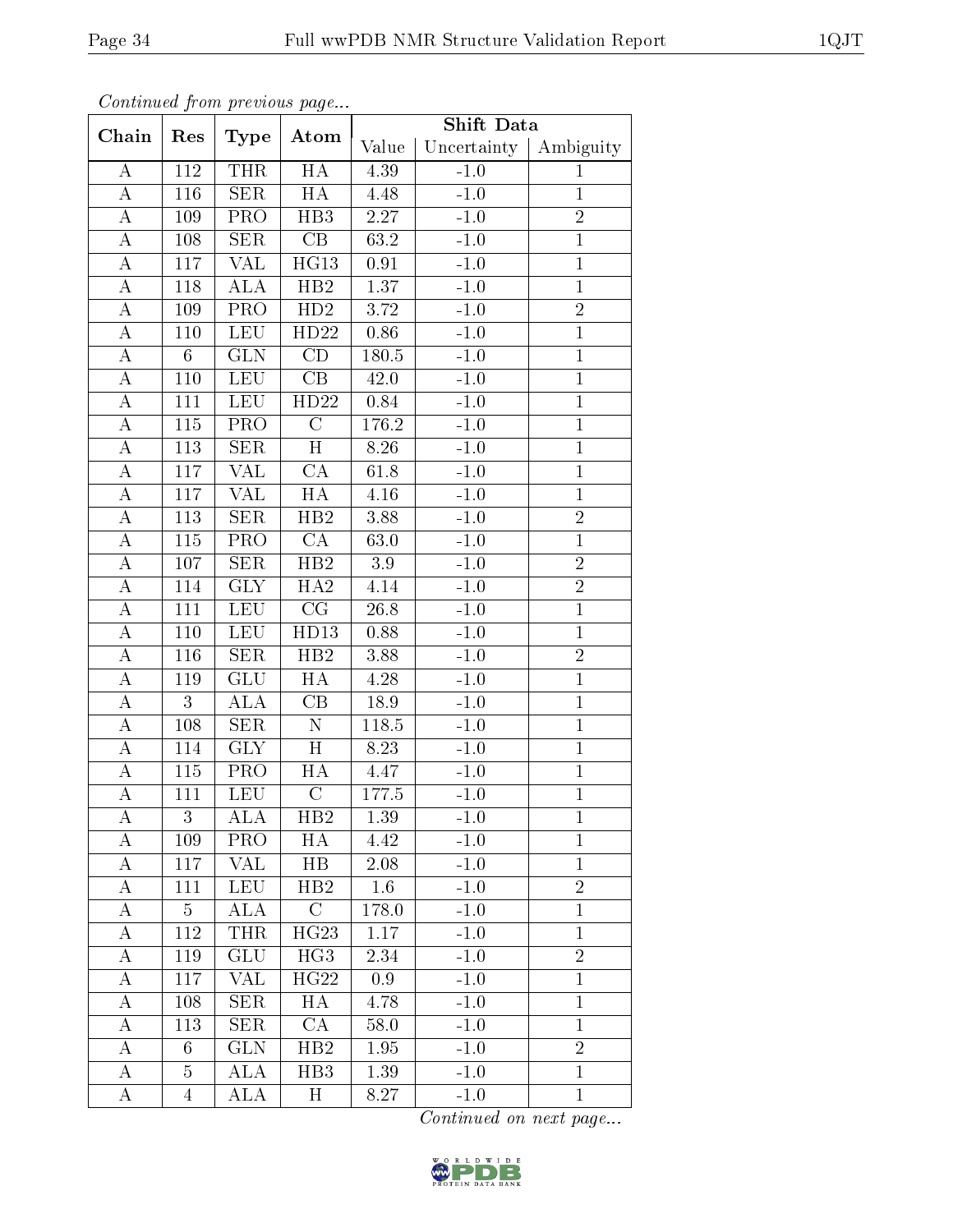| o o neenewow gro ne proceso wo pwgo |                |             |             | <b>Shift Data</b> |             |              |  |
|-------------------------------------|----------------|-------------|-------------|-------------------|-------------|--------------|--|
| Chain                               | Res            | <b>Type</b> | Atom        | Value             | Uncertainty | Ambiguity    |  |
| A                                   | 1              | MET         | C           | 176.1             | $-1.0$      | 1            |  |
| A                                   | 120            | LEU         | CA          | 56.1              | $-1.0$      | $\mathbf{1}$ |  |
| A                                   | 113            | SER         | N           | 117.5             | $-1.0$      | $\mathbf{1}$ |  |
| А                                   | 112            | <b>THR</b>  | CG2         | 21.1              | $-1.0$      | 1            |  |
| А                                   | 116            | SER         | Η           | 8.45              | $-1.0$      | $\mathbf{1}$ |  |
| А                                   | 112            | THR         | $_{\rm HB}$ | 4.26              | $-1.0$      | $\mathbf 1$  |  |
| А                                   | 110            | LEU         | HG          | 1.58              | $-1.0$      | $\mathbf{1}$ |  |
| A                                   | 4              | ALA         | HB2         | 1.39              | $-1.0$      | $\mathbf{1}$ |  |
| A                                   | 110            | LEU         | CD1         | 24.7              | $-1.0$      | $\mathbf{1}$ |  |
| А                                   | 110            | LEU         | N           | 121.7             | $-1.0$      | $\mathbf{1}$ |  |
| А                                   | 107            | <b>SER</b>  | CB          | 63.8              | $-1.0$      | $\mathbf{1}$ |  |
| А                                   | 110            | LEU         | $\rm C$     | 177.3             | $-1.0$      | $\mathbf{1}$ |  |
| $\boldsymbol{A}$                    | $\overline{2}$ | ALA         | N           | 125.6             | $-1.0$      | $\mathbf{1}$ |  |
| А                                   | 117            | VAL         | С           | 175.8             | $-1.0$      | $\mathbf 1$  |  |
| А                                   | 4              | ALA         | C           | 178.0             | $-1.0$      | $\mathbf{1}$ |  |

#### 7.1.2 Chemical shift referencing  $(i)$

The following table shows the suggested chemical shift referencing corrections.

| <b>Nucleus</b>                        |     | $\#$ values   Correction $\pm$ precision, ppm | Suggested action          |
|---------------------------------------|-----|-----------------------------------------------|---------------------------|
| $^{13}\overline{\mathrm{C}}_{\alpha}$ | 119 | $0.11 \pm 0.12$                               | None needed $(0.5 ppm)$   |
| $^{13}C_{\beta}$                      | 108 | $0.47 \pm 0.09$                               | None needed $(0.5 ppm)$   |
| $13\text{C}$                          | 111 | $-0.26 \pm 0.11$                              | None needed $(< 0.5$ ppm) |
| 15 <sub>N</sub>                       | 111 | $0.32 \pm 0.28$                               | None needed $(< 0.5$ ppm) |

#### 7.1.3 Completeness of resonance assignments  $(i)$

The following table shows the completeness of the chemical shift assignments for the well-defined regions of the structure. The overall completeness is 92%, i.e. 1061 atoms were assigned a chemical shift out of a possible 1158. 24 out of 24 assigned methyl groups (LEU and VAL) were assigned stereospecifically.

|           | <b>Total</b>    | $\mathbf{H}^1$  | $^{13}$ C     | 15 <sub>N</sub>  |
|-----------|-----------------|-----------------|---------------|------------------|
| Backbone  | 467/475(98%)    | $188/189(99\%)$ | 188/194(97%)  | 91/92(99%)       |
| Sidechain | $547/604(91\%)$ | 329/352(93%)    | 207/227(91%)  | $11/25$ $(44\%)$ |
| Aromatic  | 47/79(59%)      | $25/42(60\%)$   | $21/35(60\%)$ | $1/2$ (50%)      |
| Overall   | 1061/1158(92%)  | 542/583(93%)    | 416/456(91%)  | $103/119$ (87\%) |

The following table shows the completeness of the chemical shift assignments for the full structure. The overall completeness is 92%, i.e. 1083 atoms were assigned a chemical shift out of a possible